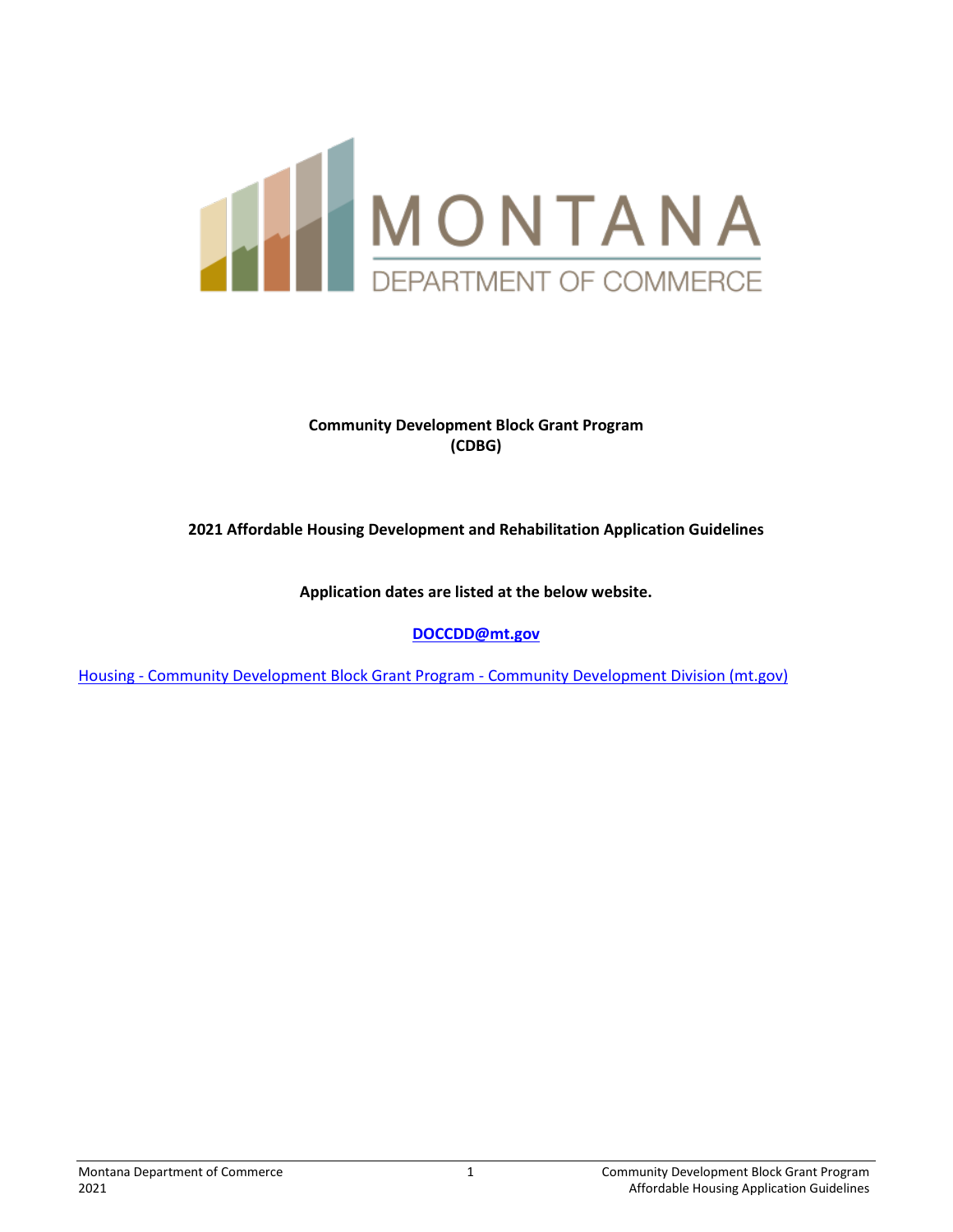## **Table of Contents**

**I. Introduction**

## **II. Eligible Applicants**

## **III. Eligible Projects**

- A.Affordable Housing Development and Rehabilitation
- B. Additional Considerations
- C. Eligible and Ineligible Project Expenses

# **IV. Application Submission**

- A. Application Deadline and How to Submit
- B. Application Submittal Contents
	- 1. Table of Contents
	- 2. Uniform Application for Montana's Housing Loan, Grant, and Tax Credit Programs
	- 3. Responses to CDBG Ranking Criteria
	- 4. Preliminary Engineering Report or Preliminary Architectural Report
	- 5. Resolution to Authorize Submission of a CDBG Application
	- 6. Certification for Application to the CDBG Program
	- 7. Residential Anti-displacement and Relocation Assistance Plan
	- 8. Draft Project Implementation Schedule
	- 9. Draft Project Management Plan
	- 10. Registration with Sam.gov and DUNS Number requirements

## **V. Application Review Process**

## **VI. Administrative Procedures and Requirements**

- **Appendix A** CDBG Ranking Criteria
- **Appendix B** CDBG National and State Objectives
- **Appendix C** Public Participation and Public Hearing Requirements
- **Appendix D** Resolution to Authorize Submission of a CDBG Application
- **Appendix E** Certification for Application
- **Appendix F** Residential Anti-displacement and Relocation Assistance Plan
- **Appendix G** Draft Project Implementation Schedule
- **Appendix H** Draft Project Management Plan

Alternative accessible formats of this document will be provided upon request. If you need this document in an alternative format, such as large print, Braille, audio tape, or computer diskette, please contact the Montana Department of Commerce at (406) 841-2770, TDD (406) 841-2702, or the Relay Services number, 711.

The Montana Department of Commerce does not discriminate on the basis of disability in admission to, access to, or operations of its program, services, or activities. Individuals who need aids or services for effective communication, or who need other disability-related accommodations in the programs and services offered, are invited to make their needs and preferences known. Please provide as much advance notice as possible for requests.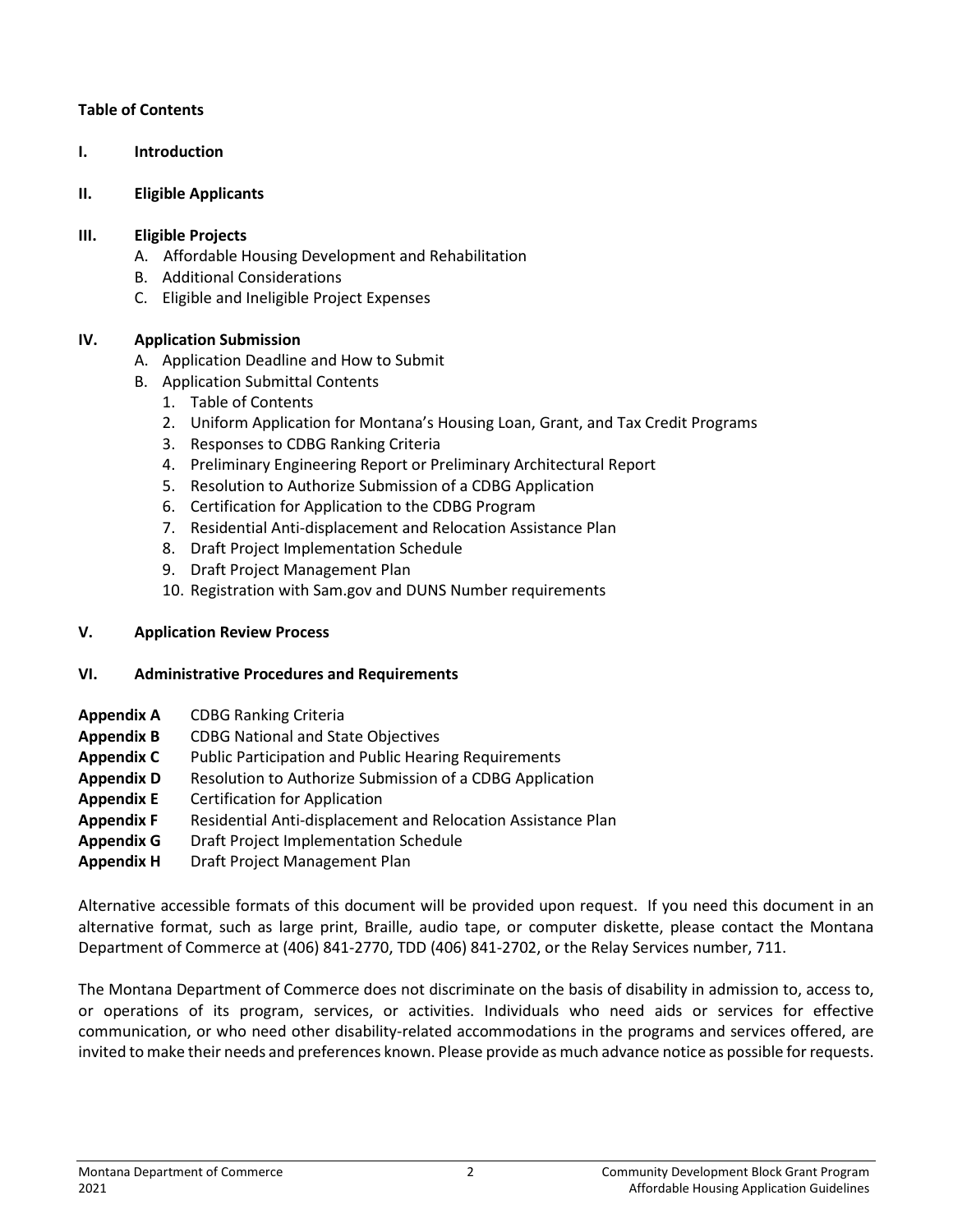## **PROJECT GRANT APPLICATION GUIDELINES FOR COMMUNITY DEVELOPMENT BLOCK GRANT PROGRAM (CDBG) HOUSING DEVELOPMENT AND REHABILITATION**

#### **I. Introduction**

The Community Development Block Grant Program (CDBG) is a U.S. Department of Housing and Urban Development (HUD) program designed to help communities provide decent housing, a suitable living environment, and expand economic opportunities for the state's low- and moderate-income (LMI<sup>[1](#page-2-0)</sup>) residents. The State of Montana receives an annual allocation of federal funds from HUD for CDBG grants and program administration through the Montana Department of Commerce (Commerce). The CDBG program helps local governments complete activities such as drinking water systems, wastewater treatment facilities, community facilities (nursing homes or Head Start centers, for example), job creation and retention, and affordable housing development. CDBG Program application guidelines, the project grant administration manual, and other relevant information and resources are available on the Commerce website Housing - [Community Development Block Grant Program -](https://comdev.mt.gov/Programs-and-Boards/Community-Development-Block-Grant-Program/Housing) [Community Development Division \(mt.gov\).](https://comdev.mt.gov/Programs-and-Boards/Community-Development-Block-Grant-Program/Housing) Interested persons may also e-mail staff at [DOCCDD@mt.gov](mailto:DOCCDD@mt.gov) or call at (406) 841-2770 or Montana Relay Service at (406) 841-2702 or 711 regarding any questions they may have about the CDBG Program.

The State of Montana administers the CDBG Program through five distinct grant opportunities – planning; community and public facilities; economic development; affordable housing development and rehabilitation; and housing stabilization. These Affordable Housing Development and Rehabilitation application guidelines establish the process for obtaining CDBG financial assistance for housing development activities. The application form for these activities and required application materials are contained within this guide. The outline of the preliminary architectural report and preliminary engineering report can be found on the Commerce website at: Presentations, Publications and Model Documents - [Community Technical Assistance Program -](https://comdev.mt.gov/Programs-and-Boards/Community-Technical-Assistance-Program/Presentations,-Publications-and-Model-Documents) Community Development Division [\(mt.gov\)](https://comdev.mt.gov/Programs-and-Boards/Community-Technical-Assistance-Program/Presentations,-Publications-and-Model-Documents) under "Technical Document Guidelines." Please note that [Montana's Uniform Application for Housing](http://housing.mt.gov/FAR/housingapps.mcpx)  [Loan, Grant, and Tax Credit Programs](http://housing.mt.gov/FAR/housingapps.mcpx) is found in a separate publication, available online at: [Uniform Application -](https://housing.mt.gov/Multifamily-Development/Uniform-Application) [Montana Housing \(mt.gov\).](https://housing.mt.gov/Multifamily-Development/Uniform-Application) Please contact for explanation of applicable portions of the Uniform Application for Housing.

Separate application guidelines for CDBG planning, public facilities and economic development can be found on Commerce's website Public and Community Facilities - [Community Development Block Grant Program -](https://comdev.mt.gov/Programs-and-Boards/Community-Development-Block-Grant-Program/Public-and-Community-Facilities) Community [Development Division \(mt.gov\)](https://comdev.mt.gov/Programs-and-Boards/Community-Development-Block-Grant-Program/Public-and-Community-Facilities)

## **II. Eligible Applicants**

Eligible applicants for CDBG assistance include Montana cities, towns, and counties. The cities of Billings, Great Falls, and Missoula are entitlement communities and not eligible for state CDBG funds, as they receive a CDBG allocation directly from HUD. State CDBG funds may be used to fund an activity located within the boundaries of an entitlement community if the project primarily benefits residents of a larger area or region beyond the jurisdictional limits of the entitlement community. Tribal governments are not eligible applicants for state CDBG funds but are eligible for Indian CDBG funds directly from HUD. Local governments may apply for and use CDBG funds for project activities predominantly benefitting residents of a tribal reservation.

Local governments may apply for CDBG grants for affordable multi-family housing development and rehabilitation projects by non-profit organizations, so long as such housing is available for use by eligible households. In such cases, the local government is the applicant and grantee and decides the nature and extent of involvement in CDBG-

<span id="page-2-0"></span><sup>1</sup> Low- and moderate-income (LMI) households are those with incomes at or below 50% and 80% of area median income, respectively.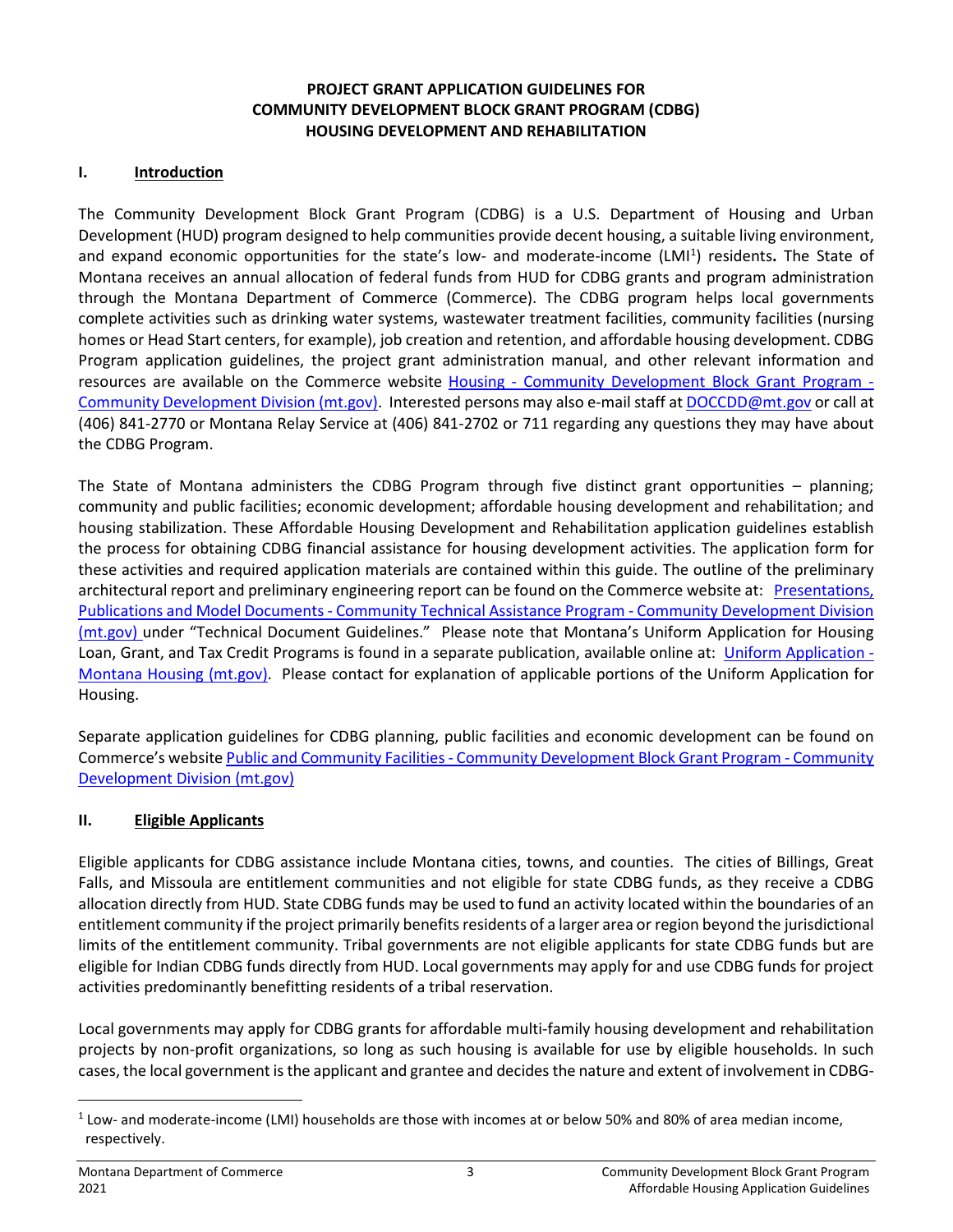assisted projects and establishes project roles and responsibilities in a project management plan. Non-profit partners must have an Internal Revenue Service 501(c)(3) or 501(c)(4) non-profit designation to be an eligible subrecipient of CDBG funds. Potential partner organizations may include but are not limited to:

For-profit developers Non-profit organizations Local housing authorities Community Housing Development Organizations Human Resource Development Councils

## **Counties**

The county governing body is the appropriate, eligible applicant for CDBG projects intended to:

- resolve problems within the unincorporated jurisdiction of a county;
- resolve problems that are truly countywide, regardless of jurisdiction; or
- assist a non-profit entity (such as a Human Resource Development Council) which serves county residents.

When a county government is the applicant, the CDBG needs assessment process requirement applies to the entire county and not just the specific sub-recipient or unincorporated community sponsored. In addition, the Resolution to Authorize Submission of a CDBG Application contained in these guidelines (Appendix D) must be signed by an elected official of the unit of general local government.

Any CDBG application submitted by a county on behalf of a sub-recipient or unincorporated community should describe:

- the county's overall, county-wide housing needs (including the unincorporated geographic area of the county); and
- the particular housing needs of the entity on whose behalf the county is applying.

The description of the needs assessment process should cover, at a minimum, all of the basic CDBG project categories:

- economic development,
- housing, and
- public facilities.

Each eligible local government jurisdiction may apply once per application cycle for each of the categories of CDBG grants if the applicant does not have an open CDBG project in the same category. The categories of CDBG grants are 1. Community and Public Facilities, 2. Affordable Housing Development and Rehabilitation, 3. Economic Development, and 4. Planning. If an applicant has an open CDBG project in a CDBG project category, that prior to the CDBG application date, has not been issued documentation ofsubstantial completion, a new project application in that same category is not eligible. The applicant's capacity and progress on previous CDBG projects will be taken into consideration during application review (see Ranking Criterion 6 in Appendix A for more information on documenting capacity to implement and manage the project).

## **III. Eligible Projects**

The CDBG program requires projects to meet HUD's national objective to benefit persons of low- and moderateincome (LMI). As indicated in the current Consolidated Plan, Montana's state objectives seek to provide these benefits by improving the safety and livability of neighborhoods and improving access to quality facilities, infrastructure, and services. Accordingly, Montana's CDBG funding is prioritized to projects that best meet these national and state objectives. Please visit the Commerce website for the current Consolidated Plan and Montana's state objectives: Consolidated Plan - [Montana Department of Commerce \(mt.gov\).](https://commerce.mt.gov/Consolidated-Plan/) See Appendix B for more details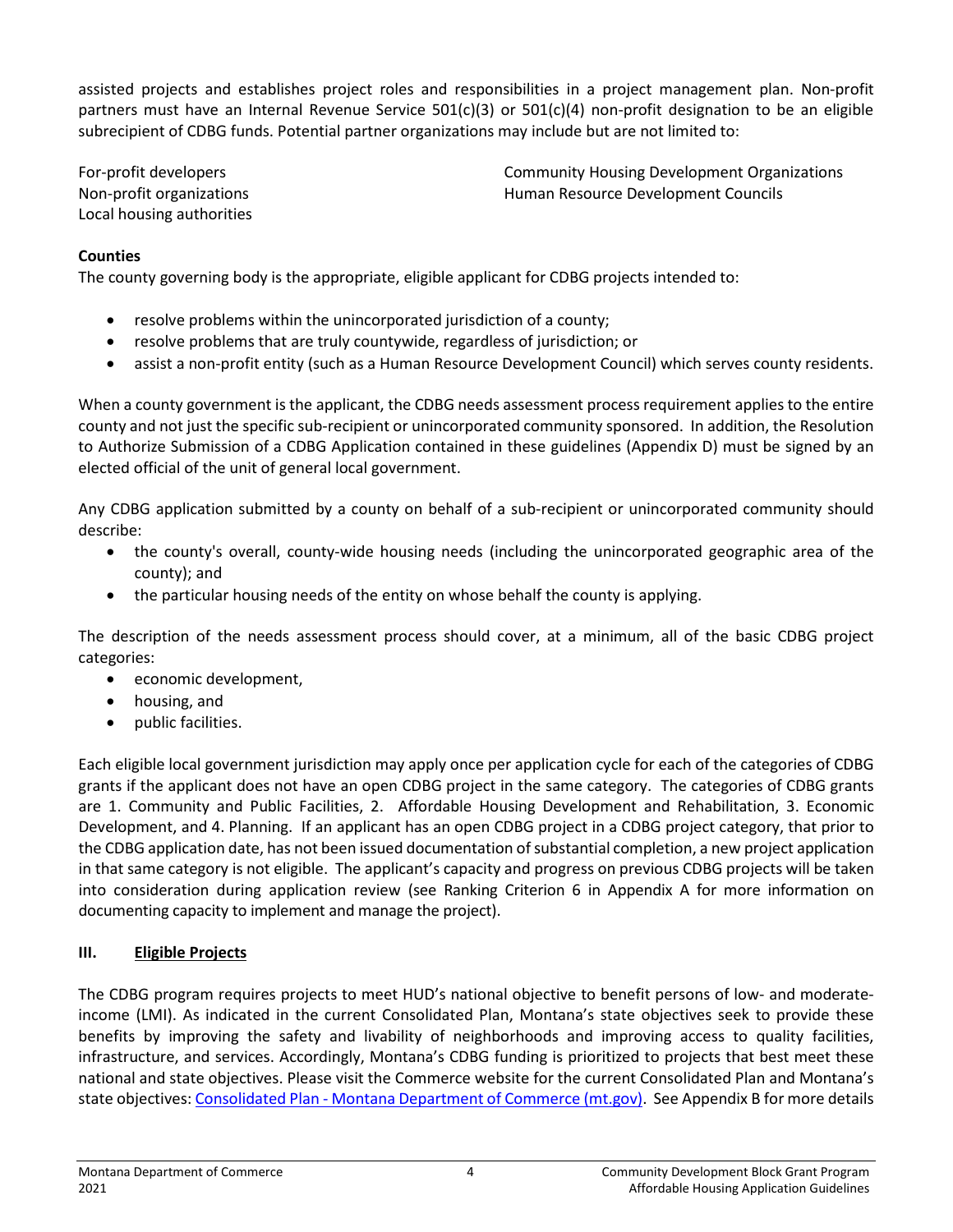about the national and state objectives. After the applicant submits an application, Commerce reserves the right to request or seek additional information to ensure that all projects meet CDBG regulatory requirements.

Recommendations for CDBG funding are based, in part, upon an analysis of the applicant's proposed level of local financial participation. The maximum grant award will not exceed \$600,000.

# **A. Affordable Housing Development and Rehabilitation**

Affordable housing development projects involve the new construction or rehabilitation of multi-family rental housing where at least 51% of the residents are persons of low to moderate income. Eligible project activities include, but are not limited to:

- Acquisition of land and structures;
- Demolition of existing substandard housing that is not suitable for rehabilitation, or of non-residential structures that are not suitable for conversion to housing units;
- Site improvements, such as landscaping, paving, sidewalks, curbs and gutters, utilities, etc.;
- Construction of new housing units, under specific circumstances;
- Rehabilitation of existing substandard housing that is suitable for rehabilitation; and
- Conversion of existing non-housing structures into housing units.

"Substandard suitable for rehabilitation" means any housing unit or building containing housing units where the estimated cost of making necessary replacements and repairs is less than 75 percent of the estimated cost of new construction of a comparable unit or units.

"Substandard not suitable for rehabilitation" means any housing unit or building containing housing units where the estimated cost of making the needed replacements and repairs is greater than or equal to 75 percent of the estimated cost of new construction of a comparable unit or units.

All projects proposing the construction of new housing units must be completed through a non-profit partner organization and only under certain circumstances to comply with 24 CFR 570.204. All housing units constructed or rehabilitated with CDBG funds must meet Uniform Physical Conditions Standard (UPCS) or Housing Quality Standards (HQS) and comply with all zoning ordinances and uniform codes adopted by the state and local government.

# **B. Additional Considerations**

Grantees are strongly encouraged to promote equitable, affordable housing by designing and proposing projects for CDBG Affordable Housing Development funds that meet the following *Montana Consolidated Plan* goals to the maximum extent possible:

- Use energy-efficient design to help advance solar deployment and other on-site renewable energy installations in affordable housing that is aligned with the Federal Renewable Energy Target;
- Locate affordable housing in areas where existing investment in infrastructure, facilities, and services will leverage multiple economic, environmental, and community objectives;
- Prioritize the development of new housing or rehabilitate existing housing within walkable neighborhoods and neighborhoods served by public transportation systems, particularly for the disabled and the elderly;
- If proposing demolition of existing substandard housing units, replace those units with an equal or greater number of housing units;
- Adopt smoke-free requirements in all housing units constructed or rehabilitated with CDBG funds; and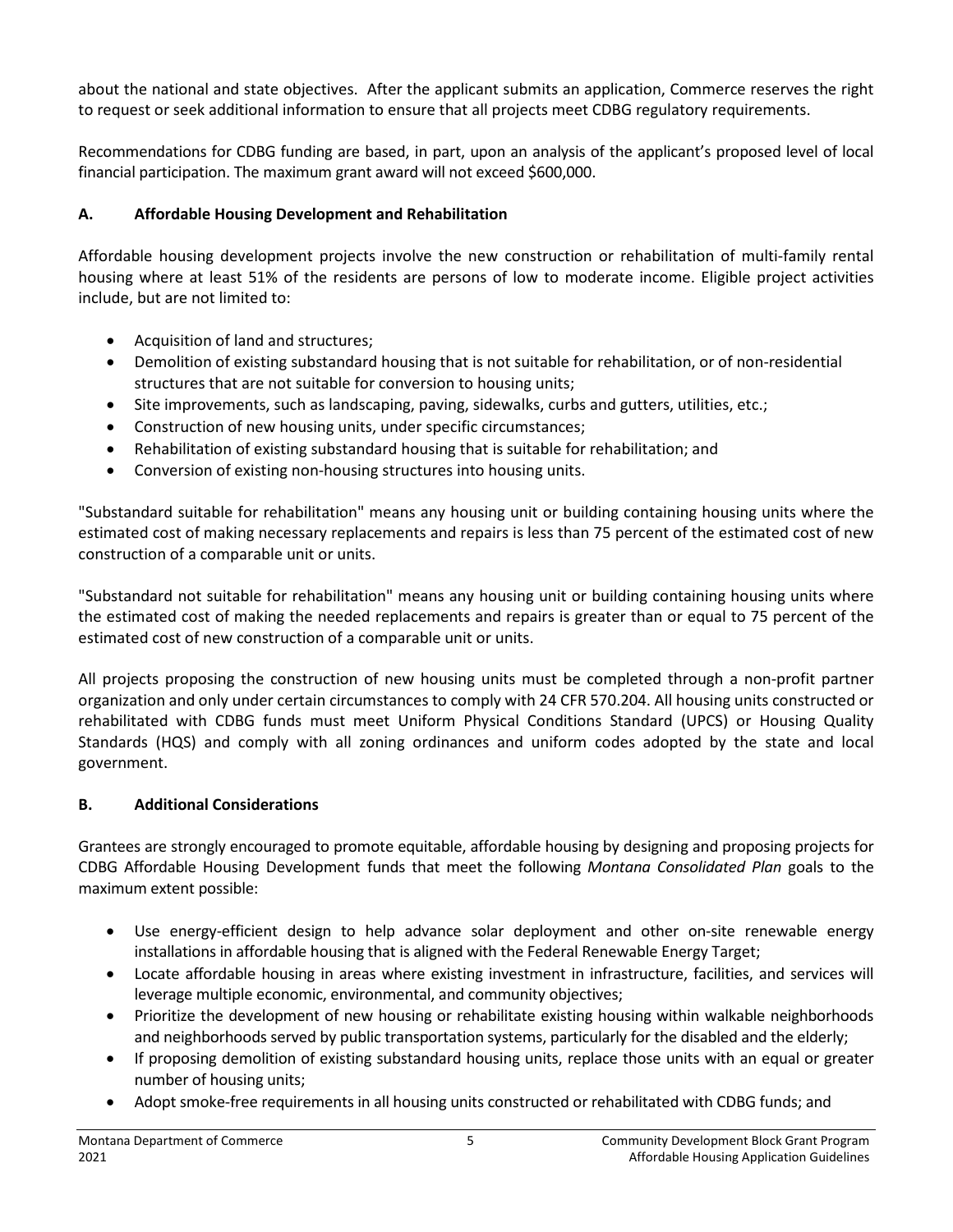• Include the three basic visitability features that increase access to friends and family for individuals with disabilities (a zero-step entrance, doors with 32 inches of clear passage space, and a wheelchair-accessible bathroom on the main floor).

For CDBG projects, some choice limiting actions may be triggered and could affect project eligibility. A choice limiting action could be triggered when there is acquisition or environmental review. In general, program requirements around the environmental review process are triggered when the public is first made aware of an entity's intent to use federal funds administered by Commerce or at the time the entity conducts the second CDBG public hearing to consider application for federal funds, whichever occurs first. Questions about triggering a choice limiting action, please contact DOCCDD@mt.gov, before applying. For additional information about the Uniform Relocation Act (URA), see Section IV, B, 7.

In order for CDBG to assist housing development projects that will benefit LMI persons, the units must be occupied by LMI persons at affordable rents. Grantees have the option of either:

- a. establishing their own schedules for affordable rents, or
- b. utilizing rent schedules not to exceed the current edition of the HUD Fair Market Rents found on Commerce's website Resources - [Community Development Division \(mt.gov\).](https://comdev.mt.gov/Resources/) This standard specifies maximum rents, including utility costs, by bedroom size, by county, for units available on the open market which already meet decent, safe, and sanitary criteria under federal guidelines, and do not require rehabilitation.

*NOTE: If the CDBG-assisted unit is also assisted by funding from the HOME Program, the Housing Tax Credit (HTC) Program, the National Housing Trust Fund, or other HUD or USDA Rural Development programs, rent requirements for those programs will supersede the requirements noted here.*

Rent, occupancy, and affordability requirements for CDBG-assisted housing must be enforced with covenants, mortgages, or deed restrictions running with the property.

If the project involves a for-profit developer, with a 20% or greater ownership in the property, the application will be required to provide the following:

- a. Personal Financial Statements and tax returns are required for all owners with 20% or more ownership in the proposed project. Commerce also requires personal or corporate income tax returns for all affiliated businesses.
- b. The principal owners of the business, as defined above, must provide a release allowing for a personal credit history check by Commerce as part of the application review.
- c. Applicants should include any other information that may be helpful in documenting the economic viability of the project.

# **C. Eligible and Ineligible Project Expenses**

Project activities eligible for reimbursement with CDBG funding include, but are not limited to:

- Expenses that directly relate to construction or rehabilitation activities that implement the scope of work identified in the CDBG grant contract, including materials, labor, land acquisition, and permanent furnishings, equipment, and fixtures;
- Professional services that directly relate to design activities that implement the scope of work identified in the CDBG grant contract;
- Repayment of interim financing directly related to project activities that implement the scope of work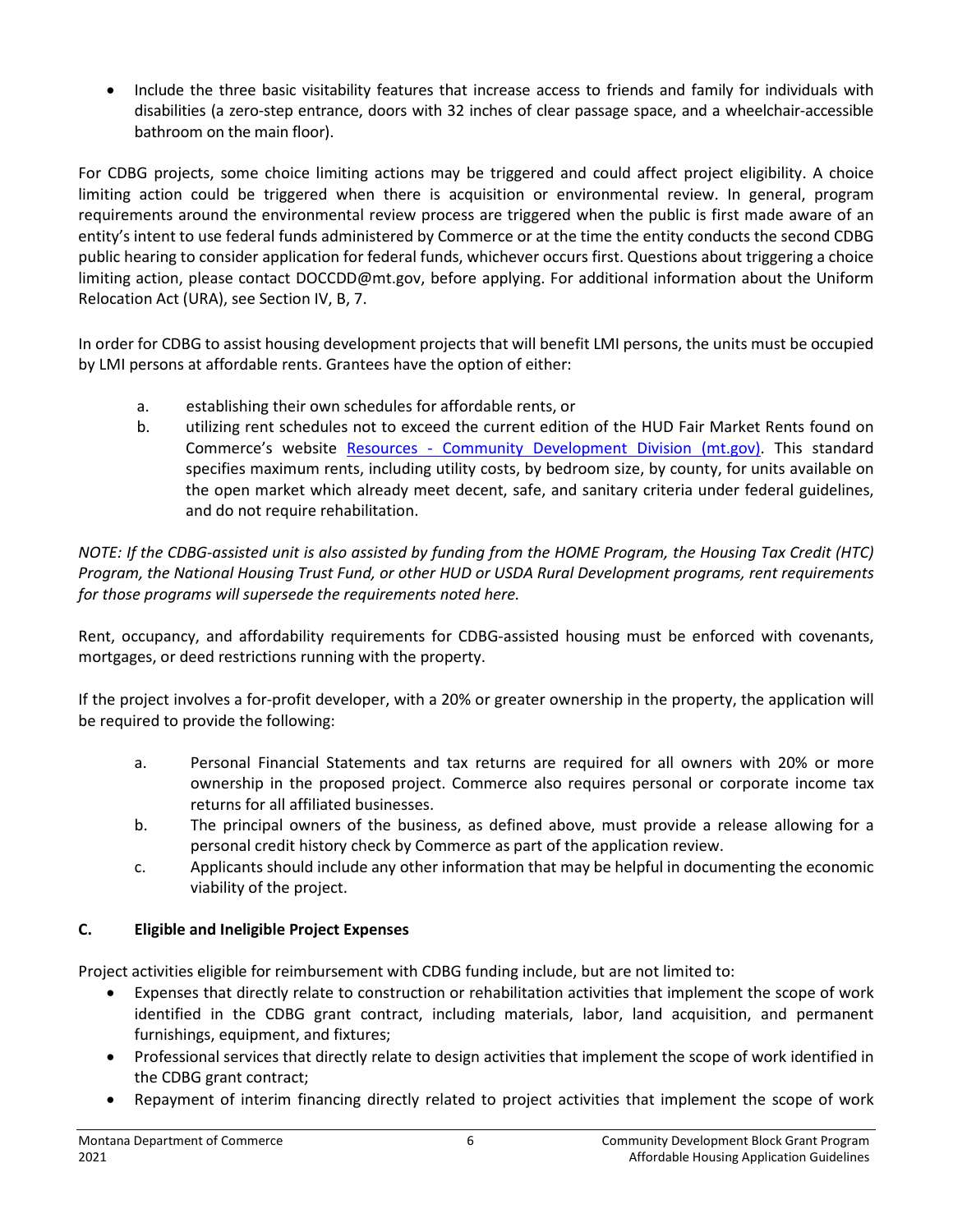identified in the CDBG grant contract;

- Legal costs and fees; and
- Direct grant administration expenses, up to a maximum 10% of the total CDBG budget for the project.

Expenses that are not eligible for CDBG grant funding include, but are not limited to:

- Operation and maintenance costs (such costs are however eligible to be paid with program income generated from affordable housing rental units constructed or rehabilitated with CDBG funds);
- Temporary furnishings, fixtures, or equipment; or
- Any unauthorized costs incurred prior to the date identified in the Notice of Award letter.

Applicants that plan to commence a project before it has been awarded CDBG grant funding should discuss their plans with program staff to ensure they do not take any steps that could violate the various federal, state, and programmatic laws and requirements that apply to projects involving CDBG funds. Some project activities, such as land acquisition, are subject to CDBG regulations even if performed prior to submitting an application for CDBG funding or receiving an award of CDBG funds. If CDBG program requirements are not followed, the project may become ineligible for CDBG funding.

# **D. Public Notice and Participation**

Prior to applying for CDBG funds, both Commerce and applicants for grants must carry out citizen participation in a manner that complies with the current Montana Consolidated Plan. For a proposed project to be eligible for CDBG funds, the applicant must hold a minimum of two public hearings prior to submission of the CDBG application. The public hearings may be held via webinar, conference call and/or in person.

The first public hearing provides a forum for considering overall community needs and potentially competing or alternative proposals for CDBG funding within the local government's jurisdiction. In order to ensure the public participation is relevant and timely, the overall community needs hearing should be held within 18 months prior to the date of application.

The second public hearing must be held once the applicant has selected the specific proposed project for CDBG funding. The purpose of the second public hearing is to give citizens and potential beneficiaries of the proposed CDBG project (especially LMI persons) or residents of the project area adequate opportunity to consider the potential impacts and benefits of the community's proposed project and to comment on it, before the community submits the application.

All hearings must provide reasonable and timely access to the hearing, information and records about proposed projects. Local government hearing advertisements should include information such as clear location that is convenient and accessible to potential or actual beneficiaries and accommodations for individuals or groups with disabilities.

For hearings where a significant number of non-English speaking residents might be reasonably expected to participate, federal law requires that arrangements be made to have an interpreter present. Accommodations non-English speaking residents also includes advertisements in language(s) other than English.

Documentation of the required hearings must be submitted with the application for CDBG funds, along with copies of the public notices for the hearings or affidavits of publication for the notices. A verbatim record is not necessary; applicants should provide a list of the names of persons who attended and a summary of comments by local officials and citizens which is sufficient to reflect the comments made by those attending the hearing as well as official responses to concerns or complaints. Hearings should follow local government practice, although not at the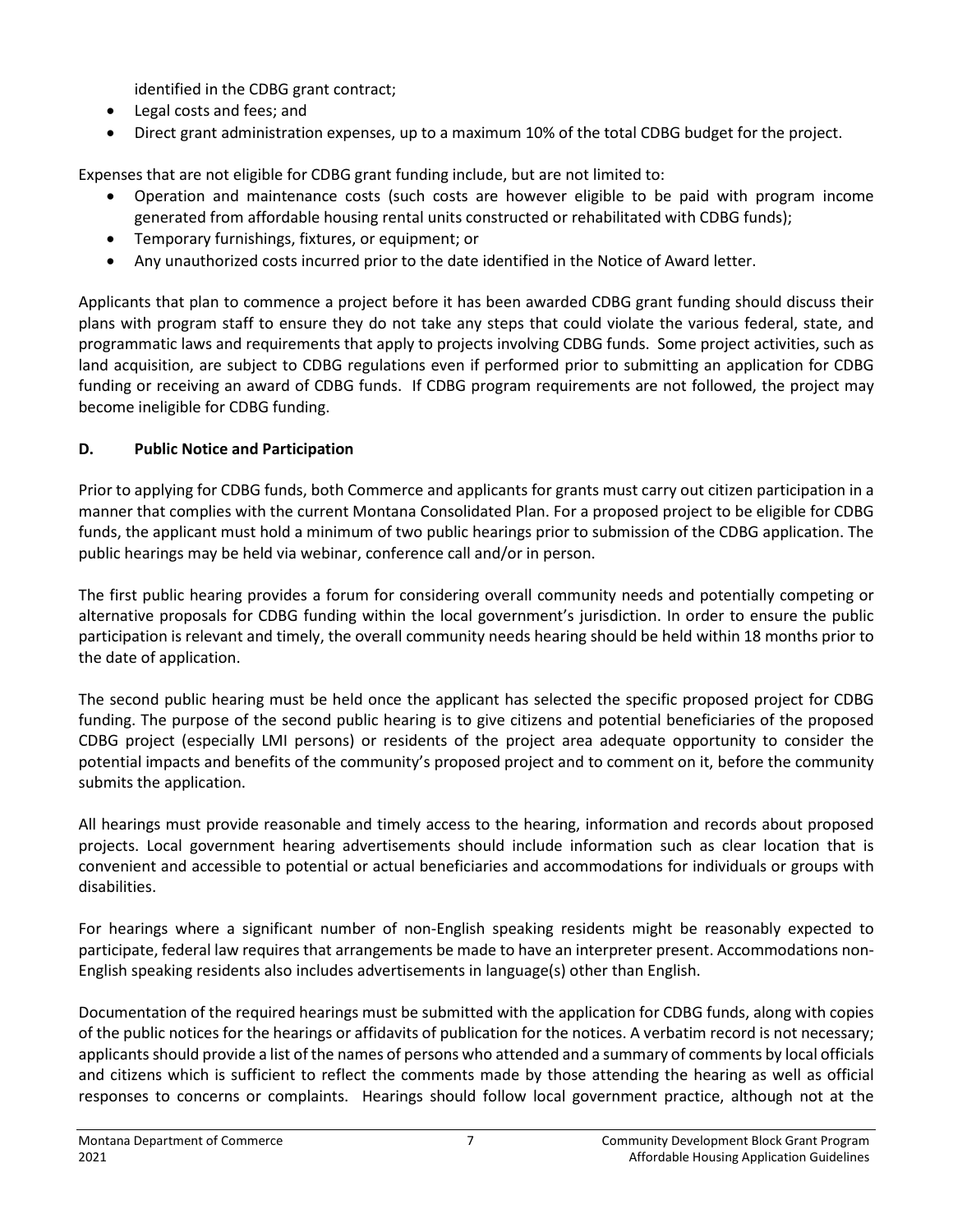exclusion of anything stated above.

For more detailed information regarding the public notice and participation requirements of the CDBG Program, see Ranking Criterion 4 in Appendix A and the sample Public Notices in Appendix C.

# **IV. Application Submission**

# **A. Application Deadline and How to Submit**

CDBG applications are due to Commerce no later than 5:00 pm on the dates identified on th[e CDBG website](https://comdev.mt.gov/Programs-and-Boards/Community-Development-Block-Grant-Program/Public-and-Community-Facilities) . To apply for CDBG funds, eligible applicants must complete the application and submit the supplemental materials via the State of Montana File Transfer Service a[t https://transfer.mt.gov.](https://transfer.mt.gov/) Once there, you will be asked to log in or create an ePass account if you do not already have one. Once logged in, click on "Send a New File" and pull your application file(s) into the field and click "Continue." When prompted, click on "State Employee or ePass Montana Customer". On the "Recipients" page, select the "Find a State Group" tab. In the "Search" box, type "DOC CDD FTS" and hit "Search". Select the Existing Group found "DOC CDD FTS". To find the correct state distribution group, please use spaces between DOC and CDD and FTS. Follow instructions provided to submit your application.

Please include the name of the applicant and "CDBG-Housing" in files uploaded to the transfer service. Please combine application materials into as few files as possible.

Alternative accessible formats of the application will be provided upon request. Commerce does not discriminate based on disability in admission to, access to, or operation of its programs, services, or activities. Therefore, individuals who need the application in an alternative format, or need to submit the application by other means, should contact CDD at (406) 841-2770. Please provide as much advance notice as possible for these requests.

# **B. Application Submittal Contents**

The completed CDBG application submittal should be organized as follows:

# **1. Table of Contents**

# **2. Uniform Application for Montana Housing Loan, Grant, and Tax Credit Programs**

Each applicant must provide a completed copy of the current *[Montana's Uniform Application for Housing Loan,](http://housing.mt.gov/FAR/housingapps.mcpx)  [Grant, and Tax Credit Programs](http://housing.mt.gov/FAR/housingapps.mcpx)*, which is found in a separate publication, available online at: [Uniform](https://housing.mt.gov/Multifamily-Development/Uniform-Application)  Application - [Montana Housing \(mt.gov\).](https://housing.mt.gov/Multifamily-Development/Uniform-Application) Contact staff for guidance on the applicable portions of the Uniform Application.

If a local government is applying on behalf of a non-profit or for-profit organization that owns and operates, or will own and operate, a proposed facility or project, the financial information on the Uniform Application must include the information for the organization as well as an electronic only copy of the organization's IRS Form 990 (if non-profit organization) or tax returns (for-profit corporation) for the three most recent years of operation.

# **3. Responses to CDBG Ranking Criteria**

CDBG applicants are required to submit narrative responses that describe the relationship of their proposed CDBG project to each of the ranking criteria detailed in Appendix A, except where otherwise noted. The ranking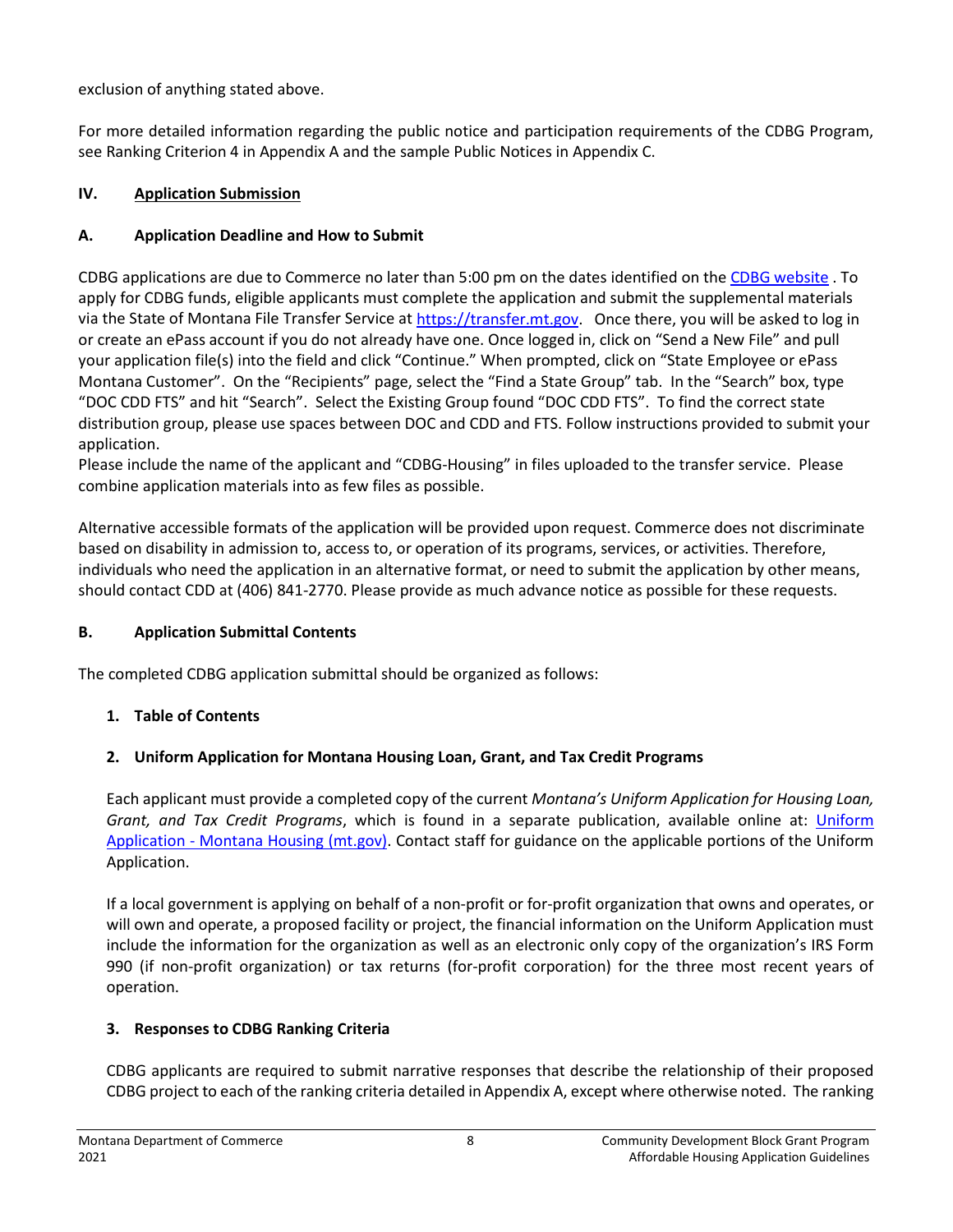criteria described in Appendix A are Community Planning, Need for Project, Project Strategy, Community Efforts and Citizen Participation, Benefit to Low and Moderate Income Persons, and Implementation and Management. Each applicant should identify the source of supporting data for any statements made in the application and provide documentation when applicable.

# **4. Preliminary Engineering Report or Preliminary Architectural Report**

The applicant must provide a copy of a Preliminary Engineering Report (PER) or Preliminary Architectural Report (PAR) with the CDBG application, prepared by a licensed engineer or architect, depending on the type of project proposed. These reports describe the technical scope of the problem to be addressed by the project, as well as the components and estimated costs of the proposed development, the condition of the existing housing, and the alternatives available to resolve the identified problems. These reports must meet the outlines adopted by Commerce, which are available online at: [Presentations, Publications and Model Documents -](file://entdoc0015/CDDSHARE/CDBG/GUIDELINES%20&%20GRANT%20ADMIN/Application%20Guidelines/2021/Presentations,%20Publications%20and%20Model%20Documents%20-%20Community%20Technical%20Assistance%20Program%20-%20Community%20Development%20Division%20(mt.gov)) Community Technical Assistance Program - [Community Development Division \(mt.gov\)](file://entdoc0015/CDDSHARE/CDBG/GUIDELINES%20&%20GRANT%20ADMIN/Application%20Guidelines/2021/Presentations,%20Publications%20and%20Model%20Documents%20-%20Community%20Technical%20Assistance%20Program%20-%20Community%20Development%20Division%20(mt.gov)) and [https://housing.mt.gov/\\_shared/HTF/docs/PAR-Requirements.pdf](https://housing.mt.gov/_shared/HTF/docs/PAR-Requirements.pdf)

# **5. Resolution to Authorize Submission of a CDBG Application**

Each application for CDBG funds must be accompanied by a copy of a resolution formally adopted by the applicant, authorizing the submission of the CDBG application and authorizing the applicant's chief elected official or chief executive officer to act on its behalf to provide additional information as may be requested. The resolution must also indicate the governing body's intent to commit to any funding for the project that will be provided by the applicant. See Appendix D for more information and a sample Resolution.

# **6. Certification for Application to the CDBG Program**

Each applicant must agree to comply with all applicable state and federal laws and regulations in implementing the project using CDBG funds. The application must be accompanied by a copy of a Certification for Application in Appendix E, signed by the chief elected official or chief executive officer, which will be incorporated into the full project and contract, if awarded.

# **7. Residential Anti-displacement and Relocation Assistance Plan**

The Uniform Relocation Act (URA) requirements apply if the applicant proposes to use CDBG funds to acquire, rehabilitate, construct, or demolish structures or property. Applicants must demonstrate that the project will comply with requirements of the URA. If proposing acquisition, applicants must provide documentation that the property can be purchased or leased within six (6) months of the date of tentative grant award.

Applicants should consult the CDBG Grant Administration Manual for additional information. In particular, if applicants are contemplating CDBG assistance to properties already occupied by residential households or businesses, a General Information Notice (GIN) should be sent as soon as possible to all occupants informing them that the land on which they reside or building which they occupy is being considered to receive CDBG assistance and informing them that there is no intent to evict the occupants or involuntarily relocate them as a result of the proposed CDBG activity.

Land or easements must also not be firmly committed for purchase with CDBG funds or with any other proposed project funds until all CDBG-required URA and environmental review procedures, including a release of funds by Commerce, has been completed. If formal agreements to purchase either land or easements with CDBG or other project funds are executed prior to conduct of the required CDBG environmental review, the integrity of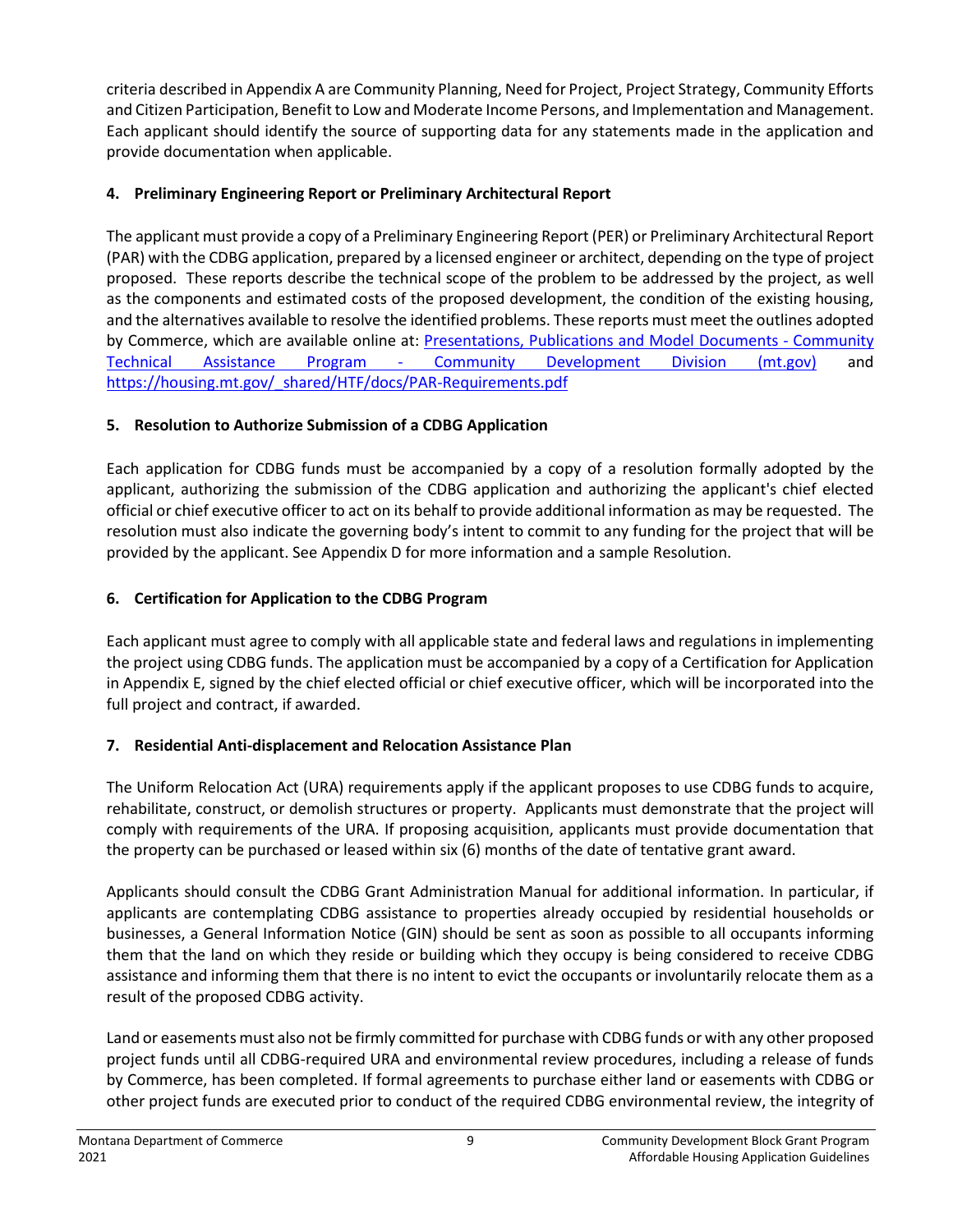the URA and environmental review process is jeopardized, and CDBG funding may be lost. Each application for CDBG funds must be accompanied by a Residential Anti-displacement and Relocation Assistance Plan, which provides the policy that the applicant will follow if project activities trigger the federal Uniform Relocation Act. See Appendix F for more information and a sample Residential Anti-displacement and Relocation Assistance Plan.

# **8. Draft Project Implementation Schedule**

Each application for CDBG funds must be accompanied by a draft project implementation schedule that describes the overall schedule for project completion, including engineering or architectural and construction. See Appendix G for more information and a sample Project Implementation Schedule.

# **9. Draft Project Management Plan**

Each application for CDBG funds must be accompanied by a draft project management plan that identifies all the project partners, capacity, responsibilities, and roles. See Appendix H for a Project Management Plan template.

# **10. Registration with SAM.gov and DUNS Number requirements**

All applicants must provide the local government's DUNS (Data Universal Numbering System) Number as required by the Federal Funding Accountability and Transparency Act of 2006. Applicants must apply for a DUNS number from the Dun & Bradstreet (D&B) Government Customer Response Center. The application may take place online or over the phone, at 1-866-705-5711.

Applicants must also be registered with SAM.gov, the federal government's contractor registration system. Eligibility to contract for CDBG funds will be checked upon receipt of any application. Please contact Commerce if you have questions.

# **V. Application Review Process**

Commerce staff reviews CDBG applications for both technical feasibility and the extent to which the proposed project relates to each of the CDBG ranking criteria. Commerce may request additional information when reviewing an application in order to clarify responses or ensure the project meets national and state CDBG objectives. The Director of the Montana Department of Commerce makes all final decisions on grant awards.

# **VI. Administrative Procedures and Requirements**

Please see the CDBG Grant Administration Manual on the Commerce website for information on how to administer a CDBG project (https://comdev.mt.gov/Programs-and-Boards/Community-Development-Block-Grant-Program/Housing). Successful applicants must submit documentation of meeting start up conditions and any special contract conditions before executing a contract with Commerce. A list of startup conditions and special contract conditions are found in Chapter 1 of the CDBG/NSP Grant Administration Manual on the Commerce website.

In accordance with the national and state CDBG objectives, Commerce may not be able to approve amendments to the scope of a project or budget affecting priority activities that would materially affect the intent or circumstances under which the application was originally ranked by Commerce staff and awarded by the Director. If a grantee requests a modification that significantly affects the scope of work, budget, or implementation schedule, Commerce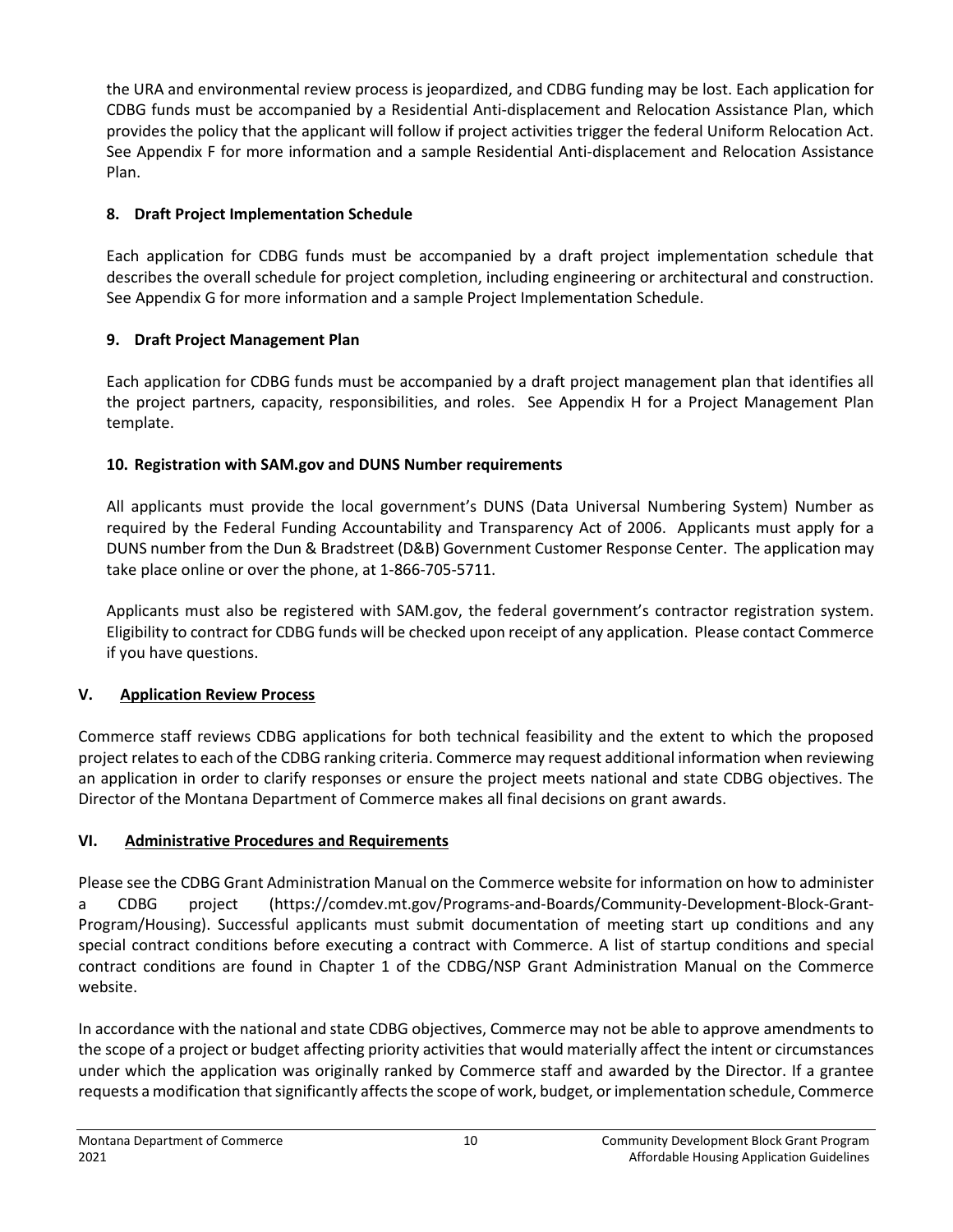may temporarily suspend project reimbursements while reviewing the modification request.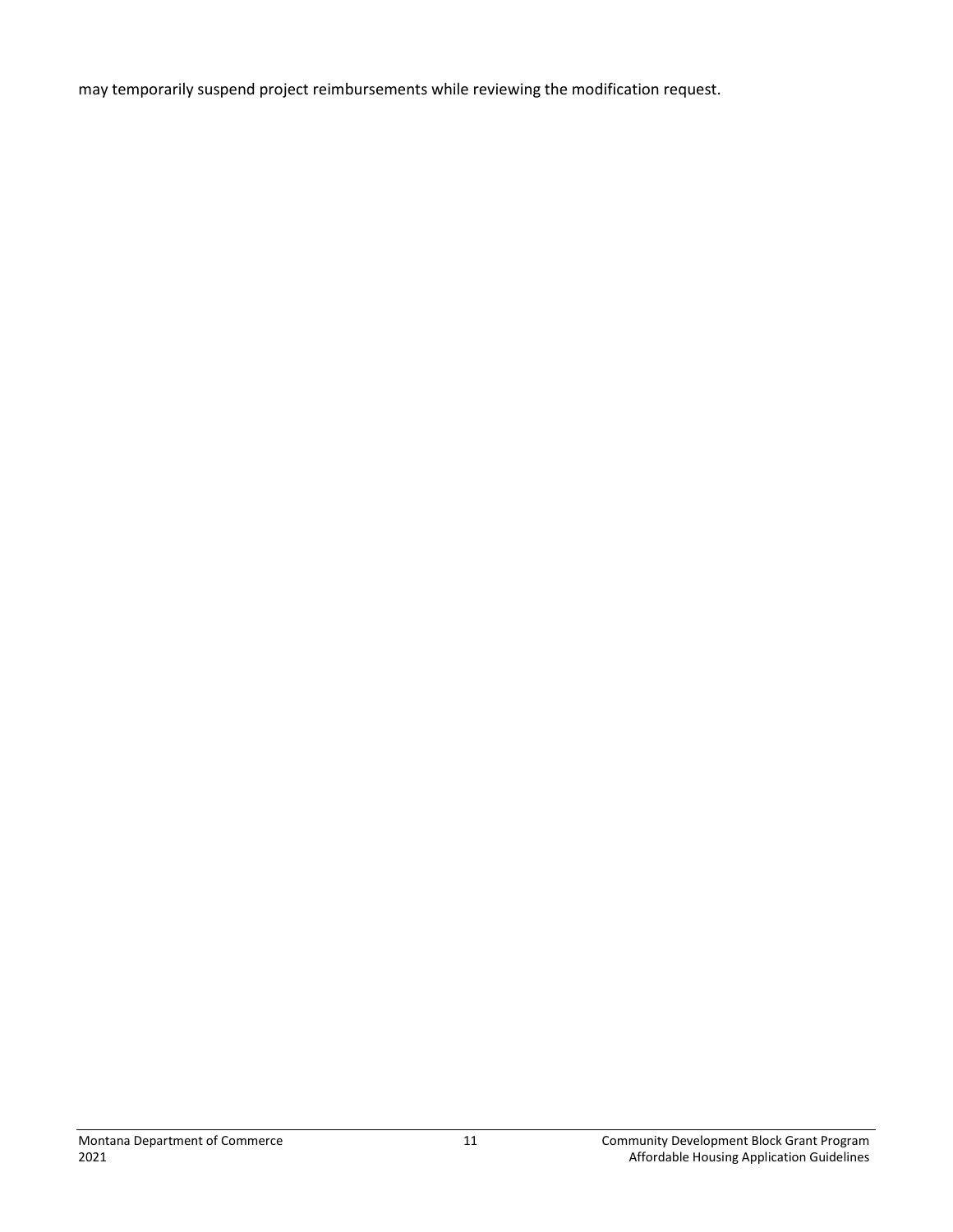#### **APPENDIX A**

#### **CDBG Ranking Criteria**

#### **A. Introduction**

CDBG applicants are required to submit narrative responses that describe the relationship of their proposed CDBG project to each of the ranking criteria, except where otherwise noted. Applicants must provide a response to each question to adequately explain the proposed project.

In order to avoid unnecessary duplication, the applicant may reference other pertinent portions of the application or appendices in the narrative responses to the criteria. However, the applicant should not reference another portion of the application, such as the PER or PAR, without including a narrative statement that provides at least a summary of what is being referenced. For example, an applicant should not simply state, "See page 4 of the Master Plan" as a response to a ranking criterion.

#### **B. Ranking Criteria**

Each application will be evaluated under the CDBG ranking criteria and will receive points depending upon its overall response to each criterion, relative to local capacity and resources in comparison with the other applications submitted. Each applicant should identify the source of supporting data for any statements made in the application and provide documentation, when applicable.

| The CDBG ranking criteria are listed below and indicate the maximum score that can be obtained for each. |  |
|----------------------------------------------------------------------------------------------------------|--|
|----------------------------------------------------------------------------------------------------------|--|

| 175 Points        |
|-------------------|
|                   |
| 175 Points        |
|                   |
| <b>150 Points</b> |
|                   |
| 100 Points        |
|                   |
| 200 Points        |
|                   |
| 175 Points        |
|                   |
| 975 Points        |
|                   |

An Affordable Housing Development and Rehabilitation application must receive a minimum score of 585 points in order to be eligible to receive CDBG funds. Failure to respond to a criterion or to comply with a pertinent and important application requirement will result in no points being awarded for that criterion. For ease of reference, any documentation or exhibits related to the applicant's response to a CDBG ranking criterion should be placed in the application with the applicant's narrative response to that criterion.

**Maximum Possible Points**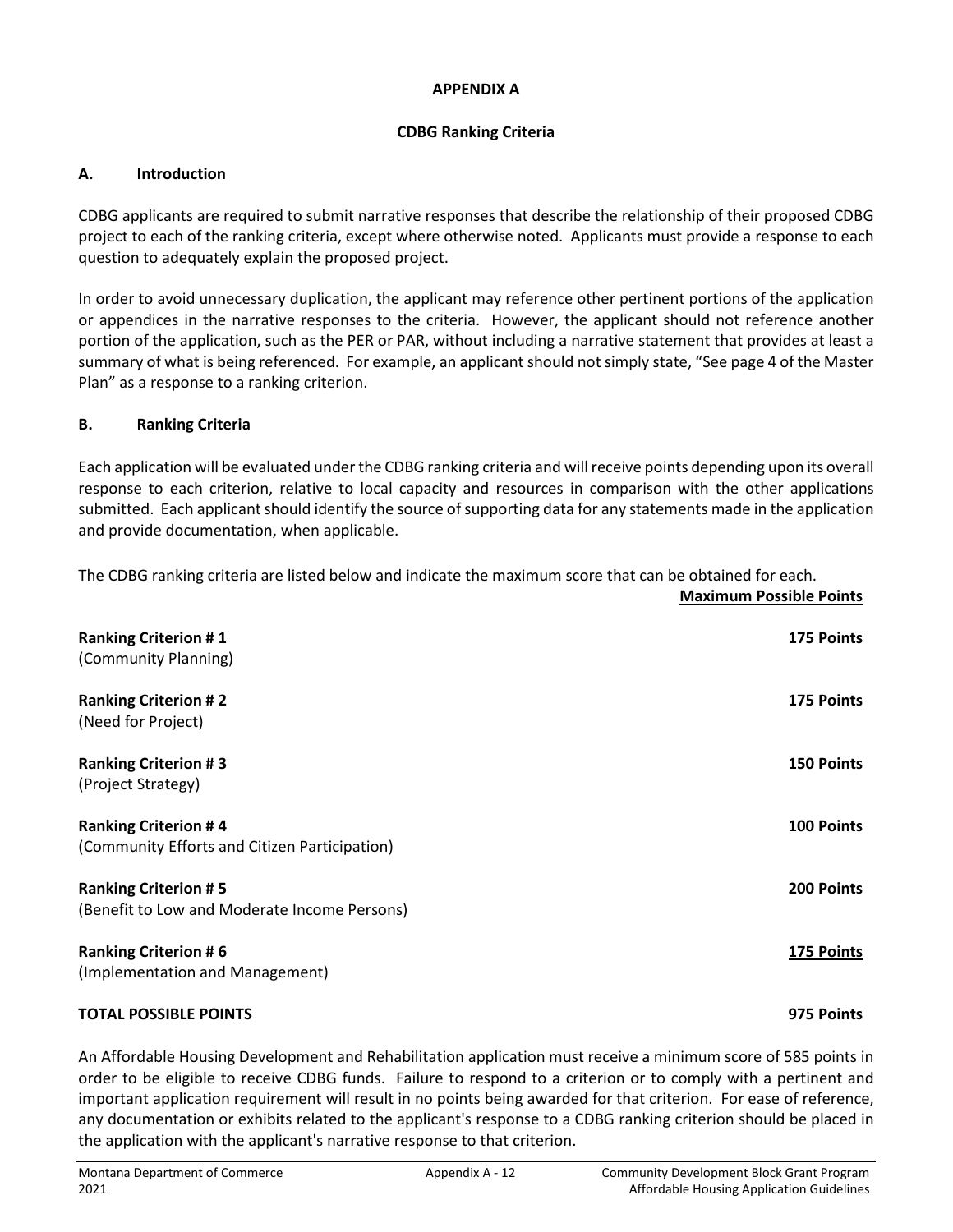#### **C. Scoring Level Definitions**

The following general definitions will be applied to other ranking criteria relative to the overall quality of the applicant's response or situation relative to the ranking criteria and applicable special requirements. The level actually assigned will also depend upon the applicant's specific responses to the overall ranking criterion and the applicable ranking issues listed under each criterion.

- LEVEL 5: In order for an application to receive a "LEVEL 5" it would have to have provided a complete narration that thoroughly addressed the overall criterion, applicable questions, and minimum requirements, including very complete substantive supporting documentation to support its claims. The Applicant's response is considered exemplary, particularly innovative, or to be extremely consistent with the intent of the ranking criterion. There were no deficiencies of any significance that were not adequately addressed.
- LEVEL 4: In order for an application to receive a "LEVEL 4" it would have to provide a very thorough narration addressing the overall criterion, applicable questions, and minimum requirements, with strong documentation to support its claims. The Applicant's response is considered above average, very thorough, or to be very consistent with the intent of the ranking criterion. A "LEVEL 4" score would not reflect the level of excellence or be as consistent with the intent of the ranking criterion as a "LEVEL 5" would be. The application may not have completely addressed some questions, but these were considered to be minor concerns.
- LEVEL 3: In order for an application to receive a "LEVEL 3" it would have provided an adequate narrative addressing the overall criterion, applicable questions, and meets requirements, with acceptable documentation to support its claims. The Applicant's response is considered average, adequate, or to be generally consistent with the intent of the ranking criterion. The application meets the minimum requirements for responding to the criterion and has documented compliance with the special requirements that are pertinent to the ranking criterion; however, the application may not have adequately considered some questions that were considered to be potentially important.
- LEVEL 2: In order for an application to receive a "LEVEL 2" it would have provided some narration addressing the overall criterion, applicable questions, and minimum requirements, but may have provided weak or inadequate responses and/or documentation to clearly or completely support its claims or compliance with a requirement. The Applicant's response is considered below average, inadequate, or not entirely consistent with the intent of the ranking criterion. The application has not met all the minimum requirements for responding to the ranking criterion or has not complied with all the special requirements that are pertinent to the ranking criterion. The application may not have been complete or did not consider or adequately address some questions that were considered to be important.
- LEVEL 1: In order for an application to receive a "LEVEL 1" it would have serious weaknesses in its narrative responses to the ranking criterion, questions, and lack critical supporting documentation, or would fail to adequately document compliance with one or more of the general, threshold CDBG requirements or a critical special requirement for the category applied for. The Applicant's response is considered very weak, seriously inadequate or inconsistent with the intent of the ranking criterion. The application either did not address or did not provide sufficient information regarding several critical questions.
- LEVEL 0: In order for an application to receive a "LEVEL 0" it would have failed to provide a response of any kind or would not meet a general statutory threshold requirement for the CDBG program that is related to the ranking criterion.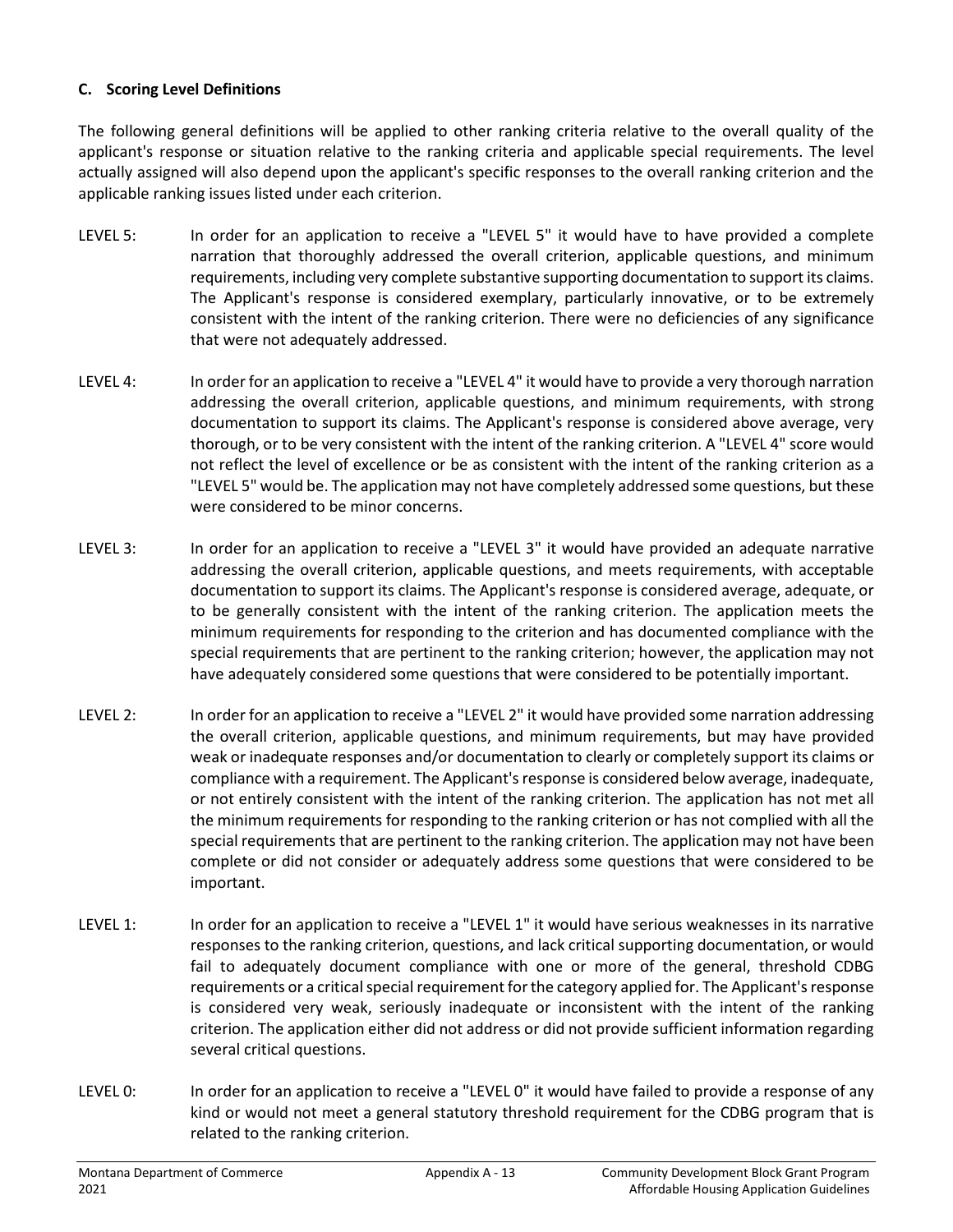All beneficiaries of CDBG Affordable Housing Development and Rehabilitation projects must qualify as LMI households, therefore, Criterion 5, Benefit to Low and Moderate Income Persons, will receive 0 points if the proposed housing will not serve income-eligible households, or 200 points if the housing does serve income-eligible households.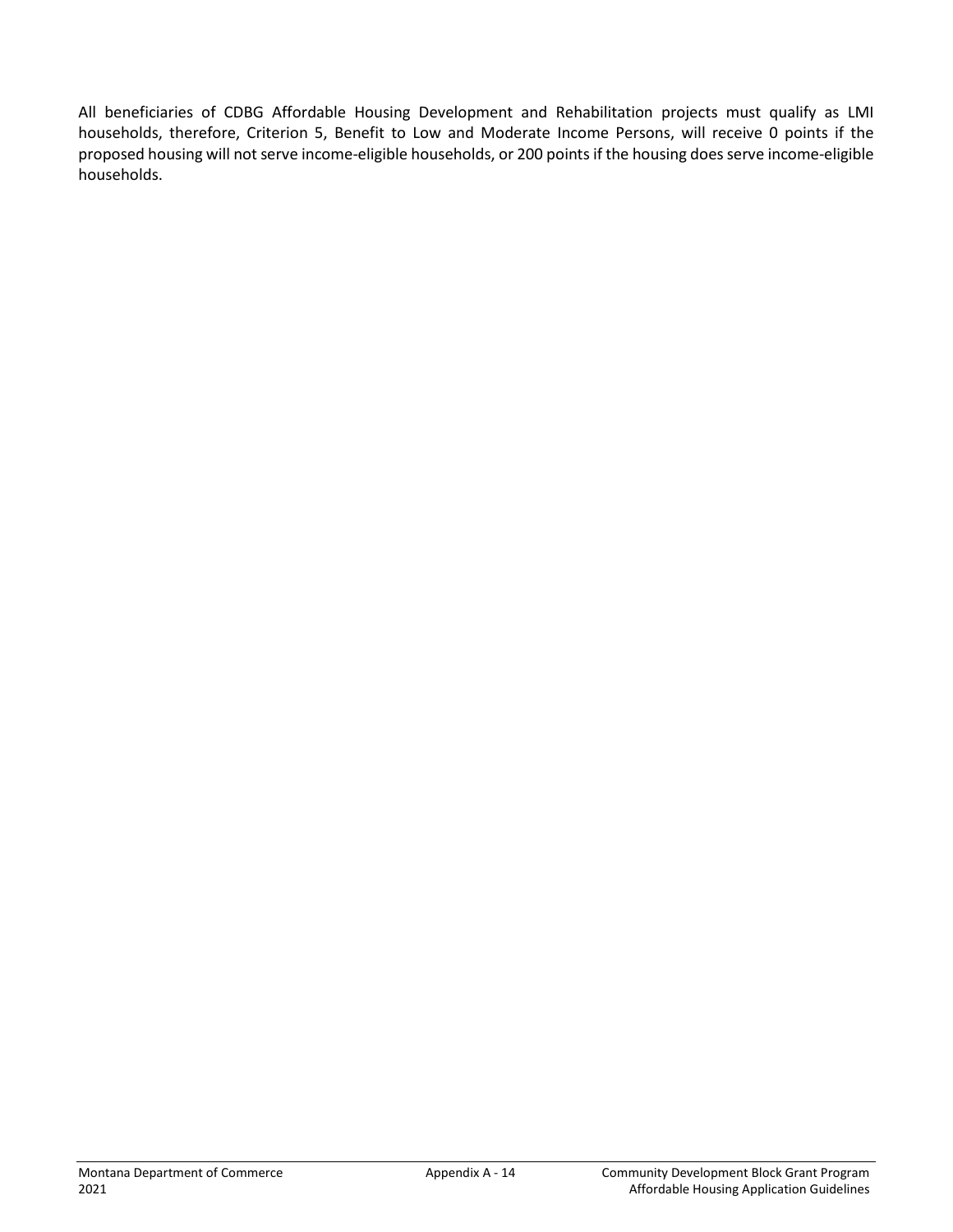#### **RANKING CRITERION #1 Community Planning 175 Possible Points**

The Community Planning criterion considers the following, relative to the capacity of the applicant and other applications:

- The adequacy and thoroughness of the planning process used by the applicant to identify overall community development and housing needs, including the needs of LMI persons, and the activities or actions it plans to meet the identified needs;
- The extent to which the proposed project is consistent with the applicant's community development objectives, as well as the National and State Objectives (Appendix B) for the CDBG Program;
- Whether the applicant has provided a reasonable rationale for selecting the proposed CDBG project over other community development and housing needs that were identified;
- The degree to which the applicant has considered the needs of LMI and other special needs residents and how the proposed project will benefit or impact those populations;
- Whether the applicant has developed and uses its planning documents as a springboard for action in its community;
- The extent to which local citizens have participated in the preparation of plans for the future development of the community, especially preparation of the community Growth Policy and similar plans addressing community development and revitalization needs; and
- The extent to which planning supports community resilience through affordable housing, public works investments, vital employment centers, and the environment.

Commerce's Community Technical Assistance Program is available to provide more information on community planning best practices and may be reached by email at DOCCTAP@mt.gov for further guidance.

#### **Criterion #1 Questions**

- 1. Describe and document the community's on-going, long-term commitment to housing by:
	- a. Preparing and adopting a Growth Policy in accordance with Section 76-1-601, MCA, which includes the community's housing goals and objectives; maps and text describing an inventory of housing needs of the community; the projected trends of housing needs of the community over the life of the Growth Policy; and a description of policies, regulations, and other measures to be implemented to achieve the community's housing goals and objectives; and
	- b. Implementing the housing goals and objectives identified in the adopted Growth Policy through policies, regulations, other plans, or other measures in support of housing, such as zoning, subdivision, design standards, community education and outreach, inclusionary housing incentives, etc.
- 2. Describe the extent to which the applicant has identified, discussed, or planned for its housing needs in any other long-range community plans (master plan, neighborhood plan, housing plan, needs assessment, CEDS, etc.).
- 3. Has the community developed a Capital Improvements Plan (CIP) consistent with the adopted Growth Policy that considers public infrastructure needs in light of identified housing needs in the jurisdiction?
- 4. What was the applicant's process and rationale for selecting the proposed affordable housing development project over other community development needs, including how the proposed project is supported through long range community planning? What specific goals, policies, objectives, or implementation strategies adopted by the applicant support the proposed project?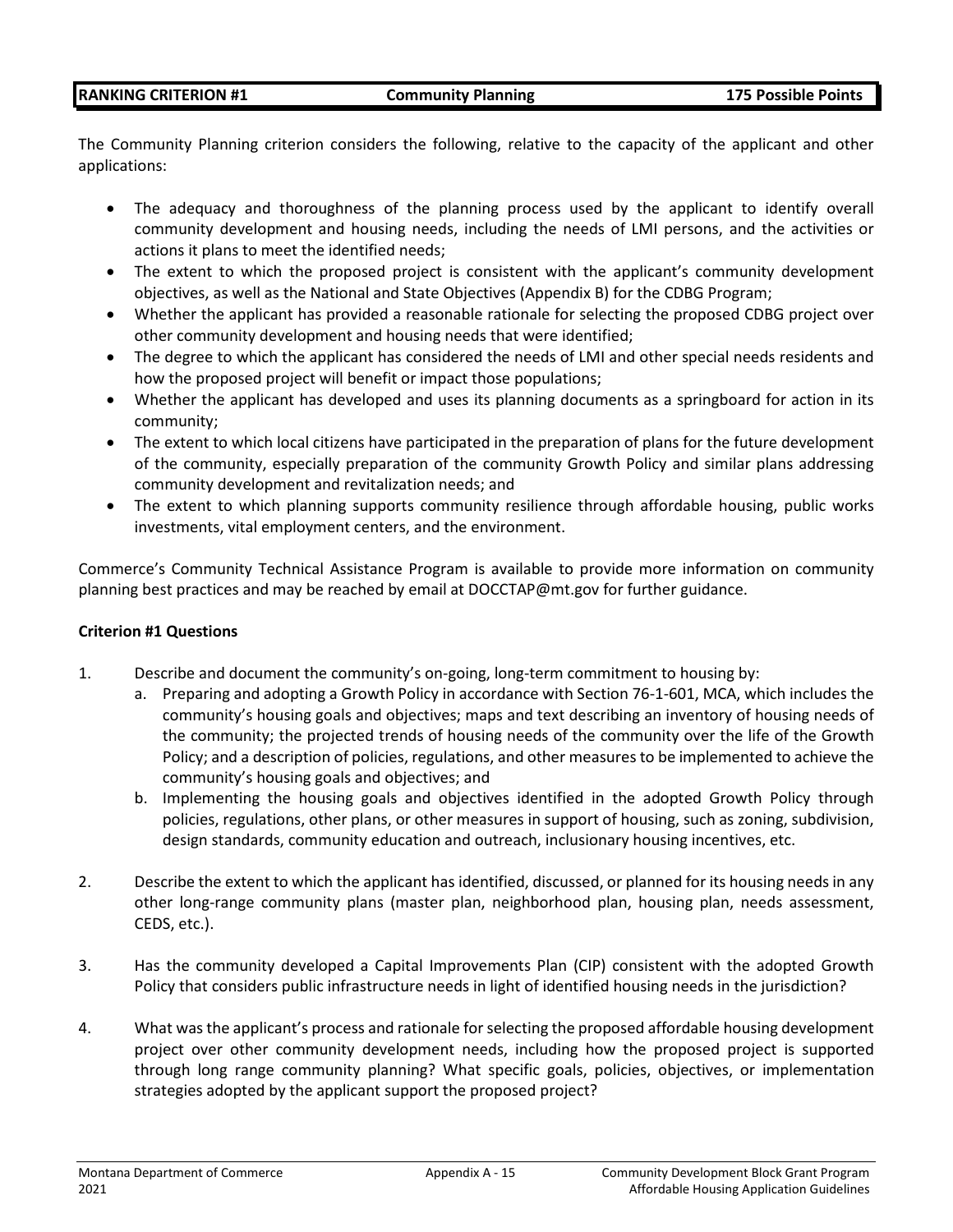- 5. Describe the extent to which the applicant's community planning process and long-range community plans affirmatively further fair housing.
- 6. Describe how the applicant identified any significant patterns or concentrations of lower income households or groups of other disadvantaged persons within the community? How has the applicant identified, discussed, or planned for the specific housing needs of these persons? Does the applicant show how the proposed project would address these patterns or concentrations, or especially benefit or impact these residents?
- 7. Describe the efforts the applicant has made to engage residents or otherwise encourage citizen participation in the development of the Growth Policy or other planning efforts to identify, discuss, or plan for housing needs in the jurisdiction.
- 8. Describe and document the extent to which the applicant:
	- a. Comprehensively plans for community resilience through the availability of affordable housing, investment in public works, creating a diverse economy, and protecting the environment;
	- b. Enhances the unique and resilient characteristics of the community by investing in healthy, safe, and walkable neighborhoods;
	- c. Actively supports the rehabilitation of existing housing units, particularly for those with disabilities and the elderly; and
- 9. Is the project located in an Opportunity Zone? Opportunity Zone locations may be found here: http://comdev.mt.gov/programs/opportunityzones.

*Data regarding population characteristics, housing, and other community factors is available through the Montana Census and Economic Information Center (CEIC) at* Home - [Census and Economic Information Center \(mt.gov\)](https://ceic.mt.gov/)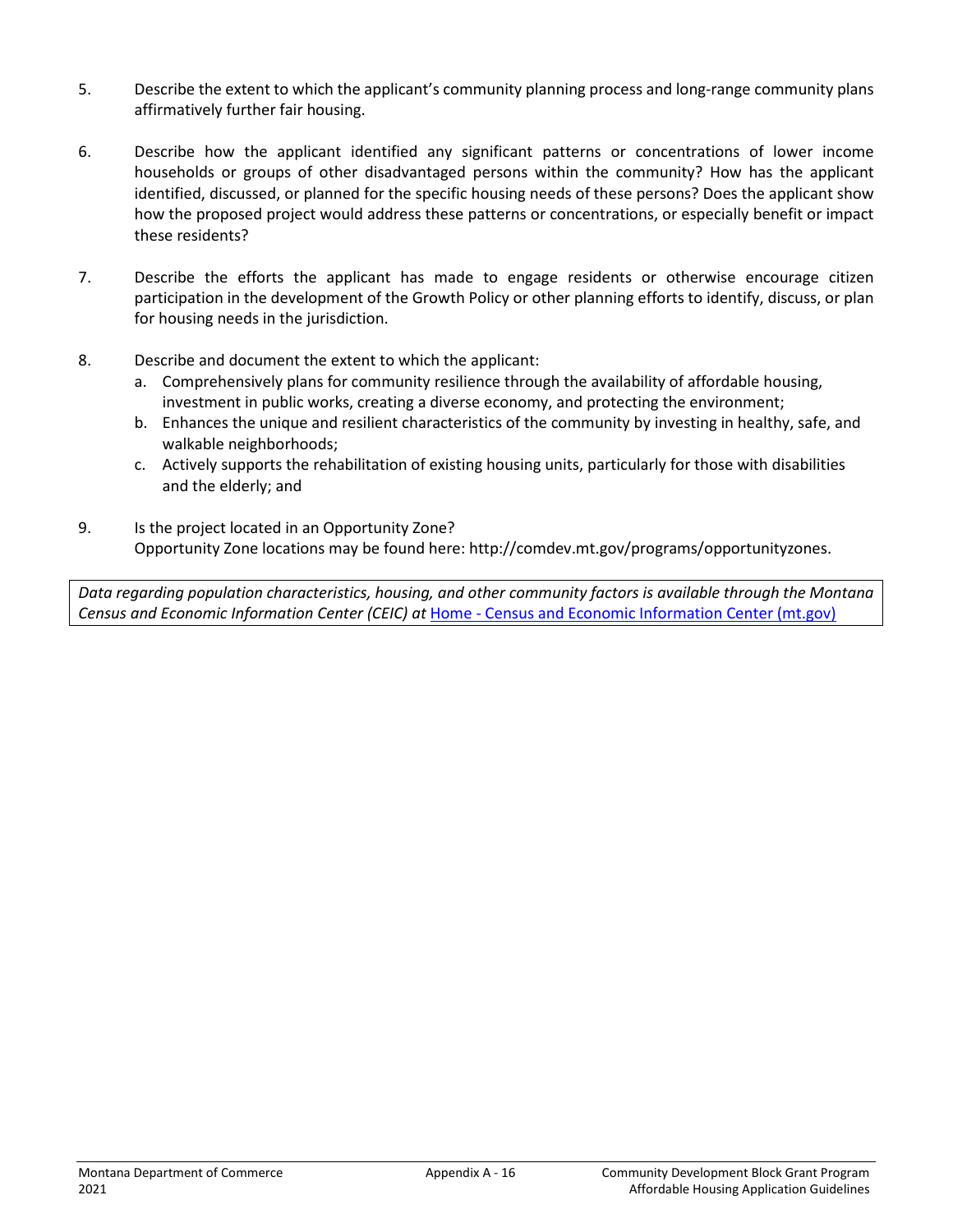The Need for Project criterion considers the following, relative to the capacity of the applicant and other applications:

- Addressing community needs directly related to protection of public health and safety, as documented in a PAR or housing condition survey;
- Addressing housing problems which especially affect low-income residents of the community or particularly limited clientele<sup>[2](#page-16-0)</sup> for whom securing affordable, decent, safe, and sanitary housing is particularly difficult;
- Whether the need has been well documented by a thorough analysis of the community's overall housing needs, as well as the needs within the project area, or for the persons to be assisted by the proposed project; and
- Whether the applicant documents the community's need for financial assistance.

PAR/PER must be conducted by a licensed professional. The applicant may refer to its PAR/PER in response to the following question, where applicable.

#### **Criterion #2 Questions**

- 1. Please describe and document the following:
	- a. Long-term, local demand for additional affordable and decent housing needed to support community development.
	- b. The inadequate supply of affordable, decent, safe, and sanitary housing stock to serve LMI households (owners and/or renters).
	- c. The existence of dilapidated housing or other structures or the existence of blighted conditions and renewal needs within particular neighborhoods or areas within the community which discourage reinvestment.
	- d. How the analysis of housing needs addresses the situation described above as documented with the attach maps.
	- e. Any housing problems that especially affect low-income residents (homeowners and renters) of the community or particularly disadvantaged persons experiencing barriers to securing decent, safe, and sanitary housing.
	- f. How the proposed project strategy takes into account documented local demographic trends and housing conditions.
	- g. Documented long-term local demand for additional decent and affordable housing units in the Applicant's proposed project area.

<span id="page-16-0"></span> $2$  For a proposed project to qualify as serving Limited Clientele, the project must benefit clientele who are generally presumed by HUD to be principally low-moderate persons (24 CFR570.483(b)(2)(ii)(A)). These include, as defined by HUD, abused children, elderly persons (age 62 or older), battered spouses, homeless persons, severely disabled adults (as defined by the Bureau of Census), illiterate adults, persons living with AIDS, and migrant farm workers.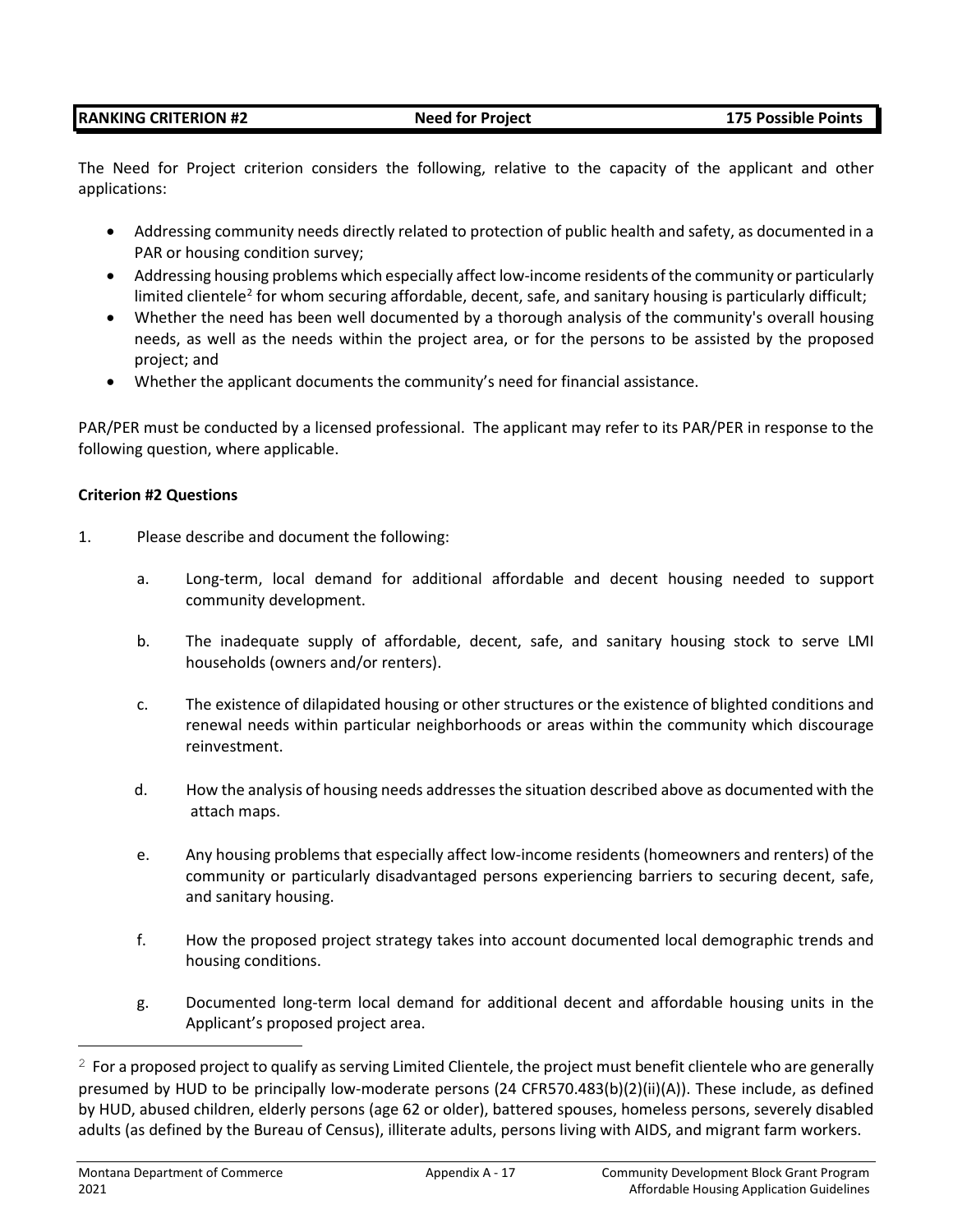- 2. How does the proposed project relate to and impact the housing needs affecting the groups identified in local long-term community planning efforts?
- 3. Please describe how community housing or community renewal needs are directly related to protection of public health and safety, as documented in a PAR or housing condition studies.
- 4. Has the applicant provided the following:
	- a. Documentation that a number of persons have expressed a need for the project and have an interest in taking part in the housing assistance provided by the project? Applicants are not expected to conduct a pre-screening process to establish eligibility of individual households for the project, but expressed interest in the proposed project should be documented.
	- b. Documentation that a reasonable number of potential clients are eligible for the project by providing supporting data from a census or market survey?
- 5. Has the applicant provided any other information that substantiates the need for the proposed CDBG project?

## **Need for CDBG Financial Assistance**

- 1. Explain how the applicant demonstrated that other private, and local, state or federal public resources are not available at reasonable cost to address the identified need?
- 2. Has the applicant clearly explained and documented that the specific amount of its request for CDBG financial assistance is necessary and reasonable relative to its financial capability?
- 3. What percent of the total CDBG investment will be spent on grant administration? Has the applicant explained the rationale for the amount of non-administrative CDBG funds requested?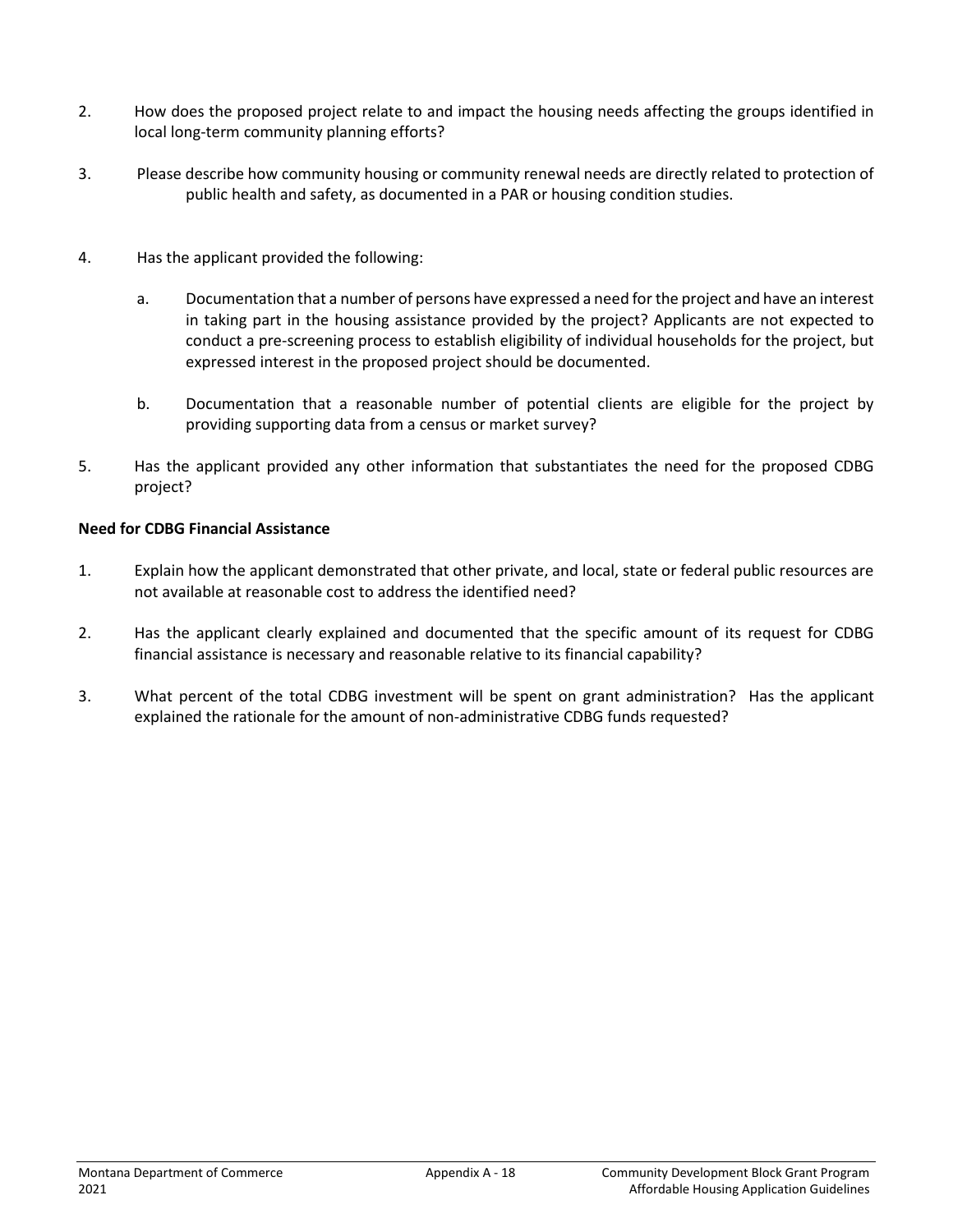#### **RANKING CRITERION #3 Project Strategy 150 Possible Points**

The Project Strategy criterion considers the following, relative to the capacity of the applicant and other applications:

- The degree to which the project addresses the impediments to fair housing choice;
- The degree to which the applicant has developed a cost-effective, well-reasoned, appropriate, and achievable strategy which can reasonably be accomplished with available resources as presented in the Uniform Application<sup>[3](#page-18-0)</sup>, as applicable;
- The extent to which the proposed activities represent the applicant's most effective option for achieving maximum impact on selected housing needs;
- Whether the amount of CDBG assistance requested per benefiting household is reasonable and appropriate;
- The degree to which any proposed community renewal or secondary activities are complementary to and in support of the overall housing activities and will enhance the overall impact of the project;
- The extent to which the project enhances the unique and resilient characteristics of the community through investments in healthy, safe, and walkable neighborhoods; and

#### **Criterion #3 Questions**

- 1. Has the applicant:
	- a. Provided a well-reasoned, cost-effective, appropriate, and achievable strategy that can be reasonably accomplished with available community resources, along with any other state and federal housing resources (including Program Income from previous CDBG projects)?
	- b. Demonstrated a sound and persuasive rationale to explain why the housing activities proposed are the most appropriate ones to meet the identified needs by discussing the alternatives considered before selecting this option.
	- c. Discussed the housing alternatives considered in the PAR (if a PAR is required for the proposed project)?
- 2. Has the applicant provided a realistic evaluation of the availability of local private resources to accomplish the proposed activities, such as local lenders, contractors, lead-based paint inspectors and contractors trained in stabilization or abatement, building material suppliers, property management companies, firsttime home buyer programs, or temporary tenant relocation sites?
- 3. Has the applicant demonstrated that the proposed project strategy has taken into account access to services, transportation costs, and is within walkable neighborhoods?
- 4. Describe how the proposed project strategy is reasonable and appropriate regarding:
	- a. The number and type of housing units;
	- b. The CDBG cost per unit to be assisted;
	- c. The extent of housing improvements that are proposed;
	- d. Project location and proximity to services;
	- e. Energy efficiency and renewable energy options;
	- f. Expanding housing choices for people of all ages, incomes, race, and ethnicities; and

<span id="page-18-0"></span><sup>3</sup> The Montana Uniform Application is available on Commerce's web site: Uniform Application - [Montana Housing \(mt.gov\)](https://housing.mt.gov/Multifamily-Development/Uniform-Application)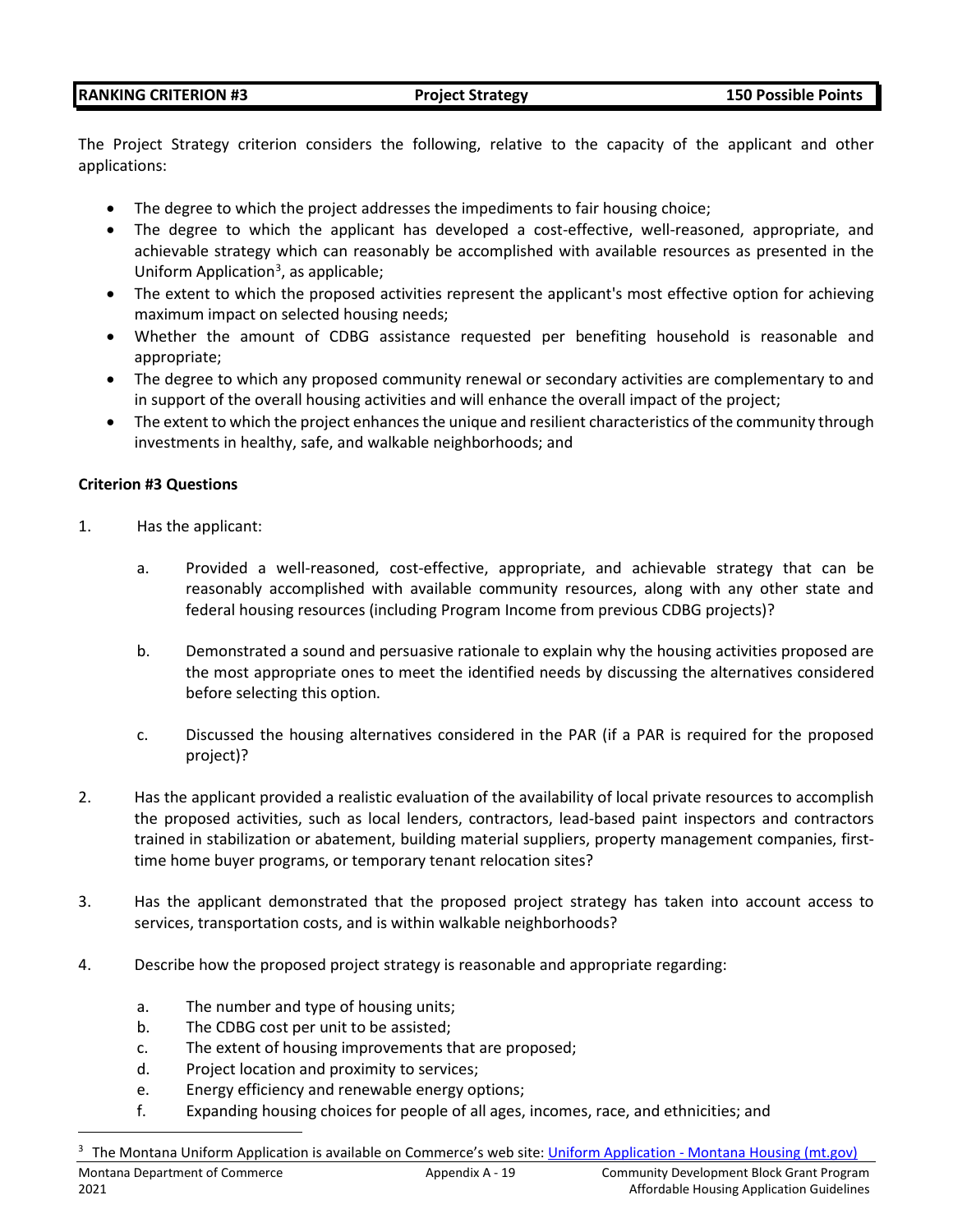- g. Lowering the cost of housing and transportation?
- 5. Has the applicant's Uniform Application documented any proposed funding leveraging arrangements by providing evidence of firm commitments from developers, financial institutions, or other organizations?
- 6. Describe in the Uniform Application whether non-CDBG financing commitments include some concessions from standard financing terms or conditions (such as reduced origination fees or interest rates).
- 7. If other supportive activities in addition to and complementary to the principal housing activities are proposed, has the applicant demonstrated that these additional community renewal and supportive activities are likely to:
	- a. Enhance the overall impact of the project consistent with the goals stated in the Consolidated Plan;
	- b. Increase the visible impact of the project on the neighborhood (or other area) of the community that would be assisted by the project; and
	- c. Leverage multiple economic, environmental, and community projects in the area.

#### **Energy Conservation Activities within the Proposed Project**

- 1. Describe any energy efficient elements incorporated in the project design. CDBG grant applicants are encouraged to integrate renewable energy generation and energy efficiency measures in their projects. These measures help reduce energy costs, which can facilitate improved operations and maintenance, and HUD released a toolkit to help grantees integrate renewable energies into their project. Toolkit available [here.](https://www.hudexchange.info/resource/5115/renewable-energy-toolkit/?utm_source=HUD+Exchange+Mailing+List&utm_campaign=a25c80d2f8-Renewable_Energy_Toolkit&utm_medium=email&utm_term=0_f32b935a5f-a25c80d2f8-18471621)
- 2. What reasonable options to reduce future energy costs, for example, "Energy Star" rated materials and appliances, will be incorporated into the project design?

## **Projects managed/owned by Non-profits, For Profits, or Local Public Agencies**

- 1. Has the applicant demonstrated that the proposed project strategy is reasonable and appropriate, particularly with regard to physical design and future operation, given (a) the alternatives considered in the PAR and (b) the organizational capacity and experience documented in response to the requirements of the Management Plan in Appendix H?
- 2. Has the applicant described how the financial and other information provided in the Uniform Application and Management Plan demonstrates that the proposal is cost effective, well-reasoned, appropriate, and viable for the long term?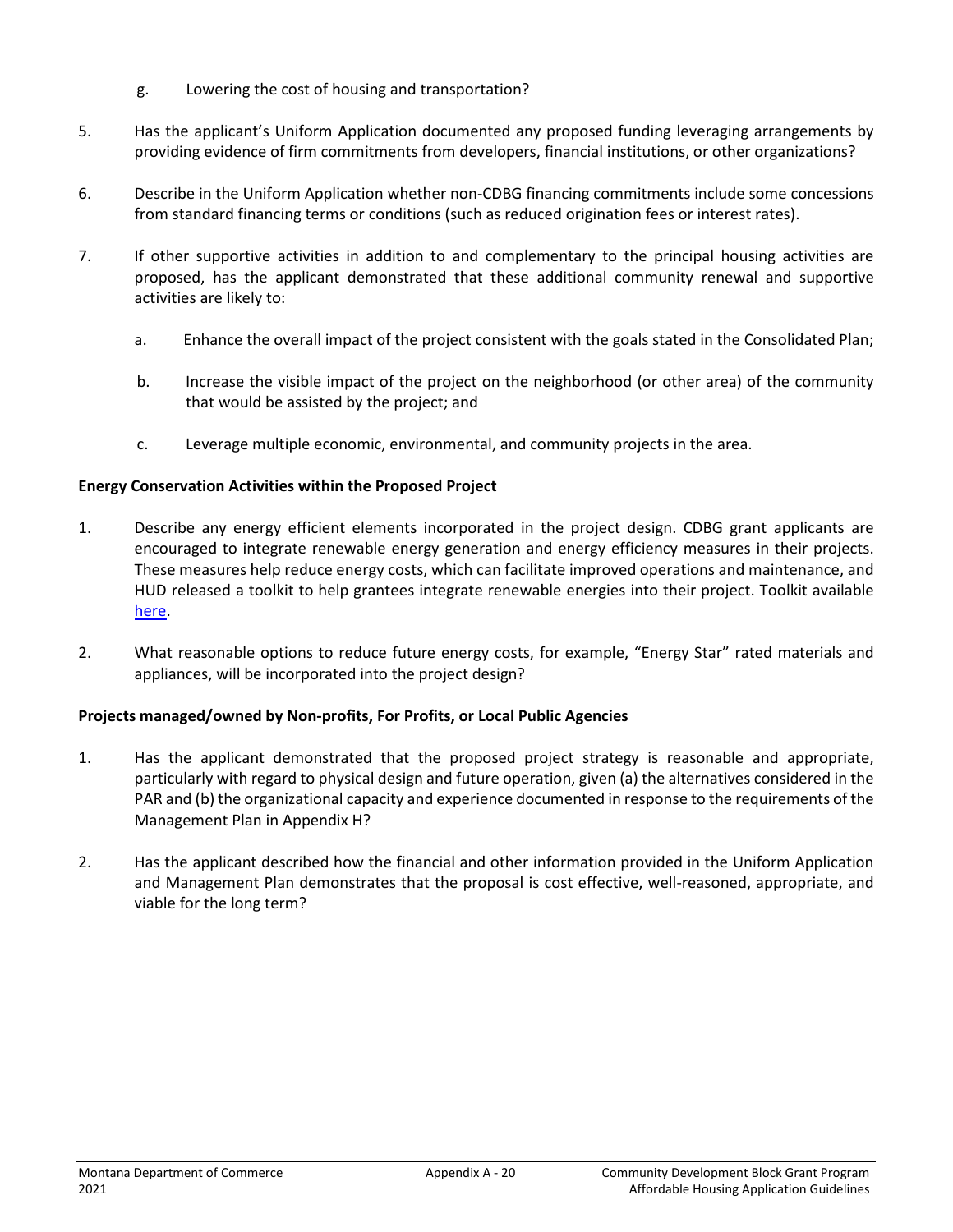#### **Smoke-Free Housing**

For new construction or rehabilitation projects, the Owner (and any Management Company) is encouraged to establish and implement a written policy that prohibits smoking in the units and indoor common areas, including a non-smoking clause in the resident lease. The Owner and Management Company should make educational materials on tobacco treatment programs, including the phone number for the Montana Quit Line, available to all residents. The Montana Tobacco Use Prevention Program Smoke Free Housing Project can provide educational materials and smoke free signage to property owners and managers free of charge.

1. Will the applicant prohibit smoking in the units and indoor common areas of every project unit? Will leases include a non-smoking clause?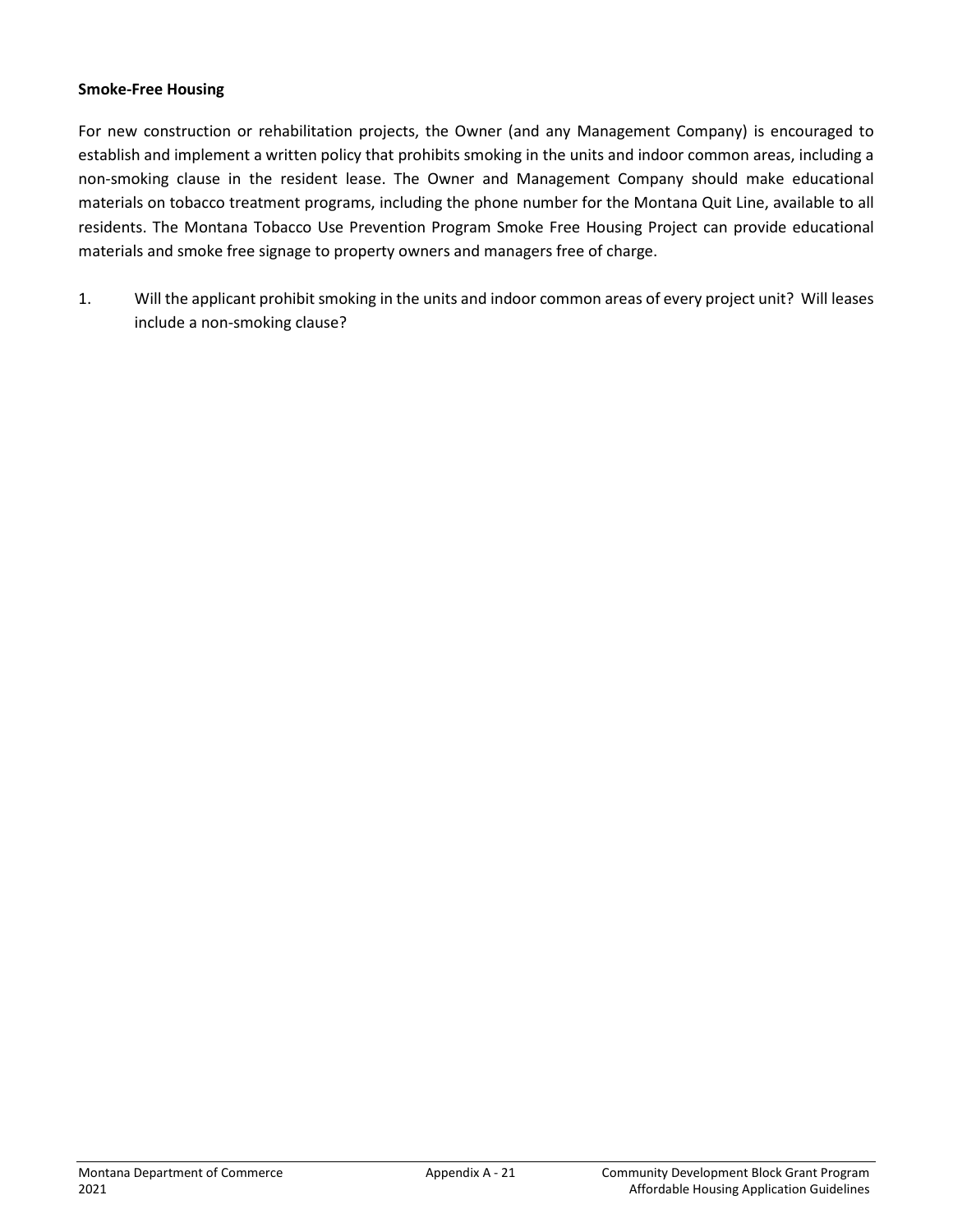## **RANKING CRITERION #4 Community Efforts and Citizen Participation 100 Possible Points**

The Community Efforts and Citizen Participation criterion considers the following, relative to the capacity of the applicant and other applications:

- The applicant's overall long-term efforts to improve the community over time, including efforts to secure federal, state, and local funds to address community needs;
- The thoroughness of the applicant's past efforts to address housing, community development and public facilities problems, specifically, with local resources, including efforts of local volunteers and community service organizations; and
- Other non-financial community efforts by the applicant to assure adequate and cost-effective provision of affordable permanent and temporary housing.
- Documentation of the required public hearings.

See Appendix C for detail on citizen participation and public hearing requirements.

#### **Criterion #4 Questions**

#### **Citizen Participation**

- 1. Provide documentation of the dates, times, and locations of the two required public hearings and provide copies of attendance lists, meeting summaries or minutes sufficient to reflect comments made by local officials and the citizens attending.
- 2. Identify and describe the process used and efforts made to elicit citizen participation in the identification of overall community development needs, and the actions or activities planned to meet the identified needs.
- 3. How does the public participation process include and address the needs of LMI residents, limited clientele, or other disadvantaged persons or groups in the community?
- 4. Identify and describe the process used and efforts made to elicit citizen participation in the selection of the proposed CDBG project, responses to comments or questions heard and the project area. In addition to including documentation of public hearings, include relevant documentation of newspaper articles, copies of special mailings, public opinion surveys, letters of support, etc, if applicable.
- 5. If public comments suggested that the project could potentially have any negative impacts on the community, community service providers or recipients, or LMI, senior, or disabled persons living in the community, has the applicant described and documented these comments and the official response to such comments? Provide documentation demonstrating that the project reflects the expressed preference of potential project beneficiaries regarding project details such as location, design, and scope.

#### **Local Community Improvement Efforts and Activities**

1. Describe local government efforts to target funding or activities toward existing communities to increase community revitalization, improve the efficiency of public works investments, develop or rehabilitate affordable homes, and safeguard rural landscapes and natural resources.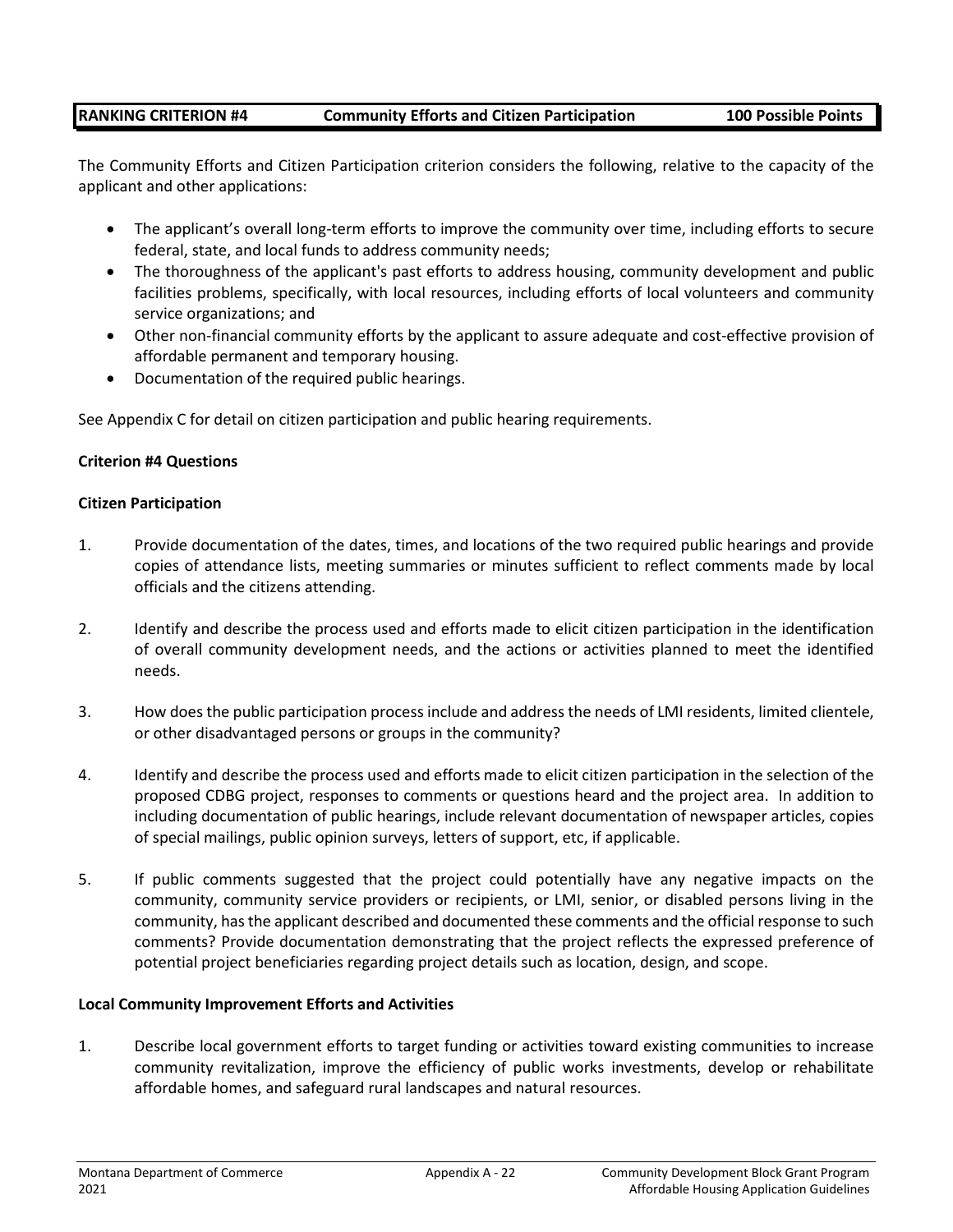- 2. Describe the efforts the community has taken to encourage activities that support and strengthen new and existing businesses, particularly those located within traditional downtown business centers comprising a mix of businesses, housing, and services.
- 3. What actions and activities has the community recently undertaken to meet the needs of LMI persons, limited clientele or disadvantage populations in the community??

#### **Reducing Impediments to Fair Housing**

How does the proposed project address each of the following impediments to fair housing identified in the current Consolidated Plan?

- 1. Impediment 1: Discriminatory terms and conditions in the rental markets.
- 2. Impediment 2: Failure to make reasonable accommodation.
- 3. Impediment 3: Lack of understanding of fair housing laws.
- 4. Impediment 6: Limited knowledge of the fair housing infrastructure.
- 5. Impediment 7: Insufficient outreach and education.
- 6. Impediment 8: Presence of "Not In My Back Yard" (NIMBYism).
- 7. Impediment 9: Some units of local government lack sufficient understanding of the responsibilities to affirmatively further fair housing.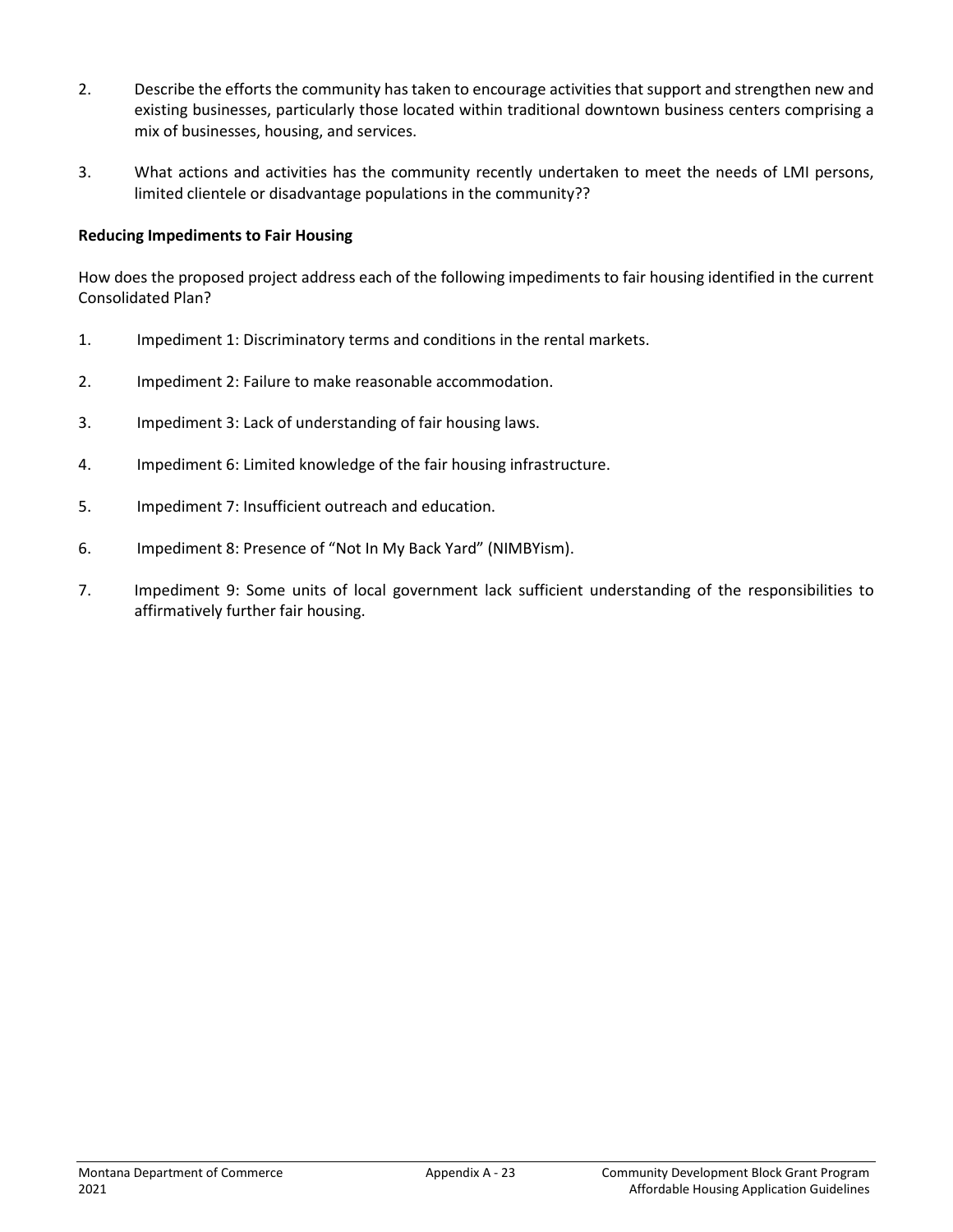Because all homes developed or rehabilitated with CDBG funds provide a direct benefit to LMI households, housing projects that do not directly benefit LMI households will receive 0 points in this criterion and are not eligible to receive CDBG funds. Applicants will receive 150 points for demonstrating the proposed project will benefit households with incomes at or below 80% of the Area Median Income. Applicants will receive 200 points for demonstrating the proposed project will benefit limited clientele, as defined by HUD.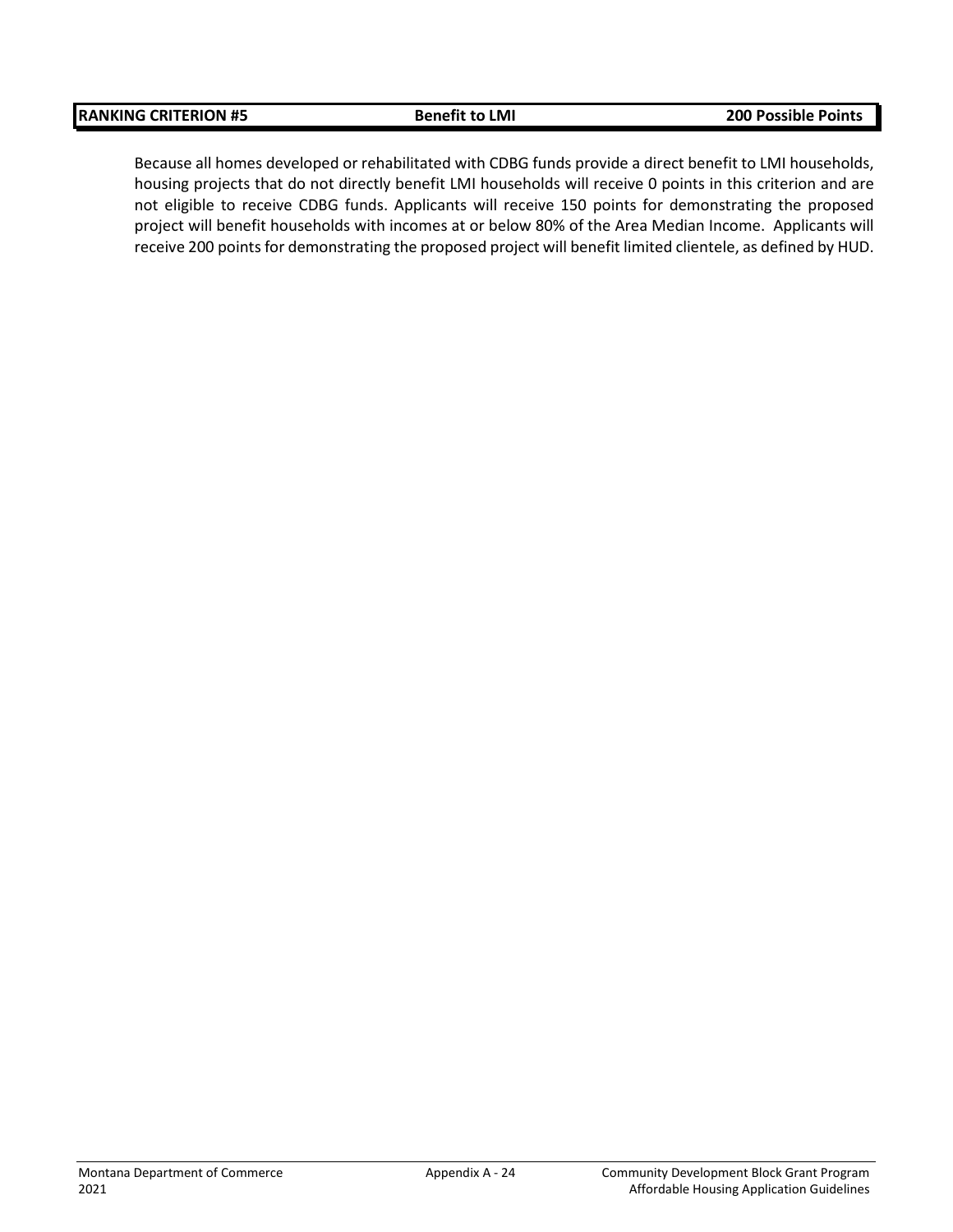#### **RANKING CRITERION #6 Implementation and Management 175 Possible Points**

The Implementation and Management criterion considers the following, relative to the capacity of the applicant and other applications:

- Whether the applicant has clearly demonstrated the project is feasible and achievable, taking into consideration the nature of the project activities, the size and resources of the community, the budget, and implementation schedule proposed;
- The soundness and appropriateness of the applicant's plan for assuring proper overall management of the CDBG project, including financial management of grant funds, compliance with State and federal requirements, and cost-effective completion of project activities;
- The applicant's readiness to implement the project if awarded CDBG funds, including the firm commitment of all non-CDBG funds and resources within nine months of the grant award;
- Whether the applicant (or sub-recipient entity) has carefully considered all potential environmental, regulatory, and technical issues which could impact the timely start-up and successful implementation of project activities;
- The soundness of the applicant's (or subrecipient entity's) plans for assuring effective operation and longterm management of any assisted housing project;
- The applicant's performance on past and current CDBG funded projects; and
- Compliance with Uniform Relocation Act requirements.

#### **Criterion #6 Questions**

#### **Project Implementation and Management**

- 1. Each applicant must submit a draft implementation schedule and project management plan using the templates included in Appendix G and Appendix H of these application guidelines.
- 2. Ensure the narrative in the Uniform Application explains the status of commitments for assistance from other local, state or federal funding sources necessary to complete the proposed project.
- 3. How will:
	- a. All CDBG project start-up requirements be met within nine months of the date of announcement of grant award (including firm commitments of funds); and
	- b. The proposed project be successfully completed within 24 months of contract execution?
- 4. Provide a narrative demonstrating the proposed project is feasible and achievable, coordinated with other funding sources, and takes into consideration the nature of the project activities, the size and resources of the local applicant government, the budget, and implementation schedule proposed.
- 5. What mechanism(s), such as covenants, deed restrictions, etc. will be employed to ensure rent, occupancy, and affordability requirements are enforced for a period of no less than five (5) years?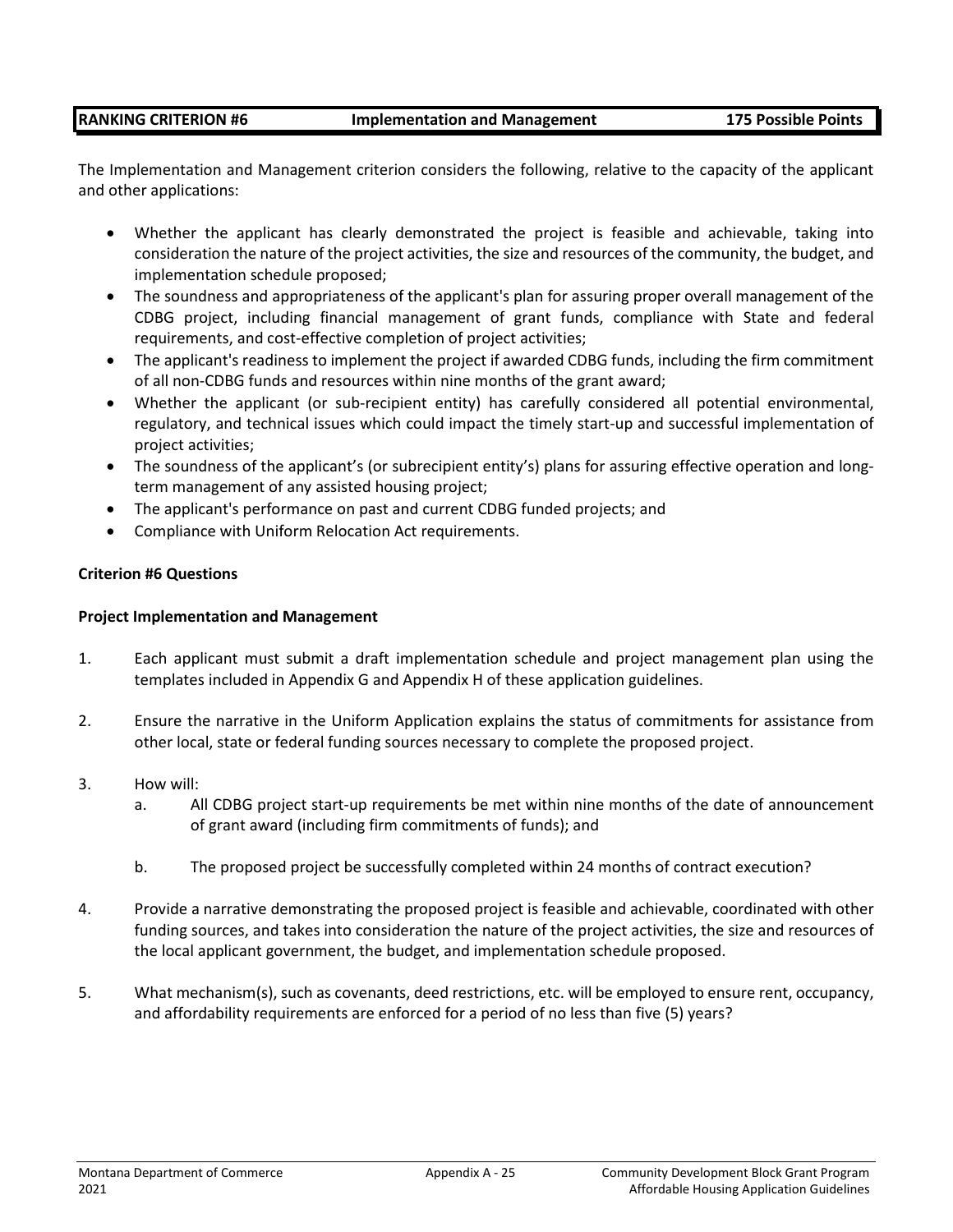#### **Status of Past and Current CDBG Funded Projects**

- 1. Has the applicant provided information on the status of any open CDBG projects (housing, public facilities or planning grant contracts with CDBG), including project closeout reports, quarterly update reports, project completion information and closeout schedule?
- 2. In the case of currently open CDBG projects: Has the applicant documented compliance with the current project implementation schedule contained in the CDBG contract with Commerce?
- 3. Demonstrate that any state and/or CDBG audit findings or monitoring findings directly related to a previous CDBG grant award were satisfactorily addressed.

#### **Proposed Project Budget and Budget Narrative**

- 1. Ensure responses in the Uniform Application thoroughly define and justify each budget line item.
- 2. Ensure responses in the Uniform Application include a budget narrative outlining the rationale and assumptions for each line item that specifies the work to be completed under each budget line item.
- 3. Is there enough funding for relocation costs, as applicable?
- 4. Has the applicant included a summary of local Housing Project Policies and Procedures that will be using to guide and manage project activities? Do the policies address occupancy requirements, i.e., that housing to be directly assisted with CDBG funds must be intended for occupancy by LMI families the majority of the calendar year, with the exception of housing provided for migrant workers?

#### **Environmental Review**

- 1. Has the applicant completed and included the environmental checklist found in the Montana's Uniform Application?
- 2. Has the applicant included documentation of direct contact with all appropriate state or federal agencies to answer the Environmental Checklist's questions?
- 3. Has the applicant thoroughly completed the environmental checklist by: a. providing thorough and credible responses to each item, and b. supplying specific sources of information for each of the environmental checklist topic areas?
- 4. Has the applicant described its efforts to avoid adverse environmental impacts on the project including proximity to flood plains, hazardous facilities or sites, or incompatible land uses? (See the Environmental Checklist.)
- 5. If any concerns or adverse impacts have been identified, has the applicant provided appropriate responses to mitigate them?
- 6. Has the applicant explained how the analysis of any potential environmental concerns (such as lead-based paint, asbestos, and requirements for the preservation of historic architecture) has been closely coordinated with the project design, cost, and consideration of alternatives?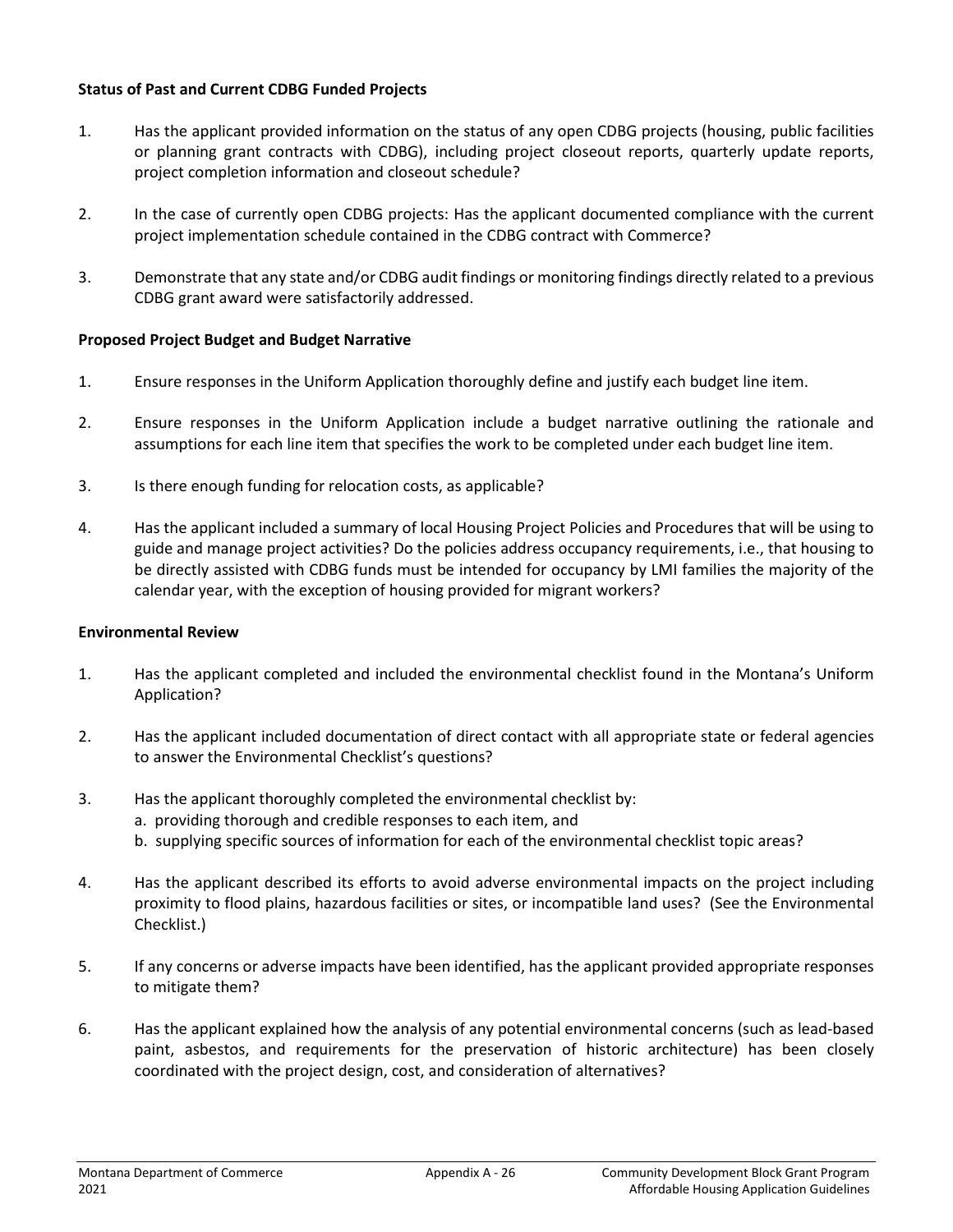### **Project Aggregation**

Project aggregation should be considered and included during the development of environmental review documents and process. To consider project aggregation a grantee must group together and evaluate, as a single project, all individual activities which are related either on a geographical or functional basis, or logical area parts of a composite of a contemplated project. The aggregated project should capture the maximum scope of the proposed project that relates to functional or geographical aggregation, not just a single activity that the federal dollars are funding.

- Functional aggregation is when a specific type of activity (e.g., water improvements) is to take place in several separate locations.
- Geographical aggregation is when a mix of dissimilar but related activities are concentrated in a specific project area (e.g., combining water, sewer and street improvements and economic development activities).

The purpose of project aggregation is to group together related activities so the grantee can:

- Address adequately and analyze, in a single environmental review, the separate and combined impacts of activities that are similar, connected and closely related, or that are dependent upon other actions or activities,
- Consider reasonable alternative courses of action,
- Schedule the activities to resolve conflicts or mitigate the individual, combined and/or cumulative effects; and,
- Prescribe mitigation measures and safeguards including project alternatives and modifications to individual activities.

To consider project aggregation, an applicant should consider the following questions. Please respond the questions below in narrative form:

- 1. Is the project site just one phase of a large development?
- 2. Is the activity part of a larger project?
- 3. Have additional phases of the project applied for funding?
- 4. Do the activities take place in a target area where a whole range of varying activities are planned?

If any of the above are yes, the project should be aggregated and the composite of the contemplated project should be used as the activities included in the environmental review process; and most specifically in maps, pictures or other narrative that is used during the environmental review process.

#### **For Projects Involving Non-Profits, For-Profits, Local Public Agencies, or other Partner Organizations**

- 1. Include an Operating Plan for any organization that is proposed as a CDBG grant subrecipient/partner. Each Operating Plan must include the following elements with sufficient detail for adequate analysis:
	- a. A description of the organization and its purpose and history.
	- b. A description of the service(s) provided, geographic service area and potential for expansion of services provided or the service area. Describe the target population served (age, sex, special needs, etc.).
	- c. A description of how the CDBG project will affect the services to be provided and how the organization and its members or clientele will be affected if CDBG funds are not received.
	- d. A description of how the organization's or agency's finances are managed and whether they are formally reviewed on a regular basis.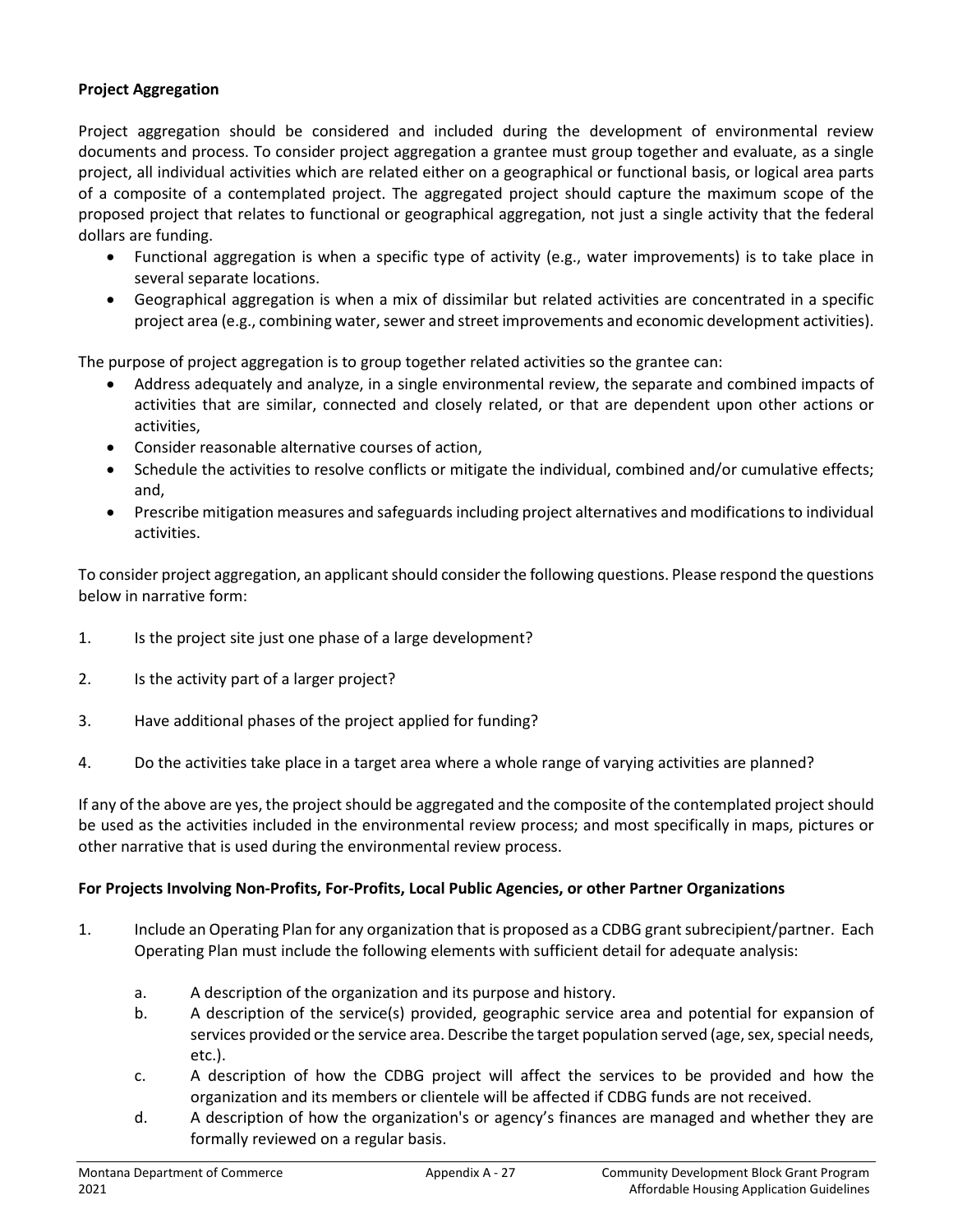- 2. The organization must be able to demonstrate that projected income will be sufficient to cover any projected debt service and current and projected operating costs, including long-term operation and maintenance. Each applicant submitting an application on behalf of a non-profit or for-profit organization must include the following financial exhibits with the application**:**
	- a. Financial statements for the three most recent years of operation including a balance sheet describing assets and liabilities, profit and loss statements, a revenue and expense statement, and cash flow statements as applicable to the type of organization or agency.
	- b. Financial statements compiled or reviewed by an independent certified public accountant with full disclosure notes are required for businesses or organizations or agencies that have been in operation for more than one complete fiscal year. All financial information must be signed by a responsible officer for the organization or public agency.
- 3. Document the successful past long-term performance of the non-profit or for-profit organization(s) or local public agency.
- 4. Discuss and document the organization(s)' capacity to assure cost-effective, long-term management of the facility.
- 5. A non-profit organization must submit verification of its IRS 501(c) status.

## **Uniform Relocation Assistance and Real Property Acquisition Policies Act (URA) Considerations**

URA requirements apply if the applicant proposes to use CDBG funds to acquire, rehabilitate, construct, or demolish structures or property. Applicants must demonstrate that the project will comply with requirements of the URA. If proposing acquisition, applicants must provide documentation that the property can be purchased or leased within six (6) months of the date of tentative grant award.

In addition, applicants should consult the CDBG Grant Administration Manual for additional information. In particular, if applicants are contemplating CDBG assistance to properties already occupied by residential households, a General Information Notice (GIN) should be sent as soon as possible to all occupants informing them that the land on which they reside or building which they occupy is being considered to receive CDBG assistance and informing them that there is no intent to evict the occupants or involuntarily relocate them as a result of the proposed CDBG activity.

Land or easements must also not be firmly committed for purchase with CDBG funds or with any other proposed project funds until all CDBG-required environmental review procedures, including a release of funds by Commerce, has been completed. If formal agreements to purchase either land or easements with CDBG or other project funds are executed prior to conduct of the required CDBG environmental review, the integrity of the environmental review process is jeopardized as there can be no legitimate review of alternative actions, such as consideration of development at other sites or locations.

- 1. Applicants are required to submit an Anti-displacement and Relocation Assistance Plan with the application. A template can be found in Appendix F of these application guidelines.
- 2. Does the applicant own the property and/or easement(s) on which the proposed project will take place? If yes, please answer the following questions and provide supporting documentation:
	- a. When were the property and/or easements acquired?
	- b. When did the applicant begin considering the use of federal funds for the proposed project?
	- c. If federal funds were considered for the proposed project before the property was acquired: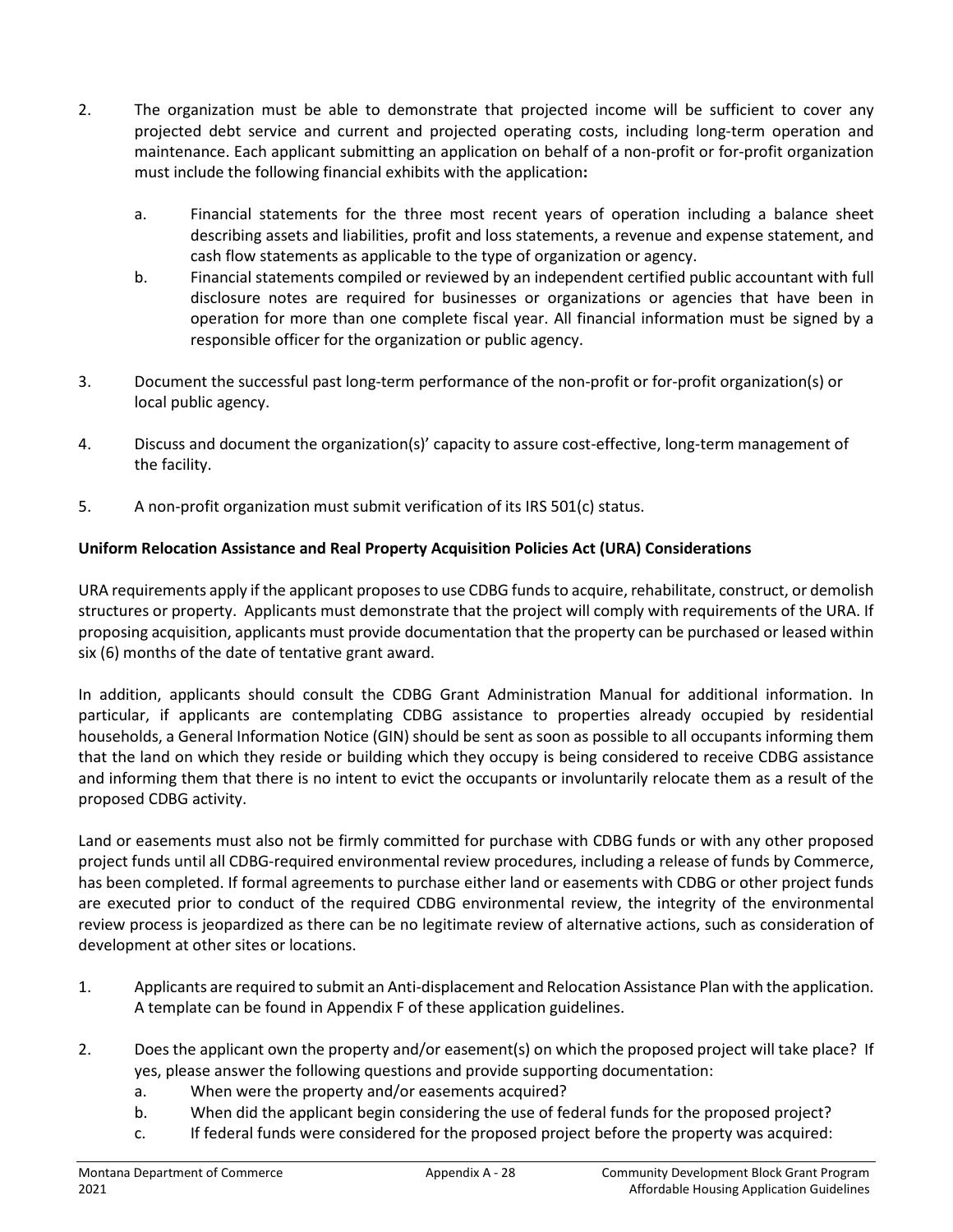- i. Please provide documentation that the owner made aware of his/her rights under the Uniform Relocation Act including the right to receive fair market value for the property or easements.
- ii. Was the fair market value established prior to purchase?
- iii. Was fair market value offered to previous owner?
- 3. a. Will property need to be acquired to complete this project?
	- b. Will easement(s) need to be acquired to complete this project?
- 4. If the answer to either question 3a. or 3b. is 'yes', the applicant will need to document compliance with URA and answer the following questions.
	- a. If property or easements will be acquired to complete this project, what steps will the applicant take to document compliance with URA?
	- b. If property or easements have been acquired to complete this project, please provide evidence documenting the following:
		- The fair market value of the property or easement was established by a certified, licensed appraiser
		- **The seller has been made aware of his/her rights under the URA;**
		- The seller was made aware of the fair market value of the land and/or easement, and his/her right to just compensation;
		- **The sale is voluntary; and**
		- **The acquisition process is URA-compliant.**
- 5. a. Will any person or business need to temporarily relocate to complete this project? Will this temporary relocation last for more than one year?
	- b. Will any person or business be prohibited from returning after temporarily relocating?
- 6. If CDBG assistance is proposed for a project involving a property that is currently occupied, please provide documentation demonstrating the General Information Notice (GIN) was received by all occupants informing them that the land on which they reside or building which they occupy is being considered to receive CDBG assistance and informing them that there is no intent to evict the occupants or involuntarily relocate them as a result of the proposed CDBG activity.
- 7. Will any person or business need to temporarily relocate to complete this project? Will this temporary relocation last for more than one year? If the proposed project involves temporary relocation:
	- a. Identify each household and/or business that will need to be temporary relocated.
	- b. How will the temporary relocation affect the project budget?
	- c. How will the temporary relocation affect project implementation and/or project construction?
	- d. Who will be responsible for documenting compliance with URA?

## **Procurement of Professional Services**

- 1. If procurement is necessary for design, implementation, and/or management of the project and has already been completed, please provide the following documents:
	- a. Affidavit of publication for the Section 3 Notice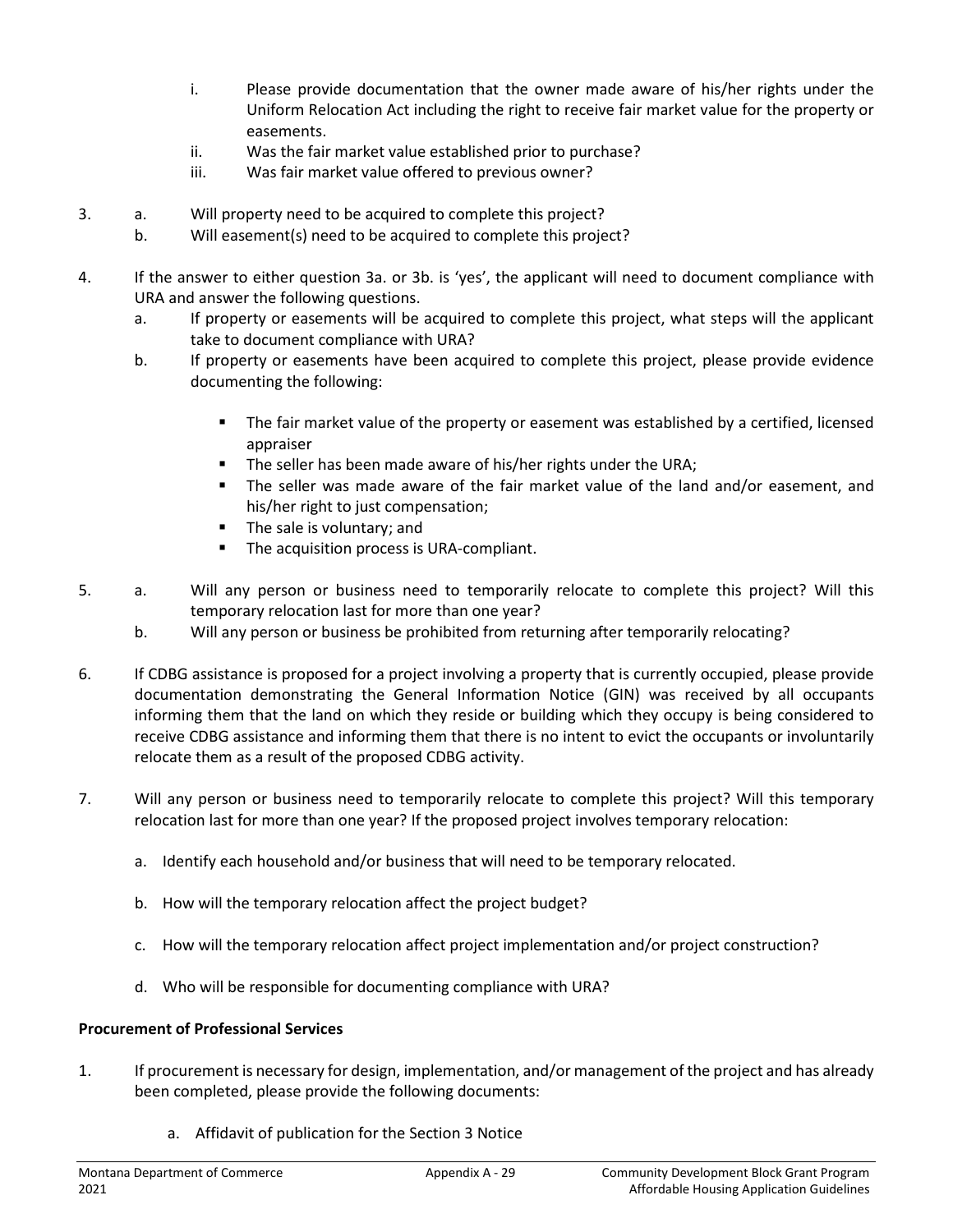- b. Direct Solicitation of Disadvantaged Business Enterprises
- c. The full Request for Proposals (RFP) or Request for Qualifications (RFQ)
- d. The affidavit of publication for the RFP/RFQ
- e. Meeting minutes and/or interviews with prospective entities
- f. The scoring criteria used to select the successful entity
- 2. If procurement is necessary for design, implementation, and/or management of the project and has **not** already been completed, describe who will be carrying this out and the steps that will be taken to document procurement complies with CDBG procurement requirements and State law.

#### **Financial Management System and Audits**

Commerce will check with the Department of Administration's Local Government Assistance Bureau for information about compliance with these requirements

- 1. Is the applicant compliant with the auditing and annual financial reporting requirements provided for in the Montana Single Audit Act, 2-7-501 to 522, MCA?
- 2. Has the applicant established a financial accounting system to properly account for grant funds according to generally accepted accounting principles?

#### **Program Income**

Program Income is income earned by a grantee from a CDBG-supported activity, such as repayments of principal or interest to a local revolving loan fund program generated by housing rehabilitation activities. These funds are usually received after a project has been completed and closed out and are retained at the local level.

If a community received program income from a project funded after 1992, include program income earnings to date, activities funded, and any available balance. This is in addition to required annual reporting of program income received from CDBG-supported activities.

- 1. If applicable, document program income expenditures (if any) for the last three years, in accordance with Commerce requirements?
- 2. If program income is expected as a result of this or other CDBG projects, include a draft Program Income Plan.
- 3. If CDBG Program Income from previous CDBG grants is available for the proposed project, has the applicant described the commitment of those program income funds?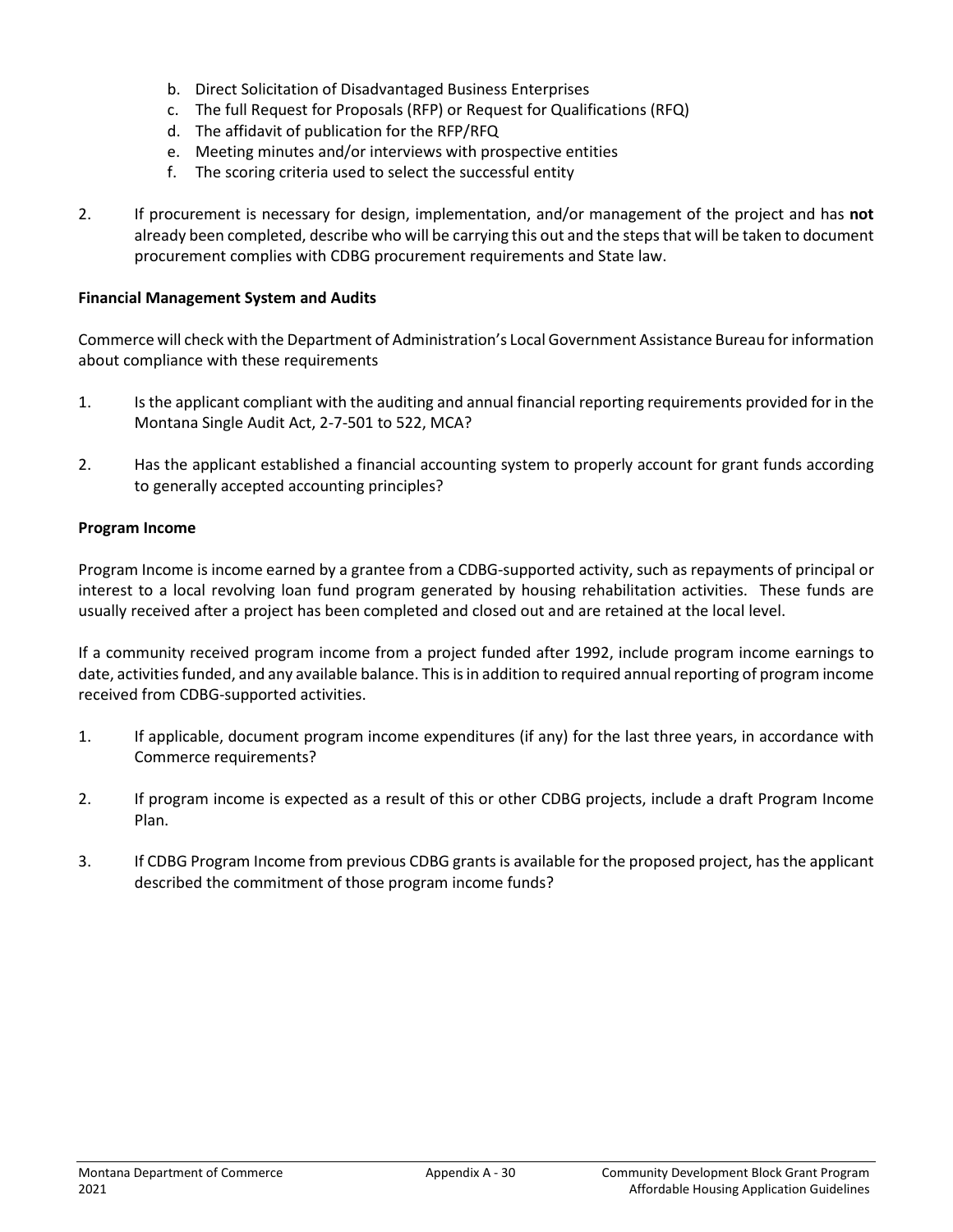## **APPENDIX B CDBG National and State Objectives**

All CDBG applications and funded projects must meet the goals in the applicable Consolidated Plan and Annual Action Plans for the State. Please see plans at Consolidated Plan - [Montana Department of Commerce \(mt.gov\)](https://commerce.mt.gov/Consolidated-Plan/) to consider and align how the proposed project will further the state's community development objectives identified in the current Montana Consolidated Plan.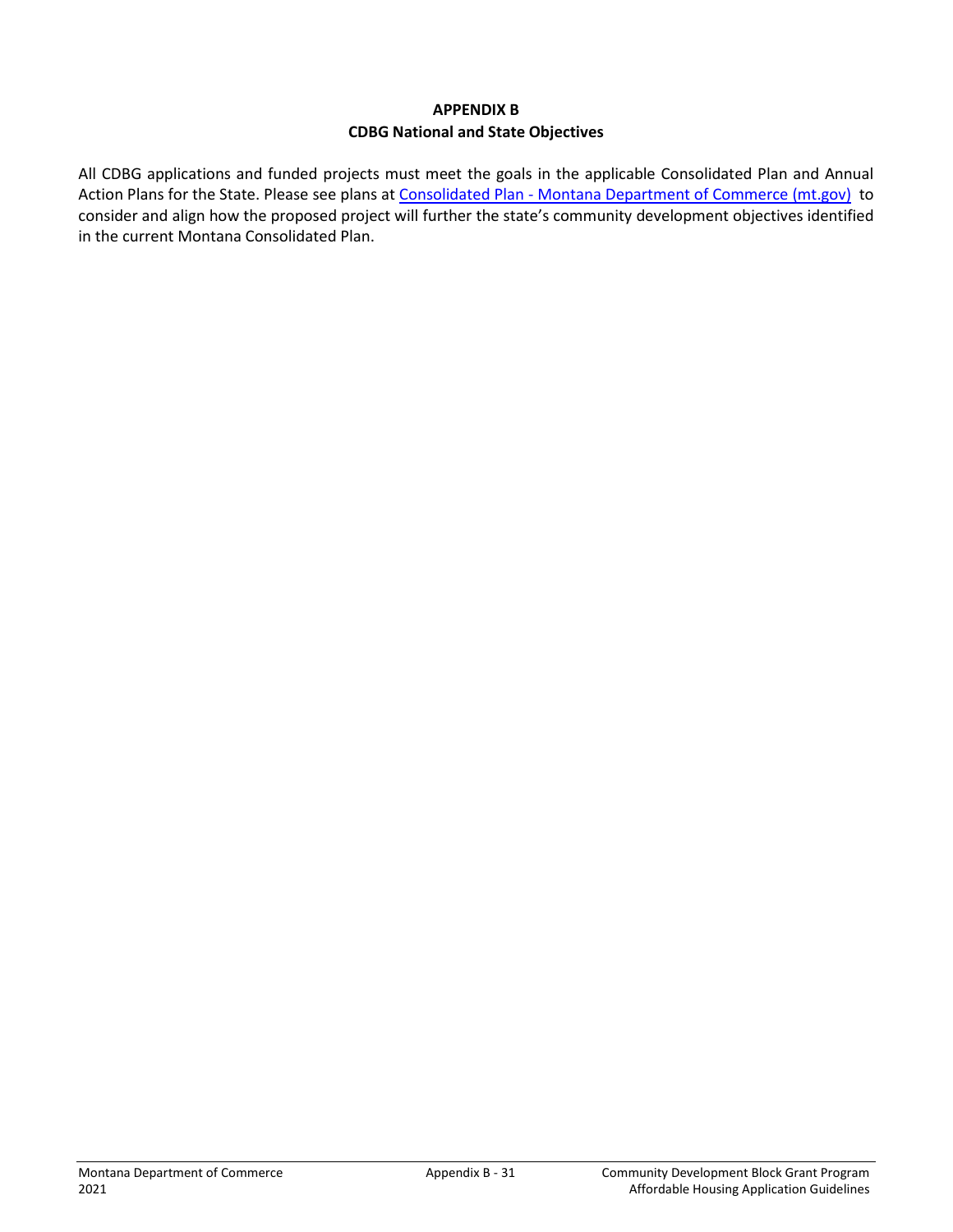## **APPENDIX C Public Participation and Public Hearing Requirements**

## **The First Public Hearing**

The purpose of the first public hearing is to provide an objective and neutral forum for considering overall community needs and potentially competing or alternative proposals for CDBG projects to deal with those needs, within the local government's jurisdiction.

The first hearing:

- is intended to give citizens an opportunity to identify and discuss their community's overall community development and housing needs, including the needs of LMI persons, and to propose possible community improvement projects to meet those needs, before the local government makes a decision on what project or projects it will seek CDBG assistance for, and
- should inform the public about the amount of state CDBG funds estimated to be available to Montana communities, and the kinds of activities that are eligible to be assisted with CDBG funds.

Applicants should hold the first public hearing not more than eighteen months prior to the date of application. The CDBG website provides a sample model notice for the first public hearing. The site of the first public hearing should be a neutral one that would encourage fair and impartial consideration of all potential CDBG projects.

## **The Second Public Hearing**

The purpose of the second public hearing is to give citizens and potential beneficiaries of the proposed CDBG project (especially LMI persons) or residents of the project area adequate opportunity to consider the potential impacts and benefits of the community's proposed project and to comment on it, before the community submits the application. The second hearing should be held not more than six months prior to the date of application.

At the second public hearing, specific CDBG program requirements and related project issues should be reviewed. For example, if taxes or user changes will need to be increased as part of the cost of financing a CDBG project, it is especially important that residents be informed and understand the necessity of raising user costs. This is the key hearing at which the public should have the full opportunity to review and comment on the details of the scope and design of the proposed project, as well as all projected financial responsibilities falling on project beneficiaries.

The CDBG Program encourages a neutral setting that promotes open discussion and an exchange of ideas regarding all community development and housing needs, and possible solutions for those needs. This may include an open town meeting or facilitated small group discussion with a final summation of identified community needs and solutions. Local officials may also want to use additional public involvement techniques such as open houses or presentations to local organizations to make more citizens aware of community needs and to solicit their comments on activities or projects to address community problems.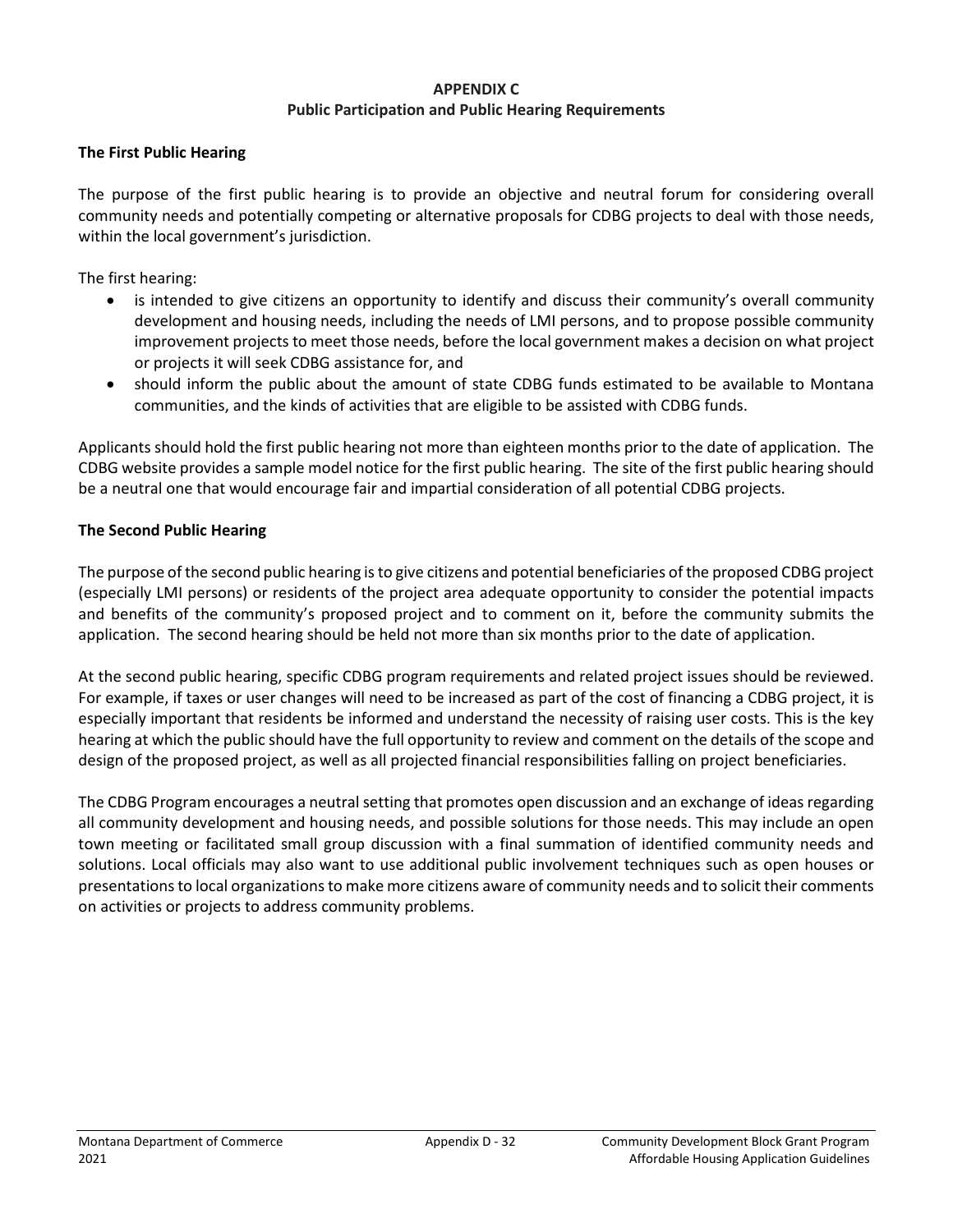#### **Sample Notice for the** *First* **CDBG Public Hearing**

*\*Information listed in italics or underline should be replaced with grantee specific data.\** 

The (*Town of* \_\_\_\_\_\_\_, the *City of* \_\_\_\_\_\_ or \_\_\_\_\_ *County*) will hold a public hearing on *(day), (date), (time),* in the *(…building name and address… ),* Room *\_\_\_*, for the purpose of obtaining public comments regarding the *City's (Town's or County's)* overall community development needs (public facilities, economic development, and housing needs), including the needs of low and moderate income persons. *The Town/City Council of \_\_\_\_\_\_ (or \_\_\_\_\_\_ County Commissioners)* will also seek the views of citizens on the activities that should be undertaken to meet the identified needs and their relative priority. The *(City, Town or County)* may apply for funding from the Montana Community Development Block Grant (CDBG) Program (federal funding administered by the Montana Department of Commerce) and other state and federal funding sources to deal with local housing, public facilities, or other community needs and would like comments or suggestions from local citizens regarding the *City's (Town's or County's)* needs and the type of projects which should be considered. Comments may be given orally at the hearing or submitted in writing before *(time and date)*.

Anyone who would like more information or who wants to submit suggestions should contact (*person), (title), (telephone number)*.

*If it is the intent of the applicant to coordinate the second project public hearing with hearings for other programs, this notice may be combined with information from other programs, but must contain CDBG project specific details as listed below.* 

## **Sample Notice for the** *Second* **CDBG Public Hearing**

The (*Town of \_\_\_\_\_\_\_\_\_, the City or County of \_\_\_\_*) will hold a public hearing on (*day*), (*date*), (*time*), in the (*location or building name and address, Room \_\_\_\_\_\_*,) for the purpose of obtaining public comments regarding a proposed application to the Montana Department of Commerce's Community Development Block Grant (CDBG) Program and other programs, as applicable, for a (*type of project, description of project, and project area, as applicable*). At the public hearing, the proposed project will be explained, including the purpose and proposed area of the project, activities, budget, possible sources of funding, and (*if applicable, any costs that may impact local citizens as a result of the project*). All interested persons will be given the opportunity to ask questions and to express their opinions regarding this proposed project.

Comments may be given orally at the hearing or submitted in writing before (*time and date*). Anyone who would like more information or who wants to submit questions or comments should contact (*person*), (*title*), (*telephone number*).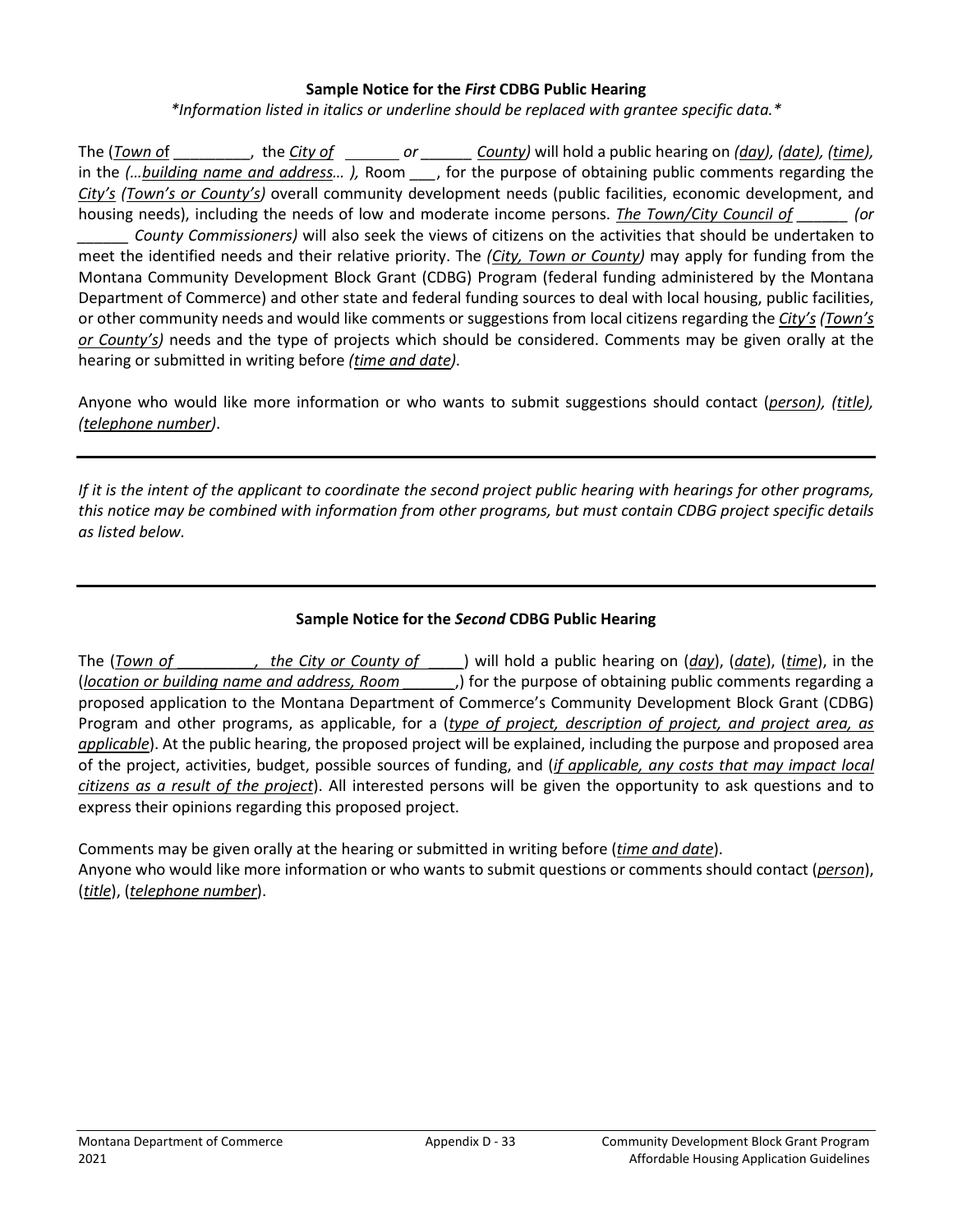#### **APPENDIX D**

## **Resolution to Authorize Submission of a CDBG Application**

Each application for CDBG funds must be accompanied by a copy of a resolution formally adopted by the applicant and authorizing:

- the submission of the CDBG application in compliance with the CDBG Application Guidelines, and
- the applicant's chief elected official or chief executive officer to act on its behalf in regard to the application and to provide such additional information as may be required.

The resolution must also indicate the governing body's intent to commit to any funding for the project that will be provided by the applicant.

Applicants and/or their partner organizations must have the legal jurisdiction and authority to finance, operate and maintain the proposed housing development and, where applicable, must have the demonstrated financial capacity to repay any debt incurred. In all cases, the applicant assumes complete responsibility for:

- proper financial management of the CDBG funds awarded to it; and
- compliance with all federal and state laws and regulations; and
- compliance with the auditing and annual financial reporting requirements provided for in the Montana Single Audit Act, 2-7-501 to 522, MCA; and
- the establishment of a financial accounting system that can properly account for grant funds according to generally accepted accounting principles.

See sample resolution on next page and provide information listed in italics specific to the applicant.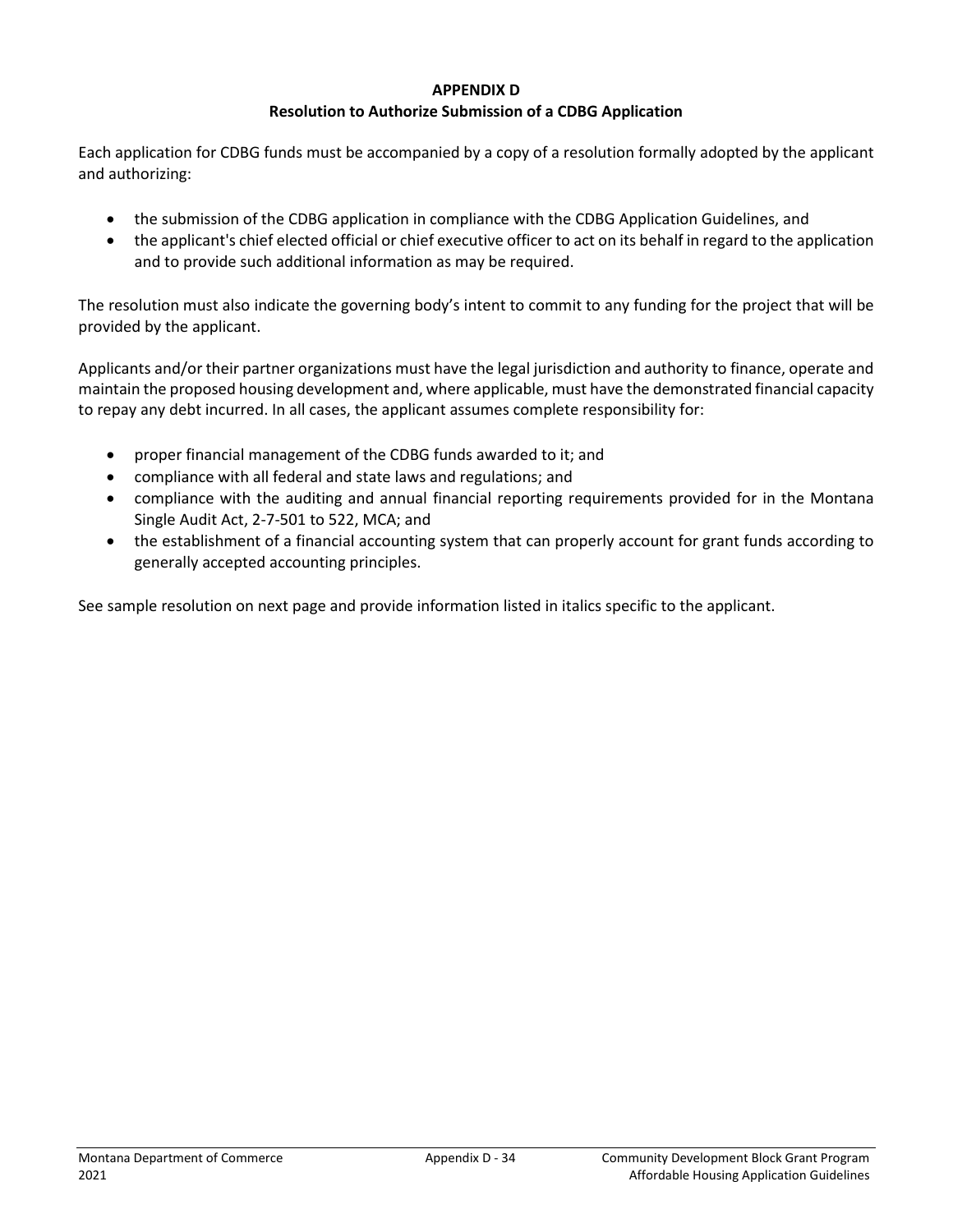#### **Sample**

### **RESOLUTION TO AUTHORIZE SUBMISSION OF CDBG APPLICATION**

WHEREAS, the (*Name of applicant*) is applying to the Montana Department of Commerce for financial assistance from the Community Development Block Grant Program (CDBG) to (*describe purpose of project*);

WHEREAS, the (*Name of applicant*) has the legal jurisdiction and authority to construct, finance, operate, and maintain (*the proposed affordable housing project*);

That the (*Name of applicant*) agrees to comply with all applicable parts of Title I of the Housing and Community Development Act of 1974, as amended, which have not been cited herein, as well as with other applicable federal laws and regulations, and all state laws and regulations and the requirements described in the CDBG Multi-Family Housing Development and Rehabilitation Application Guidelines and those that are described in the CDBG Grant Administration Manual;

That (*name of Chief Elected Official or Chief Executive Officer*), (*title*), is authorized to submit this application to the Montana Department of Commerce, on behalf of (*Name of applicant*), to act on its behalf and to provide such additional information as may be required.

| Signed:   |                                 |  |
|-----------|---------------------------------|--|
| Name:     |                                 |  |
| Title:    |                                 |  |
| Date:     |                                 |  |
| Attested: |                                 |  |
|           | Local Government's DUNS Number: |  |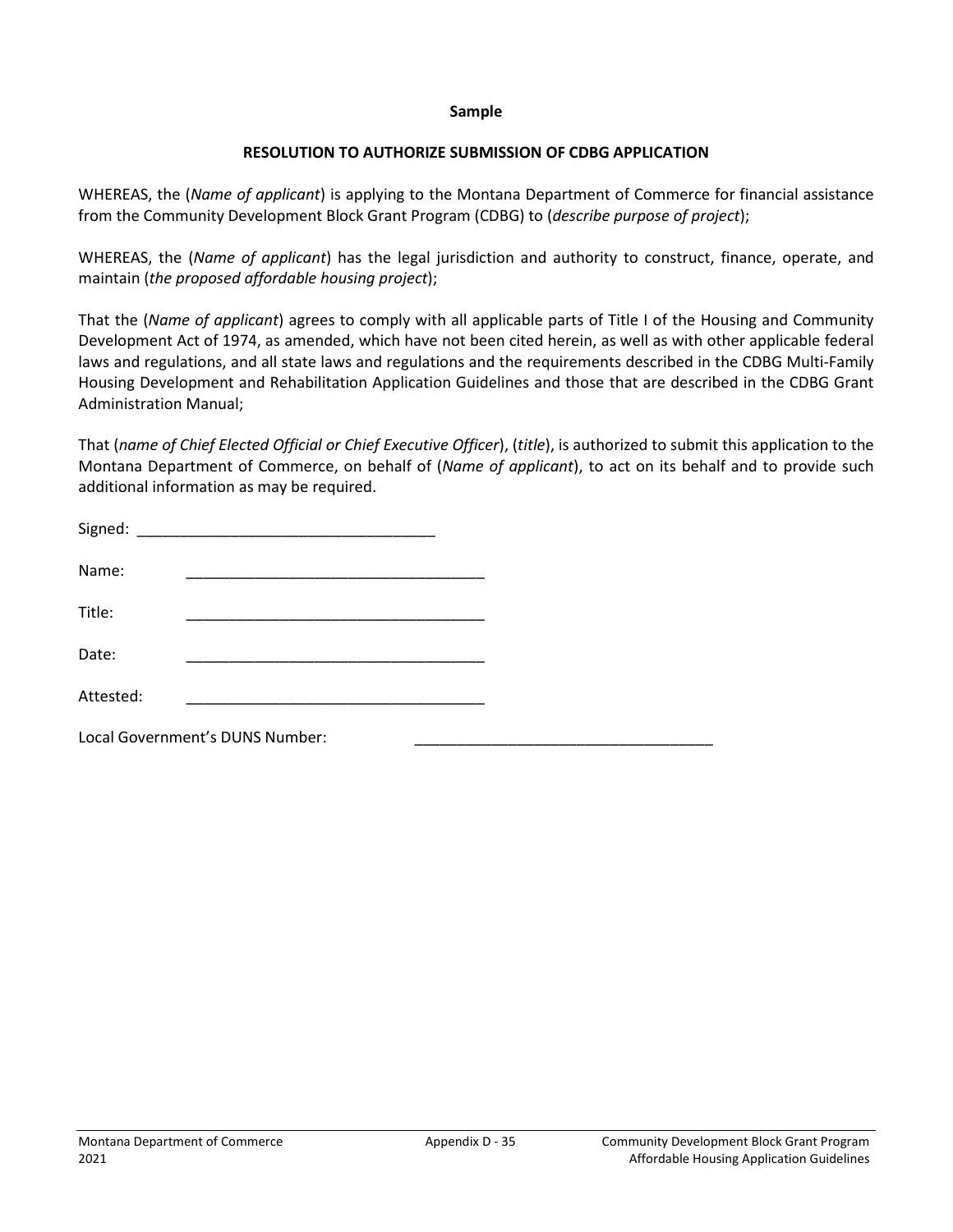## **APPENDIX E Certification for Application**

- Each applicant must agree to comply with all applicable state and federal laws and regulations in implementing their proposed CDBG project, if selected for funding.
- A copy of the Certifications for Application (provided below), signed by the chief elected official or executive officer of the applicant must accompany the application for CDBG funds.
- Applicants should carefully review the following certifications for application and consider their potential impact when designing and implementing the CDBG project.
- Since this is a brief summary and not intended to be a comprehensive description of each law, local officials who have any questions or concerns regarding the applicability of these requirements should contact Commerce for guidance.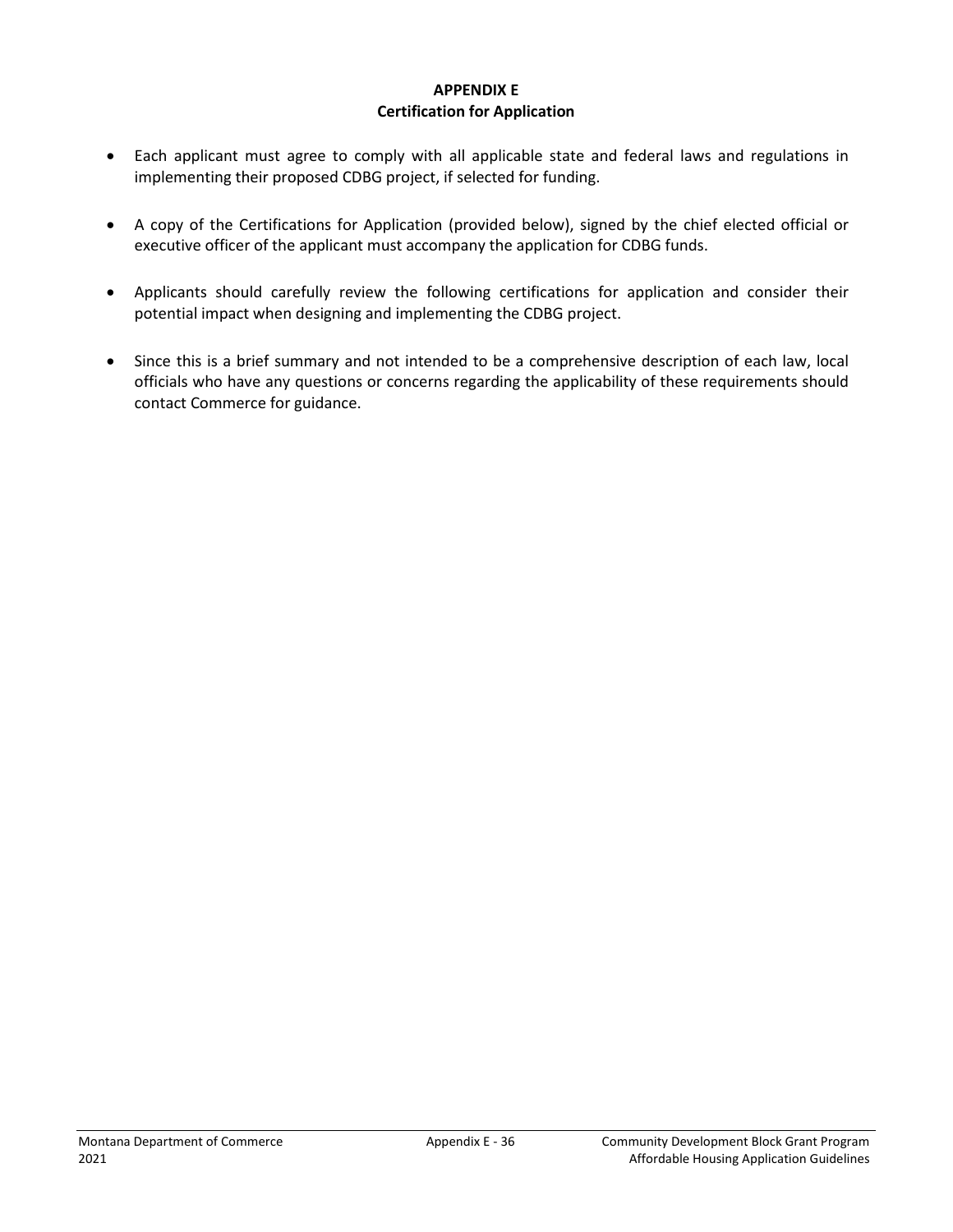#### **MONTANA CDBG CERTIFICATION FOR APPLICATION**

#### *The Applicant hereby certifies that:*

It will comply with all requirements established by the Montana Department of Commerce (Commerce) and applicable state laws, regulations, and administrative procedures and accept all Montana Community Development Block Grant (CDBG) program requirements.

It accepts the terms, conditions, selection criteria, and procedures established by the CDBG program and expressly waives any statutory or common law right it may have to challenge the legitimacy and propriety of these terms, conditions, criteria, and procedures in the event that it is not selected for an award of CDBG funds.

#### National Objective

It will complete a project that meets the benefit to low- and moderate- income (LMI) national objective, by serving no less than 51% of LMI residents as part of the project activities.

#### State Objectives

It will complete project activities that meet one or more of the goals and objectives established in the most current version of the Montana Consolidated Plan.

Goals of the HUD programs administered by the State of Montana are:

- *Providing decent housing* by obtaining appropriate housing for homeless persons and assisting those at risk of homelessness; preserving the affordable housing stock; increasing the availability of permanent affordable housing, without discrimination; increasing the supply of supportive housing for persons with special needs; and providing affordable housing near job opportunities.
- *Providing suitable living environments* by improving the safety and livability of neighborhoods; improving access to quality facilities, infrastructure, and services; reducing the isolation of income groups within communities through de-concentration of low-income housing; revitalizing deteriorating neighborhoods; restoring and preserving properties of special historic architectural or aesthetic value; and conserving energy resources.
- *Expanding economic opportunities* by creating and retaining jobs; establishing, stabilizing, and expanding small businesses; providing public employment services; encouraging the employment of low-income persons in projects funded under this Plan; providing reasonable mortgage financing rates without discrimination; providing access to capital and credit for development activities that promote long-term economic and social viability of the community; and reducing generational poverty of those living in publicly assisted housing by providing empowerment and self-sufficiency opportunities.

The objectives and outcomes of the Montana Consolidated Plan are:

- *1. Support existing Montana communities:* 
	- a. Target funding toward existing communities to increase community revitalization, improve the efficiency of public works investments, and safeguard rural landscapes and natural resources;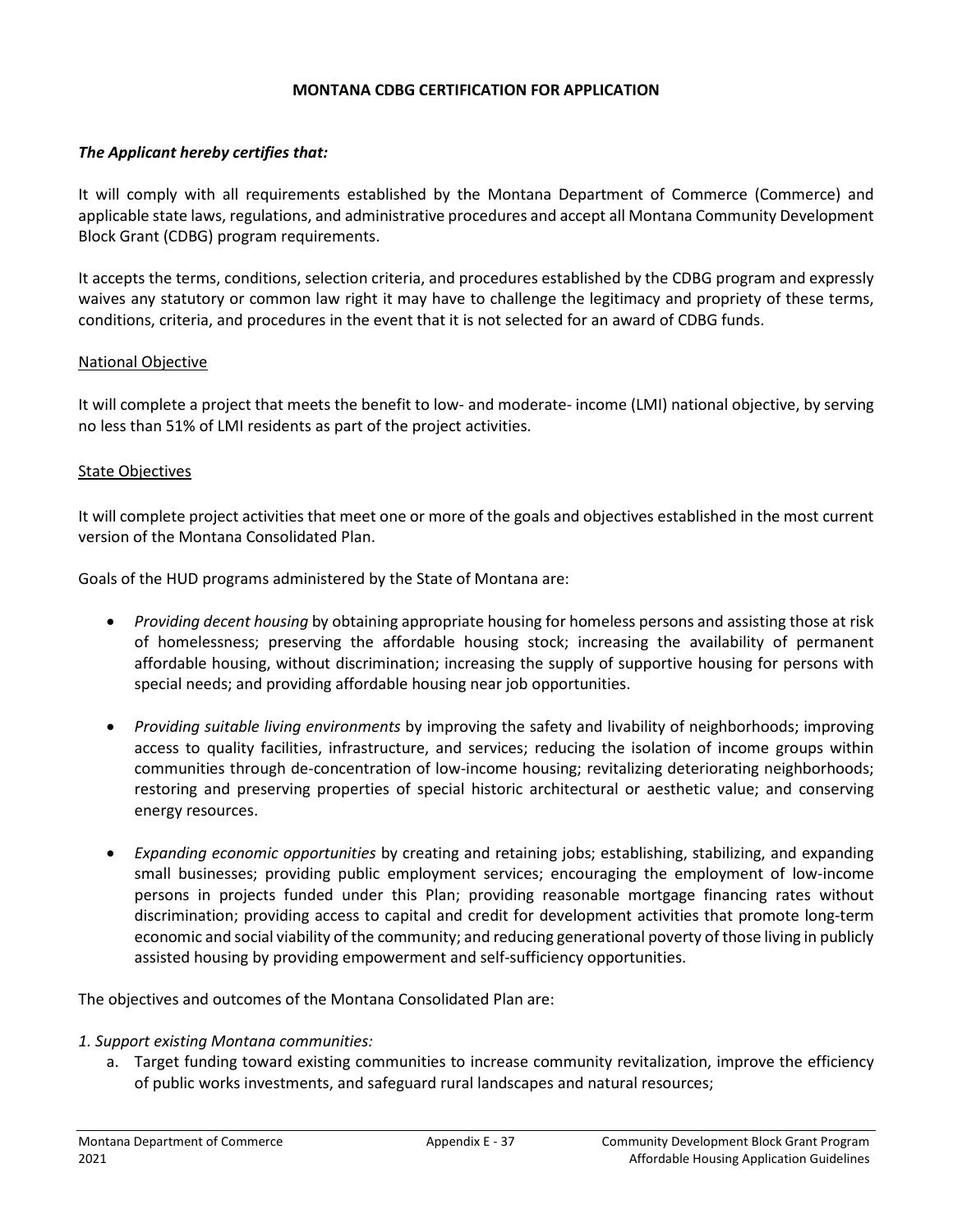- b. Encourage appropriate and comprehensive planning, market studies, preliminary architectural reports, and other studies or plans that support the sustainability of local communities, affordable housing, public works investments, vital employment centers, and the environment;
- c. Enhance the unique and resilient characteristics of all communities by investing in healthy, safe, and walkable neighborhoods—rural, urban, or suburban;
- d. Encourage the rehabilitation of existing rental and owner-occupied homes, particularly for those with special needs and the elderly;
- e. Encourage the development and rehabilitation of community facilities and services located within walkable neighborhoods and/or served by public transportation systems, particularly for those with special needs and the elderly.

## *2. Invest in vital public infrastructure:*

- a. Encourage appropriate and comprehensive pre-development planning activities for public infrastructure, including asset management, needs analysis, preliminary engineering and/or architectural reports, and other studies or plans;
- b. Provide funding opportunities to improve the safety and efficiency of public infrastructure, promote healthy, safe, and walkable neighborhoods, and safeguard the environment; and
- c. Provide funding opportunities to serve eligible Montanans, particularly those special needs and elderly populations, with safe, efficient public infrastructure.

## *3. Enhance Montana's economic competitiveness:*

- a. Provide reliable and timely access to employment centers, educational opportunities, services and other basic needs by workers as well as expanded business access to markets;
- b. Support comprehensive planning for downtown revitalization, business development, and other studies or plans to attract and retain talent in Montana communities;
- c. Provide job opportunities to eligible Montanans to strengthen communities within the state;
- d. Encourage activities that support and strengthen new and existing businesses, particularly those located within traditional downtown business centers comprising a mix of businesses, housing, and services;
- e. Encourage mixed-use development that contributes to broader revitalization efforts in Montana communities; and
- f. Seek opportunities to achieve multiple economic development goals, such as removing barriers to collaboration, leveraging multiple funding sources, and increasing energy efficiency, through a single investment.

## *4. Promote equitable, affordable housing in Montana*

- a. Expand location- and energy-efficient housing choices for people of all ages, incomes, races and ethnicities to increase mobility and lower the combined cost of housing and transportation;
- b. Encourage housing activities that incorporate energy-efficient design to help advance solar deployment and other on-site renewable energy installations in affordable housing that is aligned with the Federal Renewable Energy Target;
- c. Encourage activities to acquire and/or construct new affordable housing for homeownership or rental in areas where existing investment in infrastructure, facilities, and services leverages multiple economic, environmental, and community objectives;
- d. Encourage appropriate and comprehensive planning, market studies, preliminary architectural reports, and other studies or plans in support of the efficient construction of affordable housing;
- e. Encourage financial mechanisms that increase homeownership opportunities and provide rental assistance to eligible Montanans, particularly those with special needs and the elderly.

## *5. Reduce homelessness in Montana:*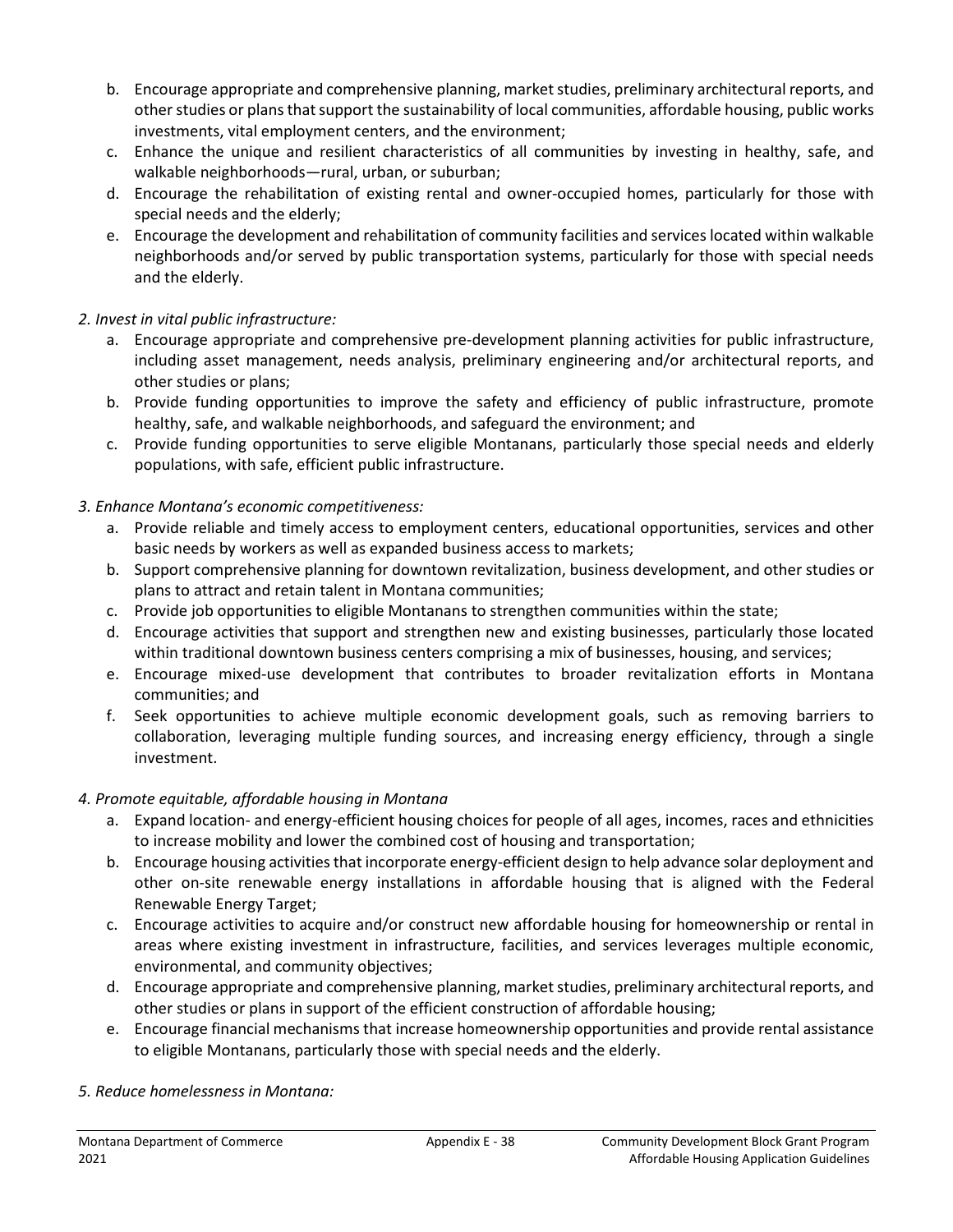- a. Encourage activities that address the housing needs of homeless Montanans and/or those at risk of homelessness;
- b. Encourage activities that increase the level of assistance programs to homeless Montanans and/or those at risk of homelessness, with the goal of achieving stable and sustainable housing; and
- c. Encourage the development and rehabilitation of non-rental facilities for the shelter of temporarily homeless Montanans.

## ACQUISITION, DISPLACEMENT AND RELOCATION

It will minimize displacement as a result of activities assisted with CDBG funds and assist persons actually displaced.

It will comply with:

- The Uniform Relocation Assistance and Real Property Acquisition Policies Act of 1970 (The Uniform Act) as amended, and implementing regulations 49 CFR part 24 and the requirements of section 570.496a. These laws and accompanying regulations require the grantee to provide relocation payments and offer relocation assistance to all persons displaced as a result of acquisition of real property for an activity assisted under the CDBG program. Such payments and assistance must be provided in a fair and consistent and equitable manner that ensures that the relocation process does not result in a different or separate treatment of such persons on account of race, color, religion, national origin, sex, source of income, age, handicap, or familial status (families with children). The grantee must assure that, within a reasonable period of time prior to displacement, decent, safe and sanitary replacement dwellings will be available to all displaced families and individuals and that the range of choices available to such persons will not vary on account of their race, color, religion, national origin, sex, source of income, age, handicap, or familial status (families with children); and
- The grantee must also inform affected persons of their rights and of the acquisition policies and procedures set forth in the regulations of 49 CFR, Part 24, Subpart B, and found in the local government's Antidisplacement and Relocation Assistance Plan.
- The Residential Anti-displacement and Relocation Assistance Plan adopted by the Montana Department of Commerce for the CDBG program and the Anti-displacement and Relocation Assistance Plan adopted by the applicant.

## *Assessments for Public Improvements*

It will not attempt to recover any capital costs of public improvements assisted with CDBG funds by assessing any amount against properties owned and occupied by persons of low and moderate income, including any fee charged or assessment made as a condition of obtaining access to such public improvements, unless:

- a. CDBG funds are used to pay the proportion of such fee or assessment that relates to the capital costs of such public improvements that are financed from revenue sources other than CDBG funds; or,
- b. for purposes of assessing any amount against properties owned and occupied by persons of low and moderate income who are not persons of very low income, the applicant certifies that it lacks sufficient CDBG funds to comply with the requirements of clause a., above.

## *Building Standards*

It will require every building or facility (other than a privately owned residential structure) designed, constructed,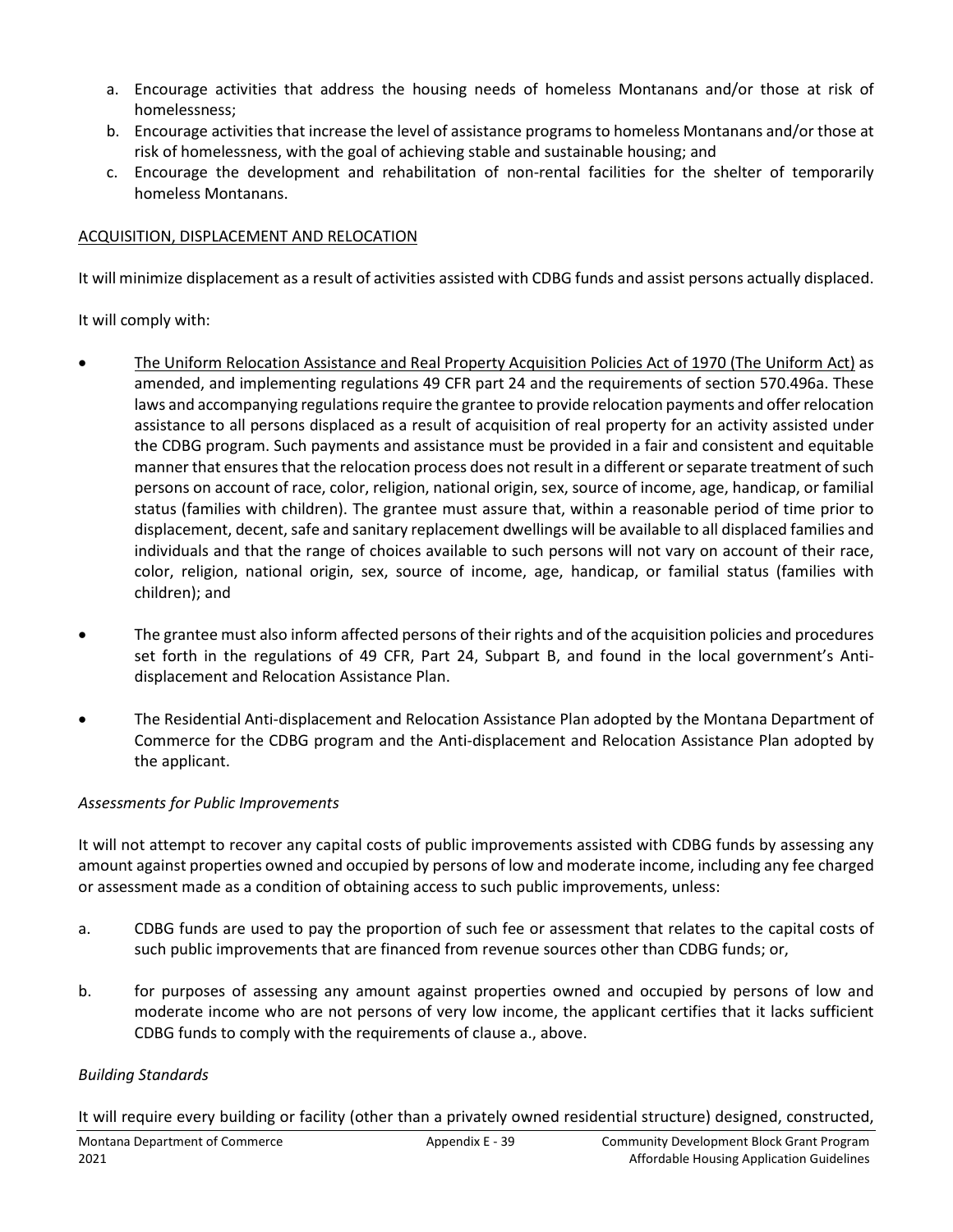or altered with funds provided under the CDBG program to comply with the "American Standard Specifications for Making Buildings and Facilities Accessible to, and Usable by, the Physically Handicapped," Number A-117.1R 1971, subject to the exceptions contained in CFR 101-19.604.

It will also comply with the Architectural Barriers Act of 1968 and HUD regulations 24 CFR part 8, "Nondiscrimination Based on Handicap in Federally Assisted Activities of HUD." The applicant will be responsible for conducting inspections to ensure compliance with these specifications by the contractor; and will comply with HUD Cost-Effective Energy Standards, 24 CFR Part 39.

## *Citizen Participation*

It will comply with the detailed Citizen Participation Plan adopted by Commerce for the CDBG program. (See https://commerce.mt.gov/\_shared/ConPlan/docs/2020/2020-2024-Appendix-A-CPP.pdf.)

# CIVIL RIGHTS, EQUAL OPPORTUNITY, FAIR HOUSING REQUIREMENTS

# *Civil Rights*

It will comply with Title VII of the Civil Rights Act of 1964 (42 U.S.C. d et seq.), and the regulations issued pursuant thereto (24 CFR Part 1), which provides that no person in the United States shall on the grounds of race, color, or national origin, be excluded from participation in, be denied in the benefits of, or be otherwise subjected to discrimination under any program or activity for which the applicant received Federal financial assistance and will immediately take any measures necessary to effectuate this assurance. If any real property or structure thereon is provided or improved with the aid of Federal financial assistance extended to the applicant, this assurance shall obligate the applicant, or in the case of any transfer of such property, any transferee, for the period during which the real property or structure is used for a purpose for which the Federal financial assistance is extended, or for another purpose involving the provision of similar services or benefits.

# *Equal Opportunity*

It will comply with:

- Section 109 of the Housing and Community Development Act of 1974 as amended, and the regulations issued pursuant thereto (24 CFR 570.601), which provides that no person in the United States shall, on the grounds of race, color, national origin, or sex, be excluded from participation in, be denied the benefits of, or be subjected to discrimination under, any program or activity funded in whole or in part with funds provided under the Act;
- The Age Discrimination Act of 1975, as amended (42 U.S.C. 6101 et seq.). The act provides that no person shall be excluded from participation, denied program benefits or subjected to discrimination on the basis of age under any program or activity receiving federal funding assistance;
- Section 504 of the Rehabilitation Act of 1973, amended (29 U.S.C. 794). The act provides that no otherwise qualified individual shall, solely, by reason of his or her disability, be excluded from participation (including employment), denied program benefits or subjected to discrimination under any program or activity receiving federal assistance funds;
- Section 3 of the Housing and Community Development Act of 1968 (12 U.S.C. 170/u) (24 CFR Part 135). Section 3 of the Housing and Urban Development Act of 1968 requires, in connection with the planning and carrying out of any project assisted under the Act, to the greatest extent feasible, opportunities for training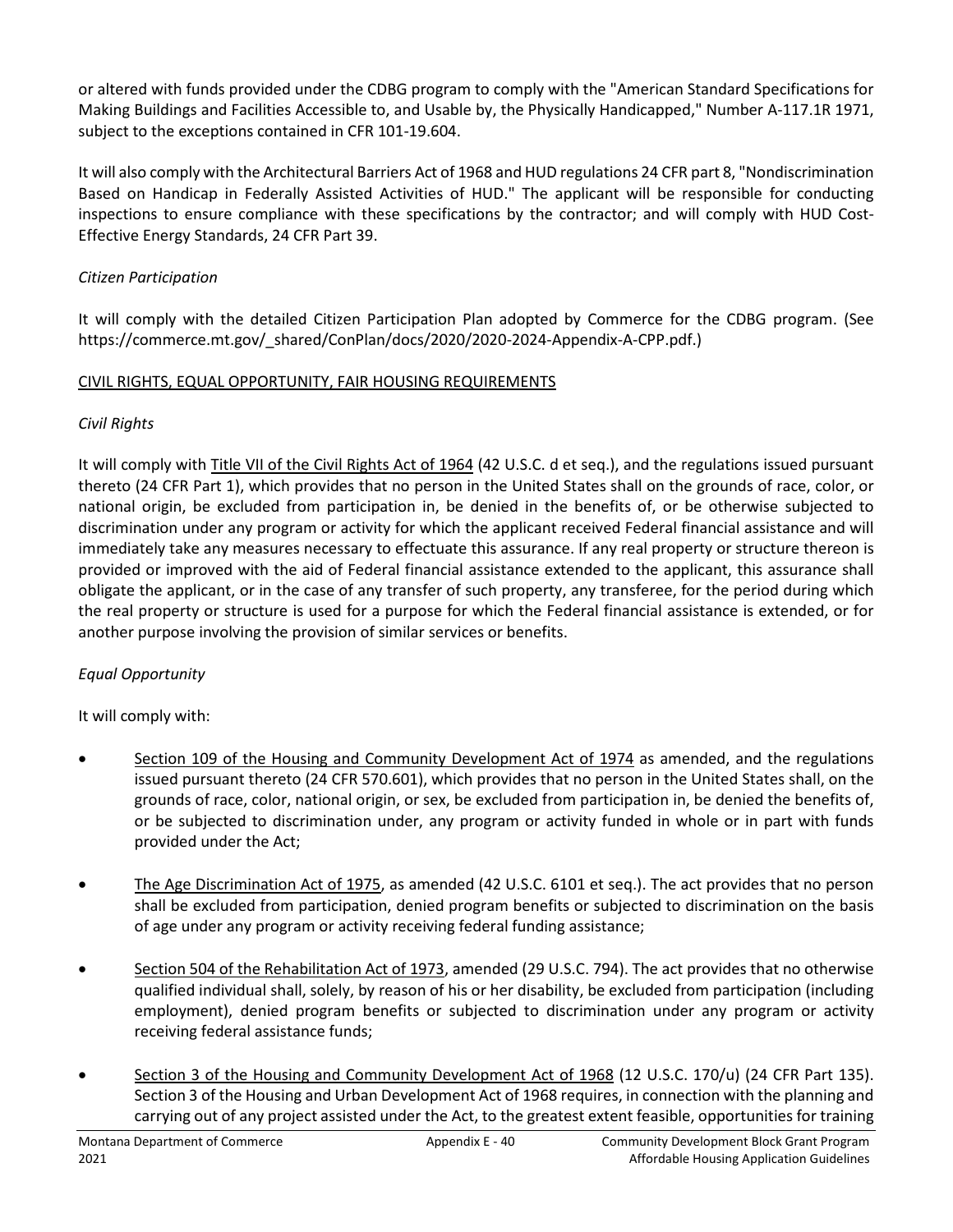and employment be given to lower-income persons residing within the unit of local government or the nonmetropolitan county in which the project is located, and contracts for work in connection with the project be awarded to eligible business concerns which are located in, or owned in substantial part, by persons residing in the project area. The grantee must assure good faith efforts toward compliance with the statutory directive of Section 3; and

• Executive Order 11246, as amended by Executive Orders 11375 and 12086, and the regulations issued pursuant thereto (24 CFR Part 130 and 41 CFR Chapter 60) prohibit a CDBG recipient and subcontractors, if any, from discriminating against any employee or applicant for employment because of race, color, religion, sex or national origin. The grantee and subcontractors, if any, must take affirmative action to ensure that applicants are employed, and that employees are treated during employment, without regard to their race, color, religion, sex or national origin. Such action must include, but not be limited to, the following: employment, upgrading, demotion or transfer; recruitment or recruitment advertising; layoff or termination; rate of pay or other forms of compensation; and selection for training, including apprenticeship. The grantee and subcontractors must post in conspicuous places, available to employees and applicants for employment, notices to be provided setting for the provisions of this nondiscrimination clause. For contracts over \$10,000 the grantee or subcontractors will send to each applicable labor union a notice of the above requirements, the grantee and subcontractors will comply with relevant rules, regulations and orders of the U.S. Secretary of Labor. The grantee or subcontractors must make their books and records available to State and federal officials for purposes of investigation to ascertain compliance.

# *Fair Housing*

It will affirmatively further fair housing and will comply with:

- Title VIII of the Civil Rights Act of 1968 (also known as The Fair Housing Act) (42 U.S.C. 3601 et seq.), as amended by the Fair Housing Amendments Act of 1988 and the regulations issued pursuant thereto. The law states that it is the policy of the United States prohibiting any person from discriminating in the sale or rental of housing, the financing of housing, or the provision of brokerage services, including in any way making unavailable or denying a dwelling to any person, because of race, color, religion, sex, national origin, disability, or familial status. CDBG grantees must also administer programs and activities relating to housing and community development in a manner that affirmatively promotes fair housing and furthers the purposes of Title VIII; and
- **Executive Order 11063**, as amended by **Executive Order 12259**, requires CDBG recipients to take all actions necessary and appropriate to prevent discrimination because of race, color, religion, creed, sex or national origin; in the sale, leasing, rental and other disposition of residential property and related facilities (including land to be developed for residential use); or in the use or occupancy thereof if such property and related facilities are, among other things, provided in whole or in part with the aid of loans, advances, grants or contributions from the federal government.

# *Prohibition Against Discrimination on Basis of Religion*

It will comply with section 109(a) of the Housing and Community Development Act that prohibits discrimination on the basis of religion or religious affiliation. No person will be excluded from participation in, denied the benefit of, or be subjected to discrimination under any program or activity funded in whole or in part with CDBG funds on the basis of his or her religion or religious affiliation.

# *Prohibition Against Excessive Force*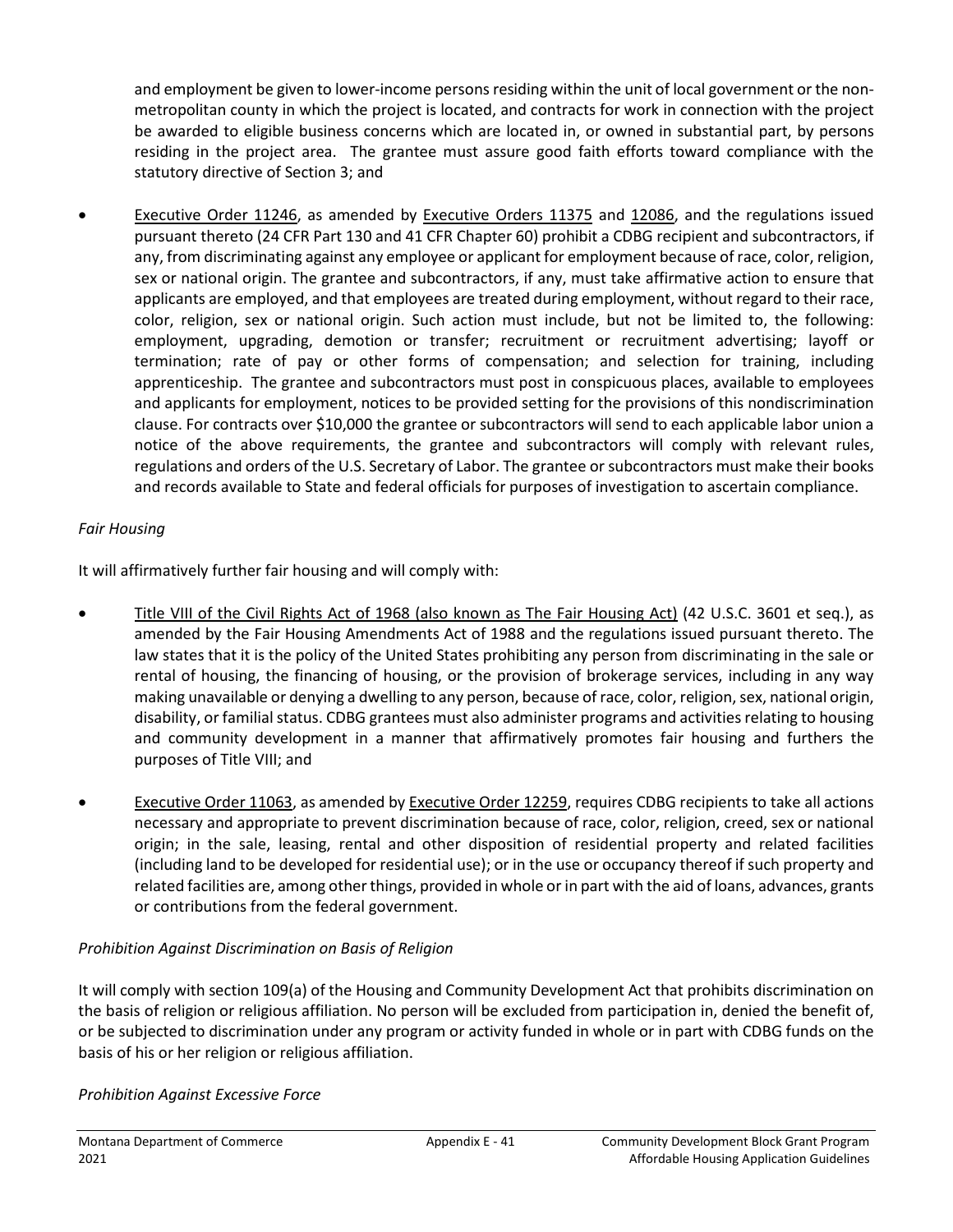It will, if awarded CDBG funds, adopt and enforce a policy prohibiting the use of excessive force by law enforcement agencies within its jurisdiction against any individuals engaged in nonviolent civil rights demonstrations in accordance with Section 104(1) of the Housing and Community Development Act, as amended.

## *ADA Compliance*

It will do a self-assessment of impediments to accessibility in compliance with the Americans with Disabilities Act (ADA) of 1990. Grantees are required to find a means of making CDBG program activities and services accessible to persons with disabilities; to review their communities for impediments to disabled citizens; and develop a plan to address those impediments.

## CONFLICT OF INTEREST

It will comply with the provisions of 24 CFR 570.611 and with sections 2-2-125, 2-2-201, 7-3-4367, 7-5-2106, and 7- 5-4109, MCA, (as applicable) regarding the avoidance of conflict of interest.

## ENVIRONMENTAL REQUIREMENTS

## *Air Quality*

It will comply with the Clean Air Act (42 U.S.C. 7401, et seq.) which prohibits engaging in, supporting in any way or providing financial assistance for, licensing or permitting, or approving any activity which does not conform to the state implementation plan for national primary and secondary ambient air quality standards.

## *Environmental Impact*

It will comply with:

- Section 104(f) of the Housing and Community Development Act of 1974, as amended through 1981. This section expresses the intent that "the policies of the National Environmental Policy Act of 1969 and other provisions of law which further the purposes of such Act be most effectively implemented in connection with the expenditure of funds under" the Act. Such other provisions of law which further the purpose of the National Environmental Policy Act of 1969 are specified in regulations issued pursuant to Section 104(f) of the Act and contained in 24 CFR Part 58; and
- The National Environmental Policy Act of 1969 (42 U.S.C. Section 4321, et seq. and 24 CFR Part 58). The purpose of this Act is to attain the widest use of the environment without degradation, risk to health or safety or other undesirable and unintended consequences. Environmental review procedures are a necessary part of this process. Pursuant to these provisions, the grantee must also submit environmental certifications to the Montana Department of Commerce when requesting that funds be released for the project. The grantee must certify that the proposed project will not significantly impact the environmental regulations and fulfilled its obligations to give public notice of the funding request, environmental findings and compliance performance.

Its chief executive officer or other officer of the applicant approved by the state:

1. consents to assume the status of responsible federal official under the National Environmental Policy Act of 1969 (NEPA) and other provisions of federal law, as specified in 24 CFR Part 58, which further the purposes of NEPA, insofar as the provisions of such federal law apply to the CDBG program; and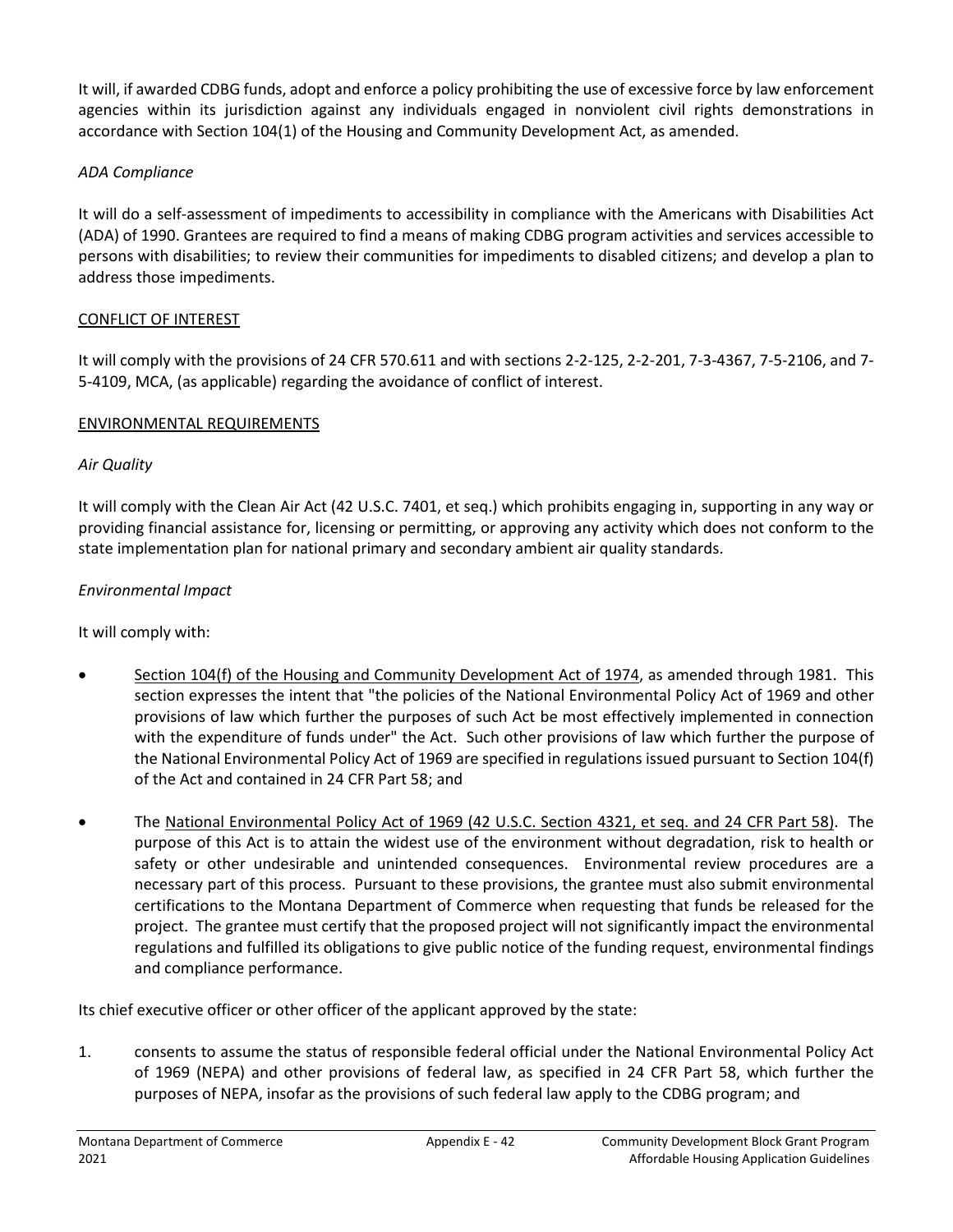2. is authorized and consents on behalf of the applicant and himself to accept the jurisdiction of the Federal courts for the purpose of enforcement of his responsibilities as such an official.

## *EPA List of Violating Facilities*

It will ensure that the facilities under its ownership, lease or supervision which shall be utilized in the accomplishment of the program are not listed on the U.S. Environmental Protection Agency's (EPA) List of Violating Facilities and that it will notify the Montana Department of Commerce of the receipt of any communication from the Director of the EPA Office of Federal Activities indicating that a facility to be used in the project is under consideration for listing by EPA.

## *Farmlands Protection*

It will comply with the Farmlands Protection Policy Act of 1981 (7 U.S.C. 4202, et seq.) and any applicable regulations (7 CFR Part 658) which established compliance procedures for any federally assisted project which will convert farmlands designated as prime, unique or statewide or locally important, to non-agricultural uses.

## *Floodplain Management and Wetlands Protection*

## It will comply with:

- the Flood Disaster Protection Act of 1973, Public Law 93-234, 87 Stat. 975, approved December 31, 1973. Section 102(a) required, on and after March 2, 1974, the purchase of flood insurance in communities where such insurance is available as a condition for the receipt of any federal financial assistance for construction or acquisition purposes for use in any area that has been identified by the Secretary of the Department of Housing and Urban Development as an area having special flood hazards. The phrase "Federal financial assistance" includes any form of loan, grant, guaranty, insurance payment, rebate, subsidy, disaster assistance loan or grant, or any other form of direct or indirect Federal assistance;
- Executive Order 11988, May 24, 1978: Floodplain Management (42 F.R. 26951, et seq.). The intent of this Executive Order is to (1) avoid, to the extent possible, adverse impacts associated with the occupancy and modification of floodplain and (2) avoid direct or indirect support of floodplain development wherever there is a practical alternative. If a grantee proposes to conduct, support or allow an action to be located in the floodplain, the grantee must consider alternatives to avoid adverse effects and incompatible involvement in the floodplains. If siting in a floodplain is the only practical alternative, the grantee must, prior to taking any action: (1) design or modify its actions in order to minimize a potential harm to the floodplain; and (2) prepare and circulate a notice containing an explanation of why the action is proposed to be located in a floodplain; and
- Executive Order 11990, May 24, 1977: Protection of Wetlands (42 F.R. 26961, et seq.). The intent of this Executive Order is to avoid adverse impacts associated with the destruction or modification of wetlands and direct or indirect support of new construction in wetlands, wherever there is a practical alternative. The grantee must avoid undertaking or providing assistance for new construction located in wetlands unless there is no practical alternative to such construction and the proposed action includes all practical measures to minimize harm to wetlands which may result from such use.

#### *Historic Preservation*

## It will comply with: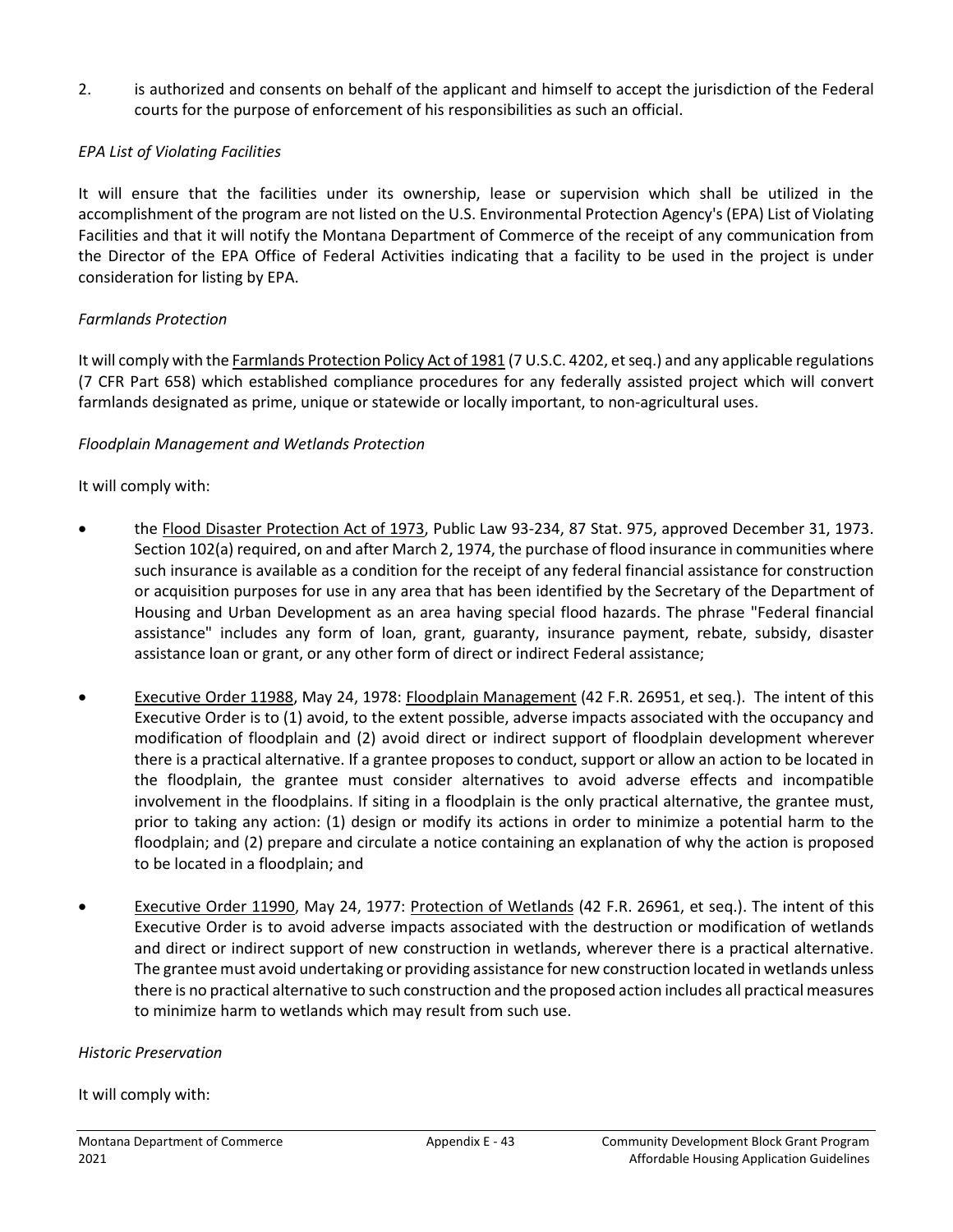- Section 106 of the National Historic Preservation Act of 1966 (16 U.S.C. 470, as amended) through completion of the procedures outlined in 36 CFR 800 and 36 CFR 63. Compliance with these procedures should include:
	- 1. consulting with the State Historic Preservation Office (SHPO) to identify properties listed in or eligible for inclusion in the National Register of Historic Places that exist with a proposed CDBG project's area of potential environmental impact, and/or to determine the need for professional archaeological, historical, or architectural inventory of potentially affected properties to determine whether they would qualify for register listing; and
	- 2. consulting, with the SHPO and THPO, Keeper of the National Register of Historic Places, and the Advisory Council on Historic Preservation to evaluate the significance of historic or prehistoric properties which could be affected by CDBG work and to determine how to avoid or mitigate adverse effects to significant properties from project work.

# *Lead-Based Paint*

It will comply with current requirements of Title X of the Residential Lead Based Paint Hazard Reduction Act of 1992. Both Commerce and DPHHS provide education and information on LBP hazards to parents, families, healthcare providers, grant recipients, and contractors. Commerce requires that any contractor or subcontractor engaged in renovation, repair and paint activities that disturb lead-based paint in homes, child and care facilities built before 1978 must be certified and follow specific work practices to prevent lead contamination. In addition to complying with Title X, UPCS inspections will be performed at rental properties assisted with HTF, HOME, Section 8, and other public rental properties throughout the state.

# *Noise, Facility Siting*

It will comply with HUD Environmental Standards (24 CFR, Part 51, Environmental Criteria and Standards and 44 F.R. 40860-40866, July 12, 1979) which prohibit HUD support for most new construction of noise-sensitive uses is prohibited in general for projects with unacceptable noise exposures is discouraged for projects with normally unacceptable noise exposure. Additionally projects may not be located near facilities handling materials of an explosive or hazardous nature, or in airport clear zones.

## *Solid Waste*

It will comply with the Solid Waste Disposal Act, as amended by the Resource Conservation and Recovery Act of 1976 (42 U.S.C. Section 6901, et seq.). The purpose of this Act is to promote the protection of health and the environment and to conserve valuable material and energy resources.

## *Water Quality*

It will comply with:

- the Safe Drinking Water Act of 1974 (42 U.S.C. Section 201, 300(f) et seq. and U.S.C. Section 349), as amended, particularly Section 1424(e) (42 U.S.C. Section 300H-303(e)) which is intended to protect underground sources of water. No commitment for federal financial assistance can be entered into for any project which the U.S. Environmental Protection Agency determines may contaminate an aquifer which is the sole or principal drinking water source for an area; and
- the Federal Water Pollution Control Act of 1972, as amended, including the Clear Water Act of 1977, Public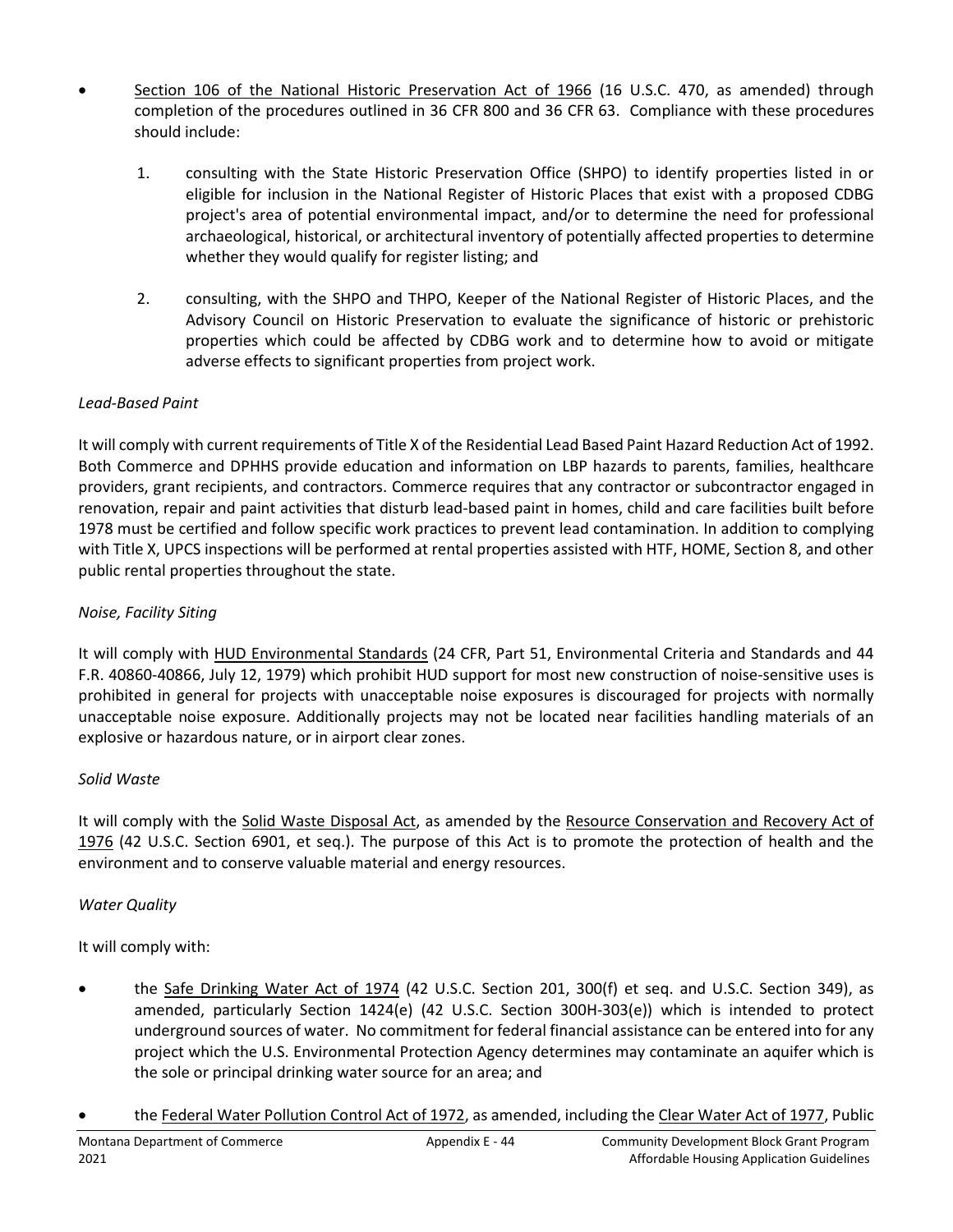Law 92-212 (33 U.S.C. Section 1251, et seq.) which provides for the restoration and maintenance of the chemical, physical and biological integrity of the nation's water.

## *Wildlife*

It will comply with:

- the Endangered Species Act of 1973, as amended (16 U.S.C. 1531 et seq.). The intent of this Act is to ensure that all federally assisted projects seek to preserve endangered or threatened species. Federally authorized and funded projects must not jeopardize the continued existence of endangered and threatened species or result in the destruction or modification of habitat of such species which is determined by the U.S. Department of the Interior, after consultation with the state, to be critical; and
- the Fish and Wildlife Coordination Act of 1958, as amended, (U.S.C. 661 et seq.) which requires that wildlife conservation receives equal consideration and is coordinated with other features of water resource development programs.

# *Wild and Scenic Rivers*

It will comply with the Wild and Scenic Rivers Act of 1968, as amended (16 U.S.C. 1271, et seq.). The purpose of this Act is to preserve selected rivers or sections of rivers in their free-flowing condition, to protect the water quality of such rivers and to fulfill other vital national conservation goals. Federal assistance by loan, grant, license or other mechanism may not t be provided to water resources construction projects that would have a direct and adverse effect on any river included or designated for study or inclusion in the National Wild and Scenic River System.

## FINANCIAL MANAGEMENT

It will comply with the applicable requirements of:

- 2 CFR part 200. It will maintain a financial management system that includes records to document compliance with Federal and State laws and regulations and the terms and conditions of the HOME program. The records must be sufficient to allow for the preparation of reports required by general and program-specific terms and conditions and the tracing of funds to a level of expenditures adequate to establish that such funds have been used according to Federal statutes and program requirements.
- 24 CFR part 570, subpart J. It will comply with the program administration requirements relating to the following: disbursement of funds, program income, uniform administrative requirements, cost principles, audits, recordkeeping, property management, and performance reports.
- The Single Audit Act of 1984, as amended by the Single Audit Act of 1996 ( the "Single audit Act Amendments") which establishes criteria for determining the scope and content of audits and OMB Circular A-133, "Audits of States, Local Governments, and Non-Profit Organizations", revised June 24, 1997. (OMB Circular A-133.)

It will promptly refund to Commerce any CDBG funds determined by an audit to have been spent in an unauthorized or improper manner or for ineligible activities.

It will give Commerce, the Montana Legislative Auditor, HUD, and the Comptroller General, through any authorized representatives, access to and the right to examine all records, books, papers, or documents related to the grant.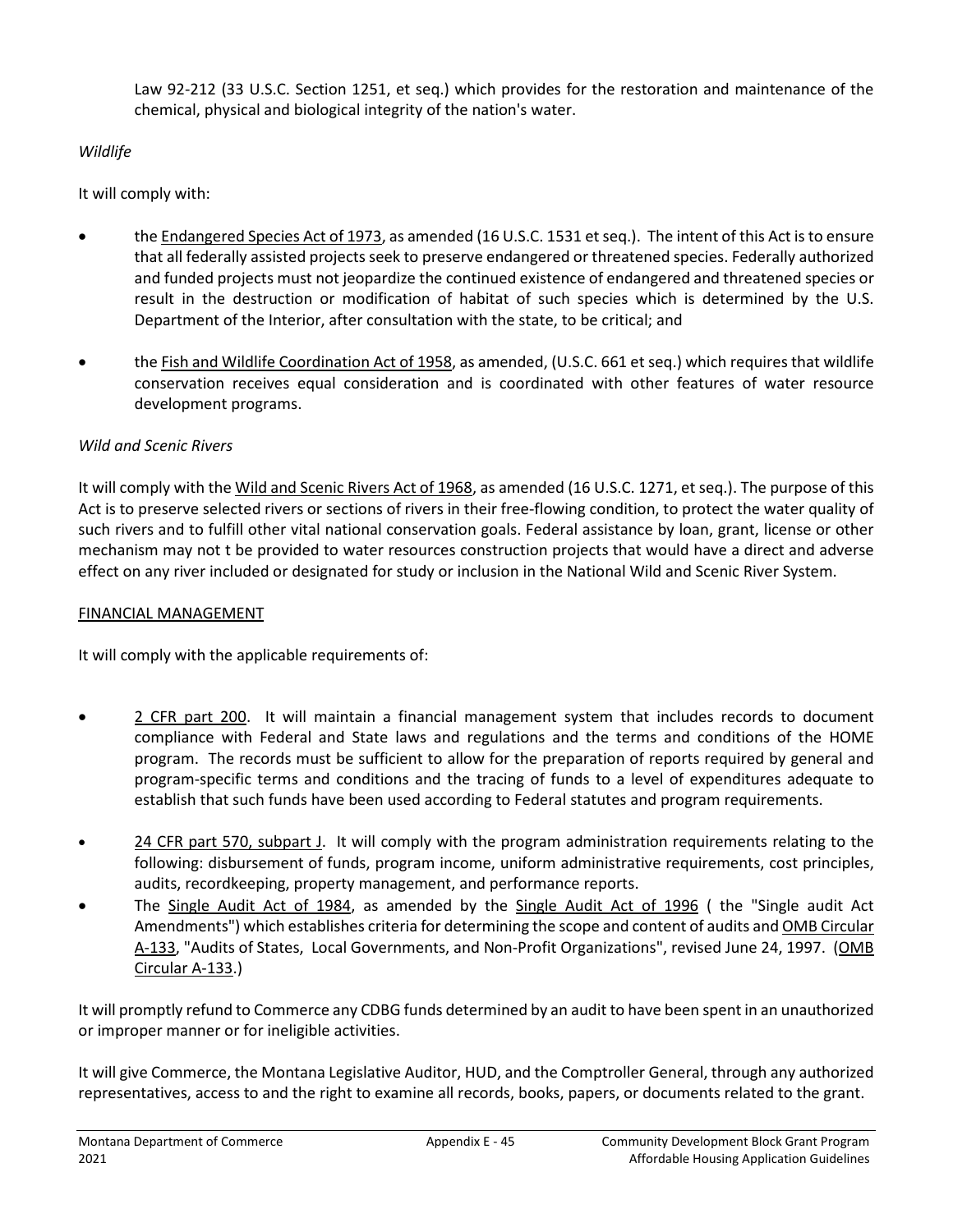## *Labor Standards*

It will comply with:

- Section 110 of the Housing and Community Development Act of 1975, as amended, 24 CFR 570.605, and State regulations regarding the administration and enforcement of labor standards. Section 110 requires that all laborers and mechanics employed by contractors or subcontractors on construction work assisted under the Act shall be paid wages at rates not less than those prevailing on similar construction in the locality as determined by the Secretary of Labor in accordance with the Davis-Bacon Act, as amended (40 U.S.C. 276-1- 276a-5). By reason of the foregoing requirement the Contract Work Hours and Safety Standards Act (40 U.S.C. 327 et seq.) also applies. However, these requirements apply to rehabilitation of residential property only if such property is designed for residential use for eight or more families;
- Davis-Bacon Act, as amended (40 U.S.C. et seq.), Section 2; June 13, 1934, as amended (48 Stat. 948.40 U.S.C. 276(c)), popularly known as the Copeland Anti-Kickback Act. The Act mandates that all laborers and mechanics be paid unconditionally and not less often than once a week, and without subsequent deduction or rebate on any account except "permissible" salary deductions, the full amounts due at the time of payments, computed at wage rates not less than those contained in the wage determination issued by the U.S. Department of Labor. Weekly compliance statements and payrolls are required to be submitted to the federally funded recipient by the contractor;
- Contract Work Hours and Safety Standards Act (40 U.S.C. 327 et seq.). According to the Act, no contract work may involve or require laborers or mechanics to work in excess of eight hours in a calendar day, or in excess of 40 hours in a work week, unless compensation of not less than one and one-half times the basic rate is paid for the overtime hours. If this Act is violated, the contractor or subcontractor is liable to any affected employee for unpaid damages as well as to the United States for liquidated damages; and
- Federal Fair Labor Standards Act, (29 U.S.C.S. 201 et seq.).The act requires that covered employees be paid at least the minimum prescribed wage, and also that they be paid one and one-half times their basic wage rate for all hours worked in excess of the prescribed workweek.

# *Legal Authority*

It possesses legal authority to apply for the grant and to execute the proposed project under Montana law and, if selected to receive a CDBG grant, will make all efforts necessary to assure timely and effective implementation of the project activities described in the submitted application.

## *Lobbying*

It certifies that:

- No Federal appropriated funds have been paid or will be paid, by or on behalf of the undersigned, to any person for influencing or attempting to influence an officer or employee of any agency, a Member of Congress, an officer or employee of Congress, or an employee of a Member of Congress in connection with the awarding of any Federal contract, the making of any Federal grant, the making of any Federal loan, the entering into of any cooperative agreement, and the extension, continuation, renewal, amendment, or modification of any Federal contract, grant, loan, or cooperative agreement.
- If any funds other than Federal appropriated funds have been paid or will be paid to any person for influencing or attempting to influencing an officer or employee or any agency, a Member of Congress, an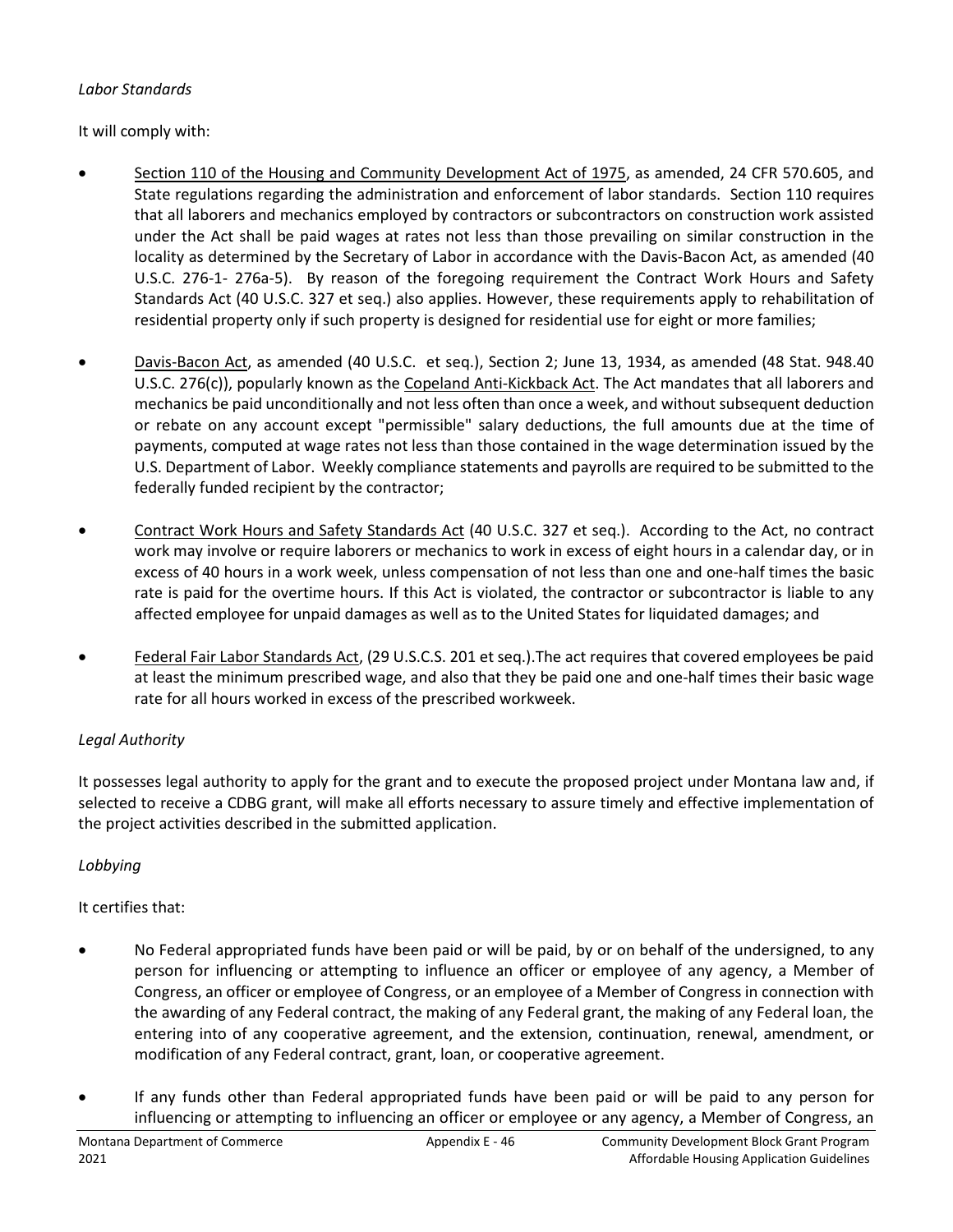officer or employee of Congress, or an employee of a Member of Congress in connection with this Federal contract, grant, loan, or cooperative agreement, the undersigned shall complete and submit Standard From LLL, "Disclosure Form to Report Lobbying," in accordance with its instructions.

• The undersigned shall require that the language of this certification be included in the award documents for all subawards at all tiers (including subcontracts, subgrants, and contracts under grants, loans, and cooperative agreements) and that all subrecipients shall certify and disclose accordingly. This certification is a material representation of fact upon which reliance was placed when this transaction was made or entered into. Submission of this certification is a prerequisite for making or entering into this transaction imposed by Section 1352, Title 31, U.S. Code. Any person who fails to file the required certification shall be subject to a civil penalty of not less than \$10,000 and not more than \$100,000 for each such failure.

#### *Political Activity*

It will comply with the Hatch Act Modernization Act of 2012, as follows:

- a. If an employee's salary is paid 100%, directly or indirectly, by loans or grants made by the United States or a Federal agency, that employee may not run for partisan office.
- b. The Hatch Act Modernization Act did not change the federal Hatch Act's prohibitions on coercive conduct or misuse of official authority for partisan purposes. A state or local employee is still covered by these prohibitions if the employee works in connection with a program financed in whole or in part by federal loans or grants, even if the connection is relatively minor. A covered employee who runs for office would violate the Hatch Act if the employee:

o uses federal or any other public funds to support his own candidacy;

o uses his state or local office to support his candidacy, including by using official email, stationery, office supplies, or other equipment or resources; or

o asks subordinates to volunteer for his campaign or contribute to the campaign.

#### *Procurement*

Consulting Services will be procured in a manner that provides fair and unbiased, full and open competition, without conflicts of interest.

| Signed:                                                                                                                                                                                                                        |  |  |  |
|--------------------------------------------------------------------------------------------------------------------------------------------------------------------------------------------------------------------------------|--|--|--|
| Name:                                                                                                                                                                                                                          |  |  |  |
| Title:                                                                                                                                                                                                                         |  |  |  |
| Date:                                                                                                                                                                                                                          |  |  |  |
| DUNS Number: New York State State State State State State State State State State State State State State State State State State State State State State State State State State State State State State State State State St |  |  |  |
| EIN Number:                                                                                                                                                                                                                    |  |  |  |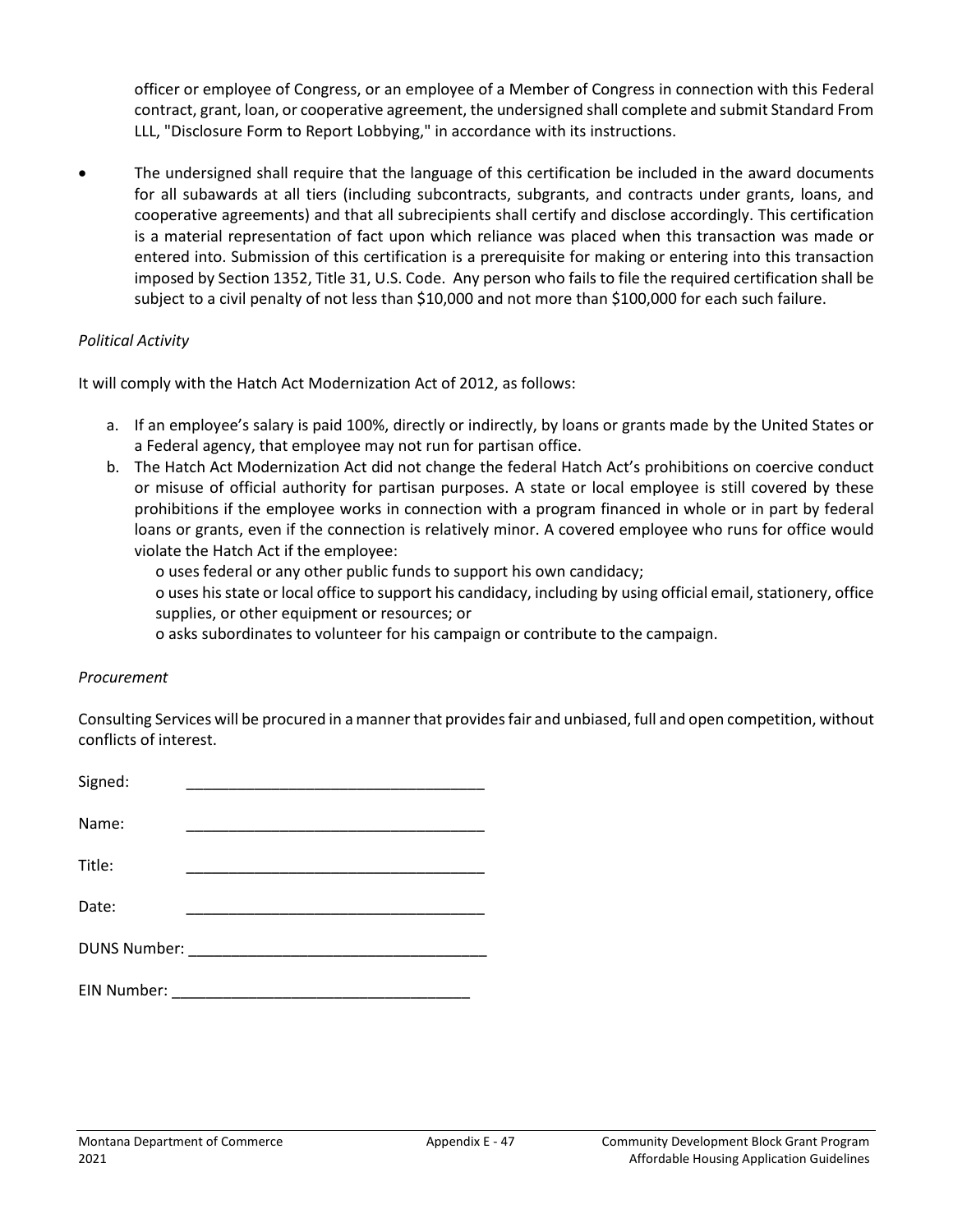#### **APPENDIX F**

## **Residential Anti-Displacement and Relocation Assistance Plan**

This Residential Anti-displacement and Relocation Assistance Plan is prepared by the Montana Department of Commerce (Commerce) and [*Grantee City, Town, Or County*] in accordance with the Housing and Community Development Act of 1974, as amended (the "Act") and HUD regulations at 24 CFR 42.325 and is applicable to our Community Development Block Grant (CDBG) assisted programs and projects.

## **Minimize Displacement**

Consistent with the goals and objectives of activities assisted under the Act, [*Grantee City, Town, or County*] will implement policies to minimize the direct and indirect displacement of persons (families, individuals, businesses, for-profit organizations, not-for-profit organizations and farms) from their homes and neighborhoods as a result of assisted activities including:

- Encouraging (alternate; mandate) its subrecipient partners to stage rehabilitation of apartment units to allow tenants to remain in the building/complex during and after the rehabilitation, working with empty units first.
- Assisting its subrecipient partners with locating facilities to house persons who must be relocated temporarily during rehabilitation by offering vacant units in other regulated properties in the immediate area, if any.
- Supporting local efforts to enact tax assessment policies which reduce the impact of potentially increasing property tax assessments on lower income owner-occupants or tenants in revitalizing areas.
- Where feasible, giving priority to rehabilitation of housing, as opposed to demolition, to avoid displacement.
- Where feasible, allowing for demolition or conversion of only dwelling units that are not occupied or vacant occupiable dwelling units (especially those units which are "lower-income dwelling units" (as defined in 24 CFR 42.305)) or structures that have not been used for residential purposes.
- Targeting only those properties deemed essential to the need or success of the project.
- Acquisition of easements or property related to community and public facility projects.

## **Relocation Assistance to Displaced Persons**

[*Grantee City, Town, Or County*] will provide relocation assistance for eligible beneficiaries (as defined by CDBG regulations) who, in connection with an activity assisted under the CDBG program, move permanently or move personal property from real property as a direct result of the demolition of any dwelling unit or the conversion of a lower-income dwelling unit. Depending upon their status, a displaced person may qualify assistance under either the Uniform Relocation Assistance and Real Property Acquisitions Act ("URA") and its implementing regulation at 49 CFR 24 or under Section 104(d) of the Act, including:

1. Advisory Services – A displaced person will be advised of his or her rights under the Fair Housing Act. If a comparable replacement dwelling to be provided to a minority person is located in an area of minority concentration (as may be identified in the Consolidated Plan) the minority person will also be given, if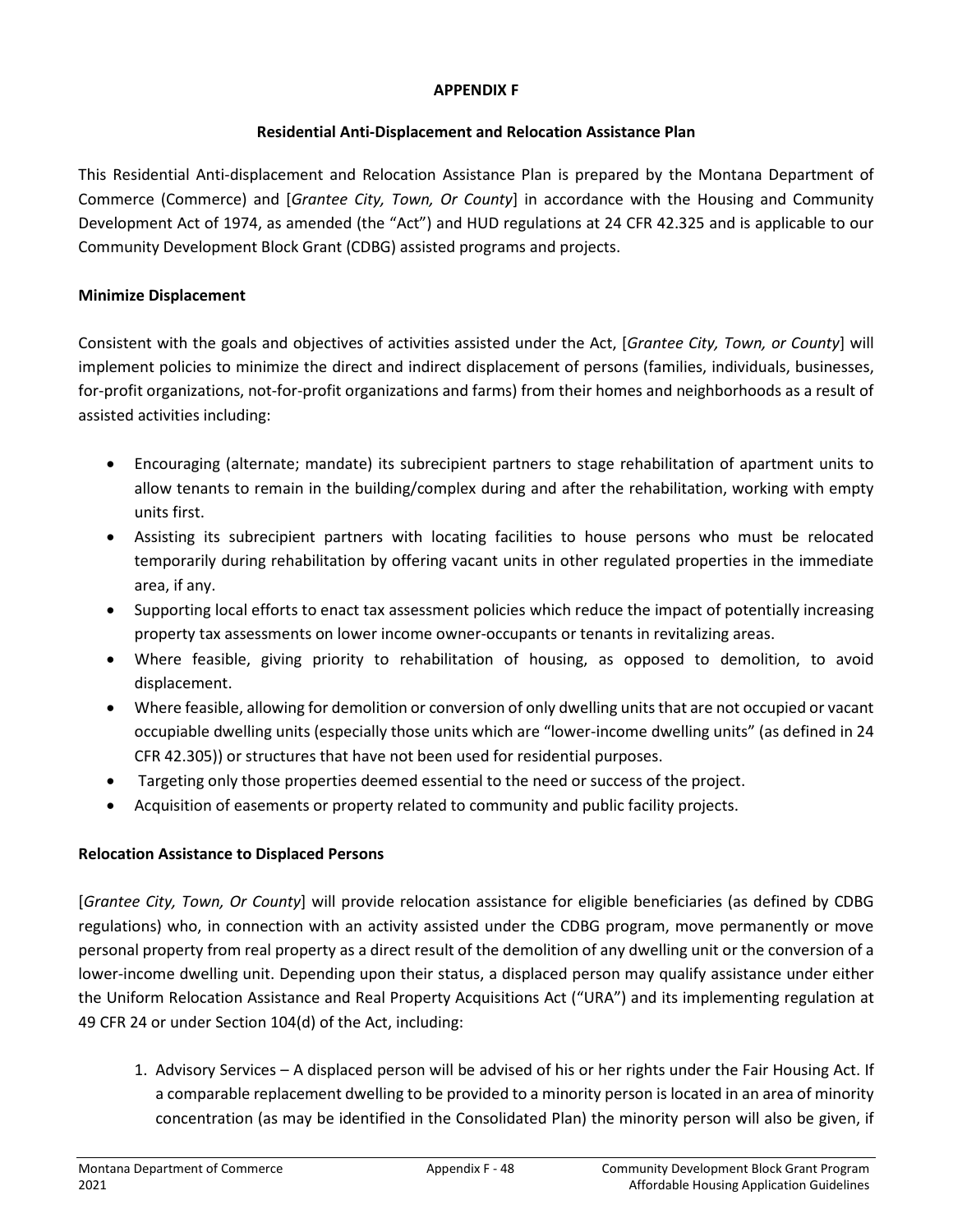possible, referrals to comparable and suitable decent, safe and sanitary replacement dwellings not located in such areas. (24 CFR 42.350(a))

- 2. Moving Expenses Payment for moving expenses at levels described in the URA. (24 CFR 42.350(b))
- 3. Security Deposits and Credit Checks The reasonable and necessary cost of any security deposit required to rent the replacement dwelling unit, and for credit checks required to rent or purchase the replacement dwelling unit. (24 CFR 42.350(c))
- 4. Interim Living Costs Displaced persons shall be reimbursed for actual, reasonable, out-of-pocket costs incurred in connection with a displacement, including moving expenses and increased housing costs, if (24 CFR 42.350(d)):
	- a) a person must relocate temporarily because continued occupancy of the dwelling unit constitutes a substantial danger to the health or safety of the person or the public; or
	- b) a person is displaced from a "lower income dwelling unit", none of the comparable replacement dwelling units to which the person has been referred qualifies as a lower income dwelling unit and a suitable lower income dwelling unit is scheduled to become available in accordance with the one-forone replacement rule discussed below.
- 5. Replacement Housing Assistance Displaced persons are eligible to receive one of the following two forms of replacement housing assistance [(24 CFR 42.350(e)]:
	- a) rental assistance equal to 60 times the amount necessary to reduce the monthly rent and estimated average monthly cost of utilities for a replacement dwelling (comparable replacement dwelling or decent, safe, and sanitary replacement dwelling to which the person relocates, whichever costs less) to the "Total Tenant Payment," as determined by 24 CFR 5. (All or a portion of this assistance may be offered through a certificate or voucher for rental assistance, if available, provided under Section 8. If a Section 8 certificate or voucher is provided, the subrecipient partner must provide referrals to comparable replacement dwelling units where the owner is willing to participate in the Section 8 Tenant-Based Assistance Existing Housing Program 24 CFR 982); or
	- b) If a displaced person purchases an interest in a housing cooperative or mutual housing association and occupies a decent, safe, and sanitary dwelling in the cooperative or association, the person may elect to receive a payment equal to the capitalized value of 60 times the amount that is obtained by subtracting the "Total Tenant Payment," as determined under 24 CFR 5, from the monthly rent and estimated average monthly cost of utilities at a comparable replacement dwelling unit. To compute the capitalized value, the installments shall be discounted at the rate of interest paid on passbook savings deposits by a federally insured financial institution conducting business within the recipient's jurisdiction. To the extent necessary to minimize hardship to the displaced household, subrecipient partners will, subject to appropriate safeguards, issue a payment in advance of the purchase of the interest in the housing cooperative or mutual housing association.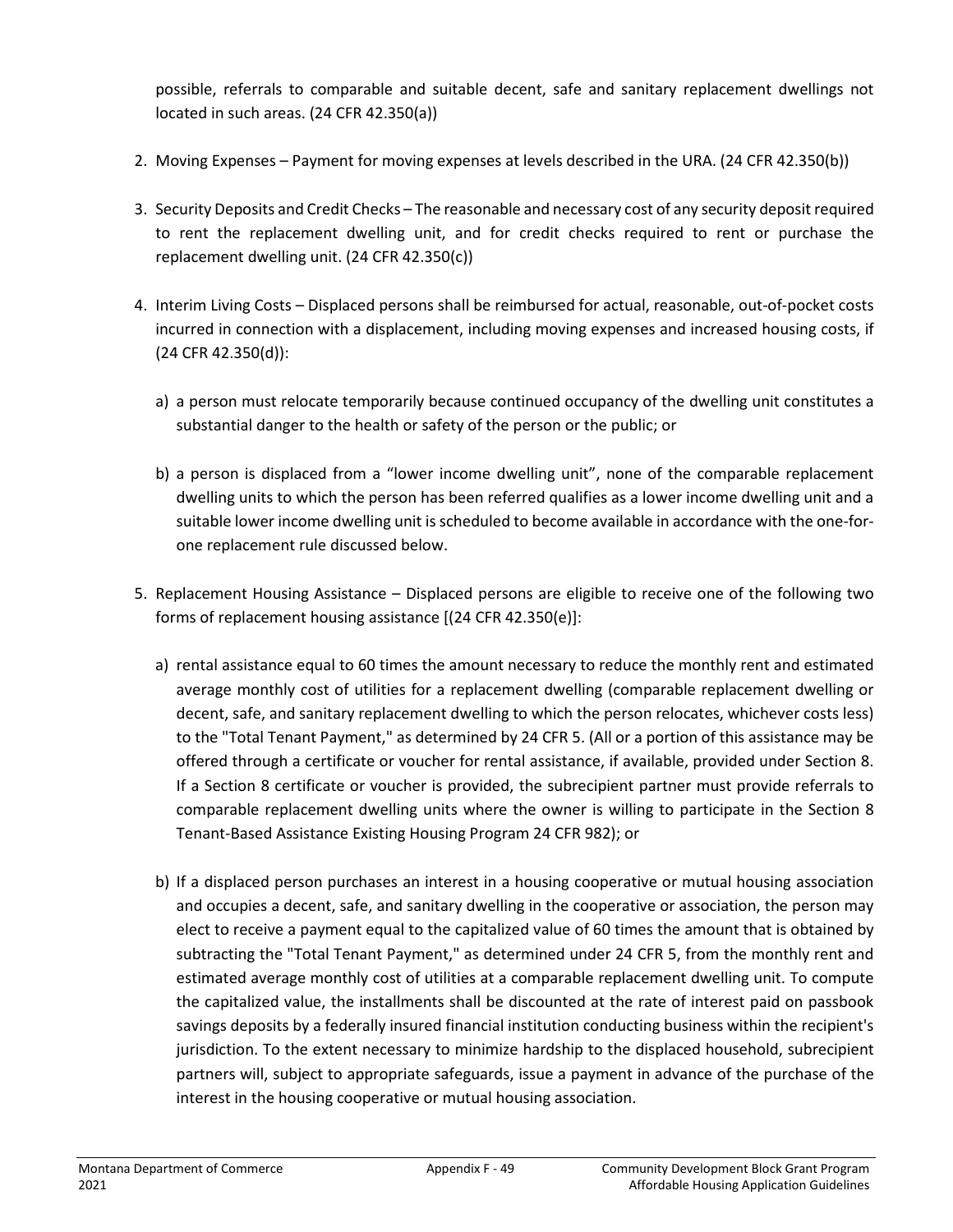A displaced person who is not a lower-income tenant will be provided relocation assistance in accordance with the URA. Businesses relocated as a result of assisted activities will also be provided relocation assistance in accordance with the URA.

## **One-for-One Replacement of Lower-Income Dwelling Units**

[*Grantee City, Town, Or County*] will replace all occupied and vacant occupiable lower-income dwelling units demolished or converted to a use other than lower-income housing in connection with a project assisted with funds provided under the CDBG programs in accordance with 24 CFR 42.375, as follows:

- 1. To the extent feasible, [*Grantee City, Town, Or County*] will require that replacement units be located within the same neighborhood as the units demolished or converted.
- 2. [*Grantee City, Town, Or County*] will require that replacement units be sufficient in number and size to house no fewer than the number of occupants who could have been housed in the units that are demolished or converted. The number of occupants who could have been housed in units shall be determined in accordance with applicable local housing occupancy codes. Demolished or converted units may not be replaced with smaller units (e.g., a 2-bedroom unit with two 1-bedroom units).
- 3. The replacement units must be provided in standard condition. Replacement lower-income dwelling units may include units that have been raised to standard from substandard condition if:
	- a) No person was displaced from the substandard unit; and
	- b) The substandard unit was vacant for at least 3 months before execution of the agreement between the [*Grantee City, Town, Or County*] and the property owner.
- 4. The replacement units will be required to be designed by [*Grantee City, Town, Or County*] to remain lower-income dwelling units for the minimum number of years required by regulation. Replacement lower-income dwelling units may include, but are not limited to, public housing or existing housing receiving Section 8 project-based assistance.

## **Replacement Not Required Based on Unit Availability**

Under 24 CFR 42.375(d), [*Grantee City, Town, Or County*] may submit a request to Commerce (if the project is funded through the State) for a determination that the one-for-one replacement requirement does not apply based on objective data that there is an adequate supply of vacant lower-income dwelling units in standard condition available on a non-discriminatory basis within the area. Commerce, upon receipt of such submission, will promptly put notice of the request on its website and inform interested persons that they have 30 days from its posting to comment and provide additional information to Commerce.

## **Appeals**

Any displaced person who disagrees with [*Grantee City, Town, Or County*]'s determination of eligibility for benefits or the amount of relocation assistance for which the person is eligible may file a written appeal to [*Grantee City, Town, Or County*]. Appeals may be directed to [*Grantee City, Town, Or County*], [*Mailing Address*] AND [*Phone*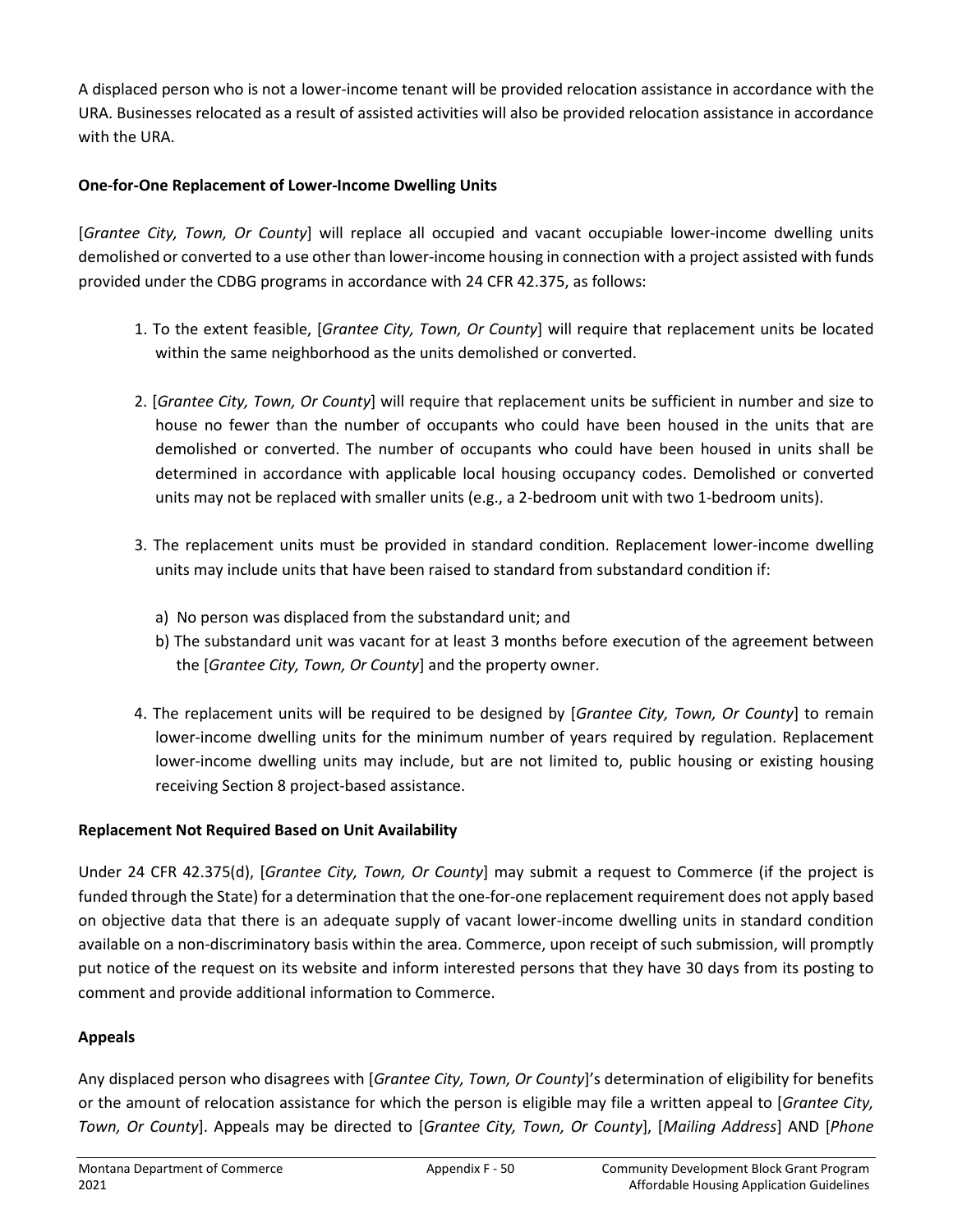*Number*]. Further appeal, in writing, may be submitted to the Montana Department of Commerce, PO Box 200523, Helena, MT 59620-0523.

# **Contacts**

[*Grantee City, Town, Or County*] is responsible for tracking the replacement of lower-income dwelling units and ensuring that they are provided within the required period. The [*Grantee City, Town, Or County*] and/or a partner organization monitors this tracking throughout the development process.

[*Grantee City, Town, Or County*] is responsible for providing relocation payments and other relocation assistance to any lower-income person displaced by the demolition of any dwelling unit or the conversion of lower-income dwelling units to another use. [*Grantee City, Town, Or County*] will monitor the payment of relocation assistance throughout the development process.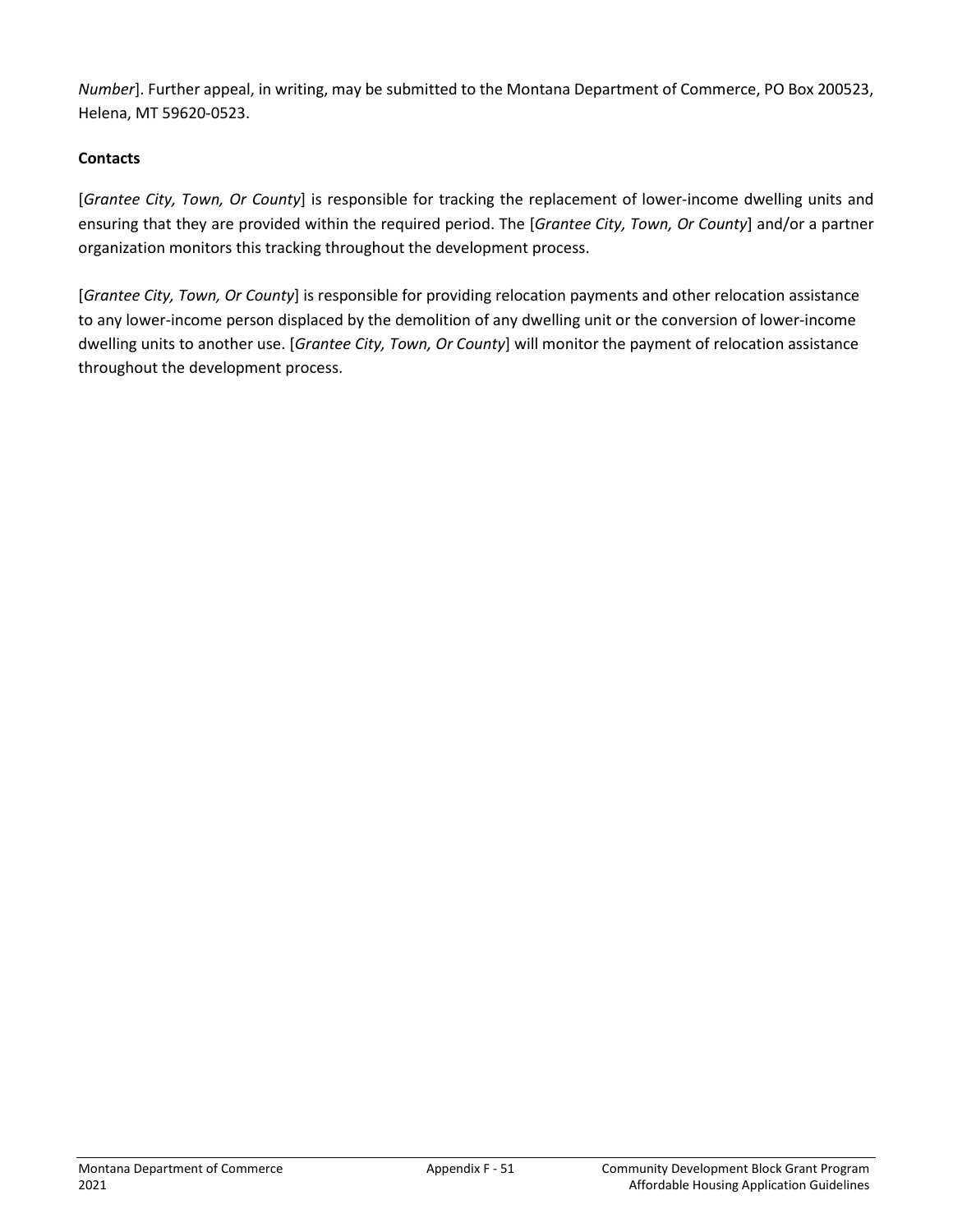#### **APPENDIX G**

#### **Draft Project Implementation Schedule**

|                                                                                   | QUARTERS 20_      |                   |                   | <b>QUARTERS 20_</b> |                   |                   |                   |                   |
|-----------------------------------------------------------------------------------|-------------------|-------------------|-------------------|---------------------|-------------------|-------------------|-------------------|-------------------|
| <b>TASKS</b>                                                                      | 1ST<br><b>JFM</b> | 2ND<br><b>AMJ</b> | 3RD<br><b>JAS</b> | 4TH<br><b>OND</b>   | 1ST<br><b>JFM</b> | 2ND<br><b>AMJ</b> | 3RD<br><b>JAS</b> | 4TH<br><b>OND</b> |
| <b>PROJECT START UP</b>                                                           |                   |                   |                   |                     |                   |                   |                   |                   |
| Land/Structure/Easement Acquisition                                               |                   |                   |                   |                     |                   |                   |                   |                   |
| Submit firm commitment of all funding                                             |                   |                   |                   |                     |                   |                   |                   |                   |
| Submit all required start-up documents                                            |                   |                   |                   |                     |                   |                   |                   |                   |
| Secure Environmental Release of Funds                                             |                   |                   |                   |                     |                   |                   |                   |                   |
| <b>PROJECT DESIGN</b>                                                             |                   |                   |                   |                     |                   |                   |                   |                   |
| Procure professional services                                                     |                   |                   |                   |                     |                   |                   |                   |                   |
| Complete project design                                                           |                   |                   |                   |                     |                   |                   |                   |                   |
| Prepare construction bid documents                                                |                   |                   |                   |                     |                   |                   |                   |                   |
| <b>CONSTRUCTION BIDDING</b>                                                       |                   |                   |                   |                     |                   |                   |                   |                   |
| Publish public bid solicitation                                                   |                   |                   |                   |                     |                   |                   |                   |                   |
| Open bids and examine proposals.                                                  |                   |                   |                   |                     |                   |                   |                   |                   |
| Complete debarment check                                                          |                   |                   |                   |                     |                   |                   |                   |                   |
| Award contract                                                                    |                   |                   |                   |                     |                   |                   |                   |                   |
| PROJECT CONSTRUCTION                                                              |                   |                   |                   |                     |                   |                   |                   |                   |
| Conduct pre-construction conference.                                              |                   |                   |                   |                     |                   |                   |                   |                   |
| <b>Issue Notice to Proceed</b>                                                    |                   |                   |                   |                     |                   |                   |                   |                   |
| Monitor contractor(s)                                                             |                   |                   |                   |                     |                   |                   |                   |                   |
| Document labor standards compliance                                               |                   |                   |                   |                     |                   |                   |                   |                   |
| <b>Final Inspection</b>                                                           |                   |                   |                   |                     |                   |                   |                   |                   |
| PROJECT CLOSE OUT                                                                 |                   |                   |                   |                     |                   |                   |                   |                   |
| Submit Certificate of Occupancy (or its<br>equivalent)                            |                   |                   |                   |                     |                   |                   |                   |                   |
| Submit final Request for<br>Reimbursement and Project<br><b>Completion Report</b> |                   |                   |                   |                     |                   |                   |                   |                   |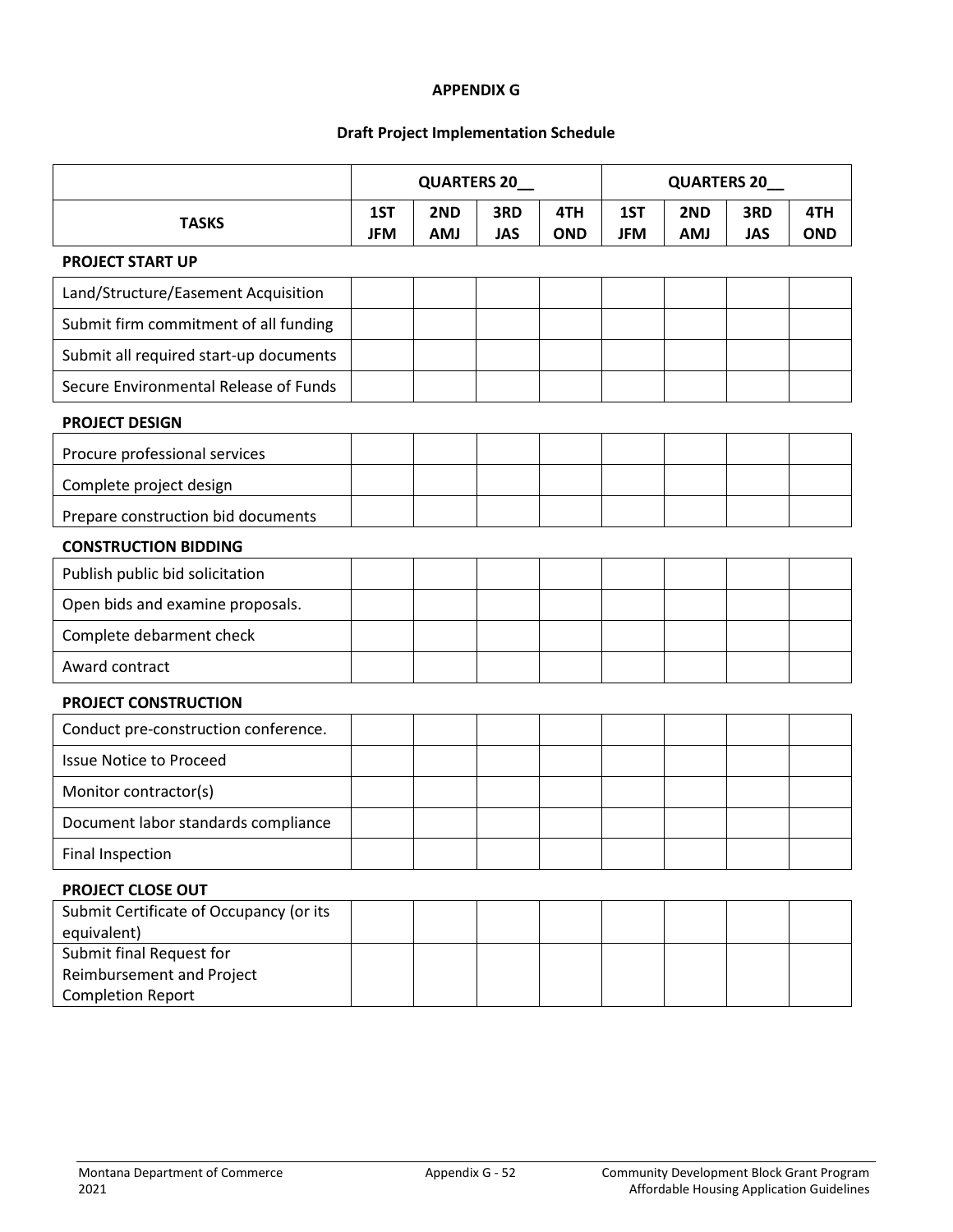#### **APPENDIX H**

#### **Draft Project Management Plan**

The *(City, Town or County)* of \_\_\_\_\_\_\_\_\_\_\_\_\_\_ is an incorporated (*city, town or county*) with a (*Mayor-Council or other)* form of government. The following persons will have lead responsibility for administering the (*city, town or county*)'s Community Development Block Grant (CDBG) grant.

*(Chief Elected Official)*, as the (*city, town or county*)'s chief elected official will have responsibility for all official contacts with the Montana Department of Commerce (Commerce) and ultimate authority and responsibility for the management of project activities and expenditure of CDBG funds.

The (*city, town or county*)'s chief financial officer, will be designated as the *Financial* Officer and will be responsible for management of, and record keeping for, the CDBG funds involved in the financing of this project.

The (*city, town or county, engineer, architect, grant administrator or other*), will be designated as *Project Manager*  and be responsible for overall project management and reporting and for assuring compliance with applicable requirements.

The (*city, town or county*) Attorney, as the (*city, town or county*)'s legal counsel, will provide legal guidance as requested and help determine the lowest responsible, responsive bidder.

The Project Architect/Engineer will be responsible for construction-related activities including preparation of preliminary studies and designs, final design plans and specifications, as well as construction inspection.

## A. The *Project Manager* will be responsible for:

- 1. Familiarity with the current *Grant Administration Manual* and its requirements and for assuring compliance with the CDBG contract and with CDBG policies for project activities and administration.
- 2. Preparing any additional environmental review to assure full compliance with the National and Montana Environmental Policy Acts, including meeting any applicable environmental requirements and documenting any mitigating actions or additional consultation is completed pursuant to the findings of the environmental review.
- 3. Documenting compliance with applicable civil rights requirements.
- 4. Assisting the (*city, town or county*) with all requirements related to effective project start-up and maintaining compliance with the implementation schedule attached to the contract.
- 5. Assisting the (*city, town or county*) with procuring professional services and/or a general contractor.
- 6. Monitoring and enforcing compliance with labor standards requirements.
- 7. Documenting compliance with URA requirements, as applicable.
- 8. Preparing all required performance reports and closeout documents.

#### B. The *Project Architect/Engineer* will be responsible for:

1. Designing architectural and/or engineering plans necessary for successful completion.